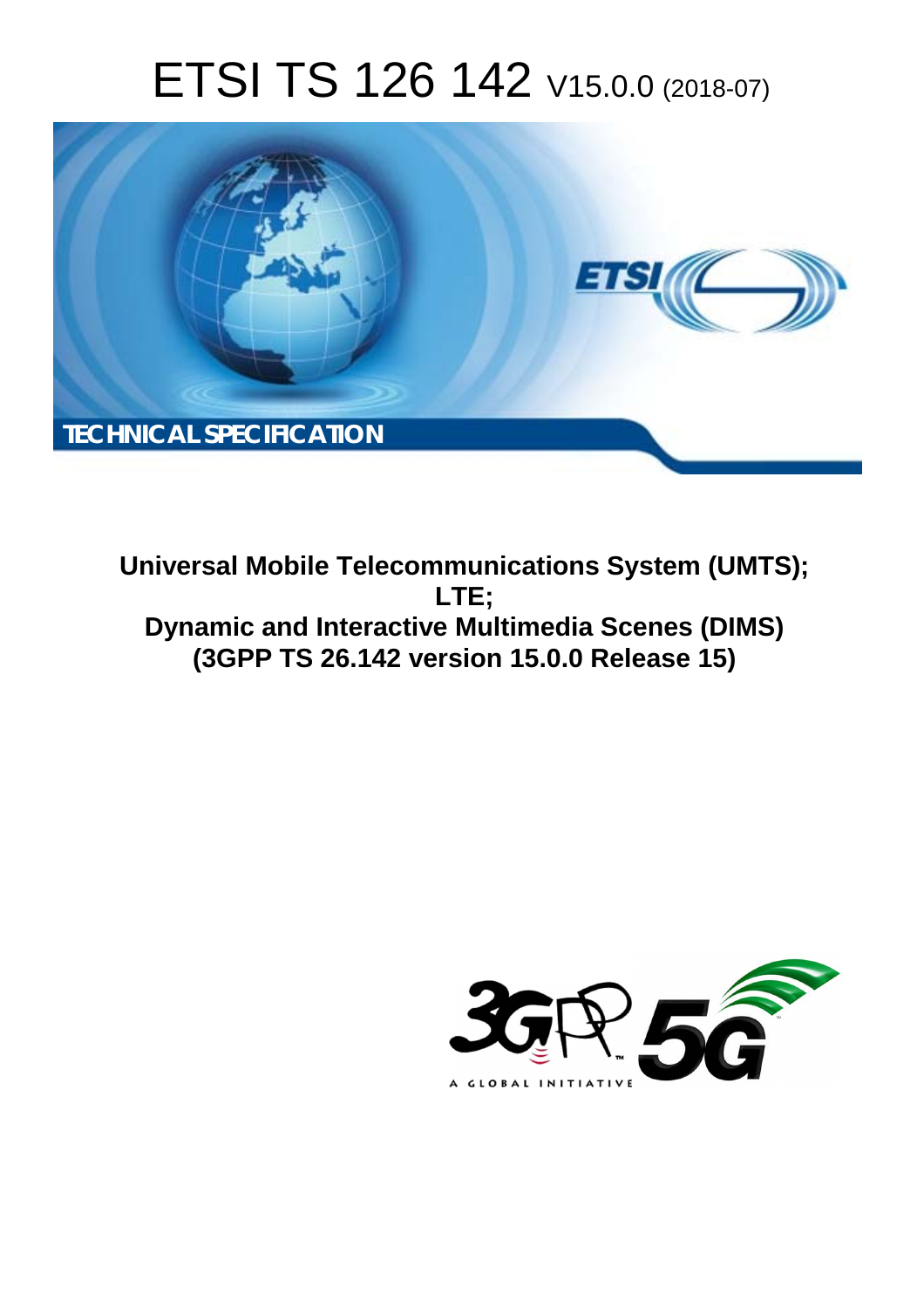Reference RTS/TSGS-0426142vf00

> Keywords LTE,UMTS

### *ETSI*

#### 650 Route des Lucioles F-06921 Sophia Antipolis Cedex - FRANCE

Tel.: +33 4 92 94 42 00 Fax: +33 4 93 65 47 16

Siret N° 348 623 562 00017 - NAF 742 C Association à but non lucratif enregistrée à la Sous-Préfecture de Grasse (06) N° 7803/88

#### *Important notice*

The present document can be downloaded from: <http://www.etsi.org/standards-search>

The present document may be made available in electronic versions and/or in print. The content of any electronic and/or print versions of the present document shall not be modified without the prior written authorization of ETSI. In case of any existing or perceived difference in contents between such versions and/or in print, the only prevailing document is the print of the Portable Document Format (PDF) version kept on a specific network drive within ETSI Secretariat.

Users of the present document should be aware that the document may be subject to revision or change of status. Information on the current status of this and other ETSI documents is available at <https://portal.etsi.org/TB/ETSIDeliverableStatus.aspx>

If you find errors in the present document, please send your comment to one of the following services: <https://portal.etsi.org/People/CommiteeSupportStaff.aspx>

#### *Copyright Notification*

No part may be reproduced or utilized in any form or by any means, electronic or mechanical, including photocopying and microfilm except as authorized by written permission of ETSI. The content of the PDF version shall not be modified without the written authorization of ETSI. The copyright and the foregoing restriction extend to reproduction in all media.

> © ETSI 2018. All rights reserved.

**DECT**TM, **PLUGTESTS**TM, **UMTS**TM and the ETSI logo are trademarks of ETSI registered for the benefit of its Members. **3GPP**TM and **LTE**TM are trademarks of ETSI registered for the benefit of its Members and of the 3GPP Organizational Partners. **oneM2M** logo is protected for the benefit of its Members.

**GSM**® and the GSM logo are trademarks registered and owned by the GSM Association.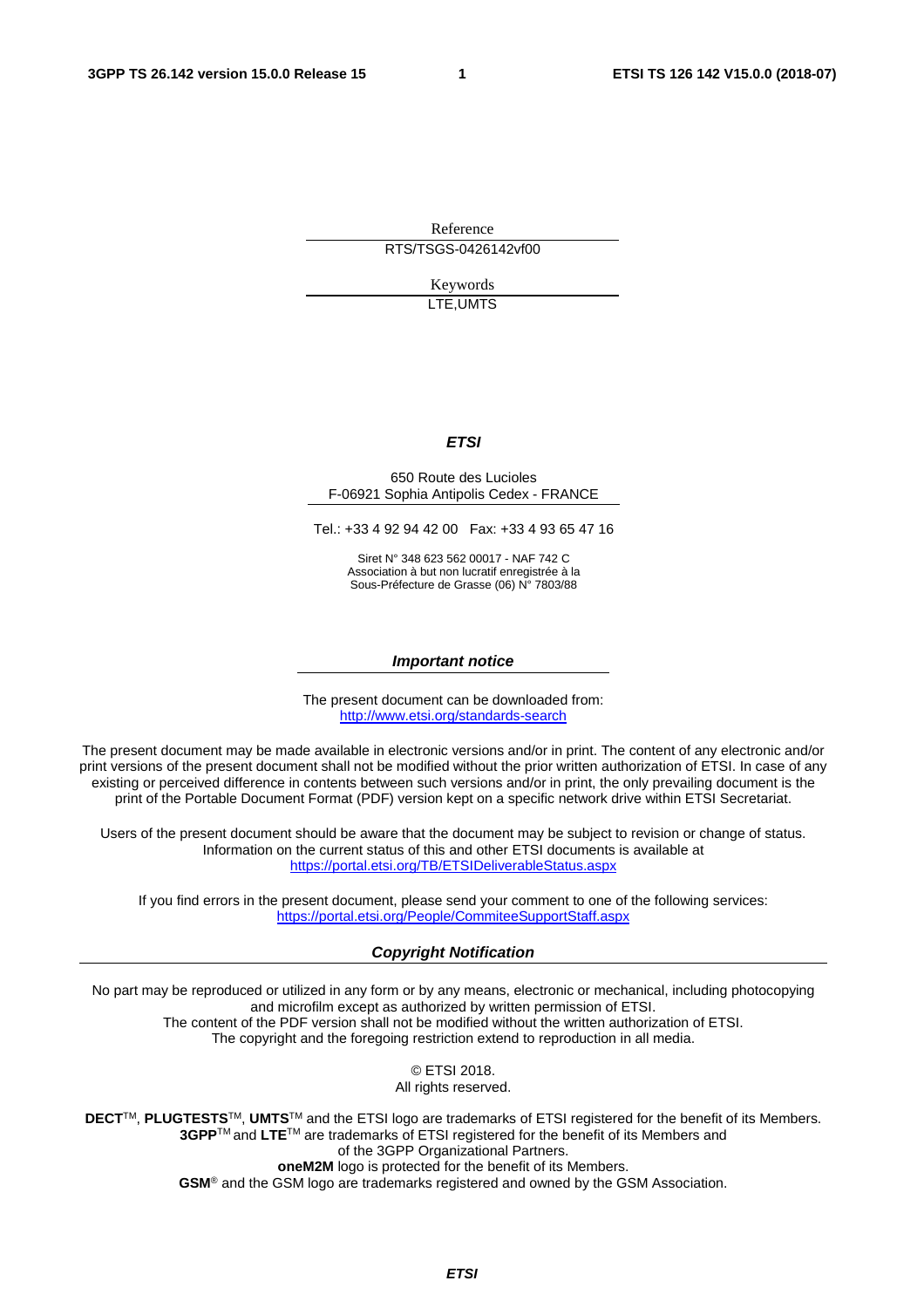## Intellectual Property Rights

#### Essential patents

IPRs essential or potentially essential to normative deliverables may have been declared to ETSI. The information pertaining to these essential IPRs, if any, is publicly available for **ETSI members and non-members**, and can be found in ETSI SR 000 314: *"Intellectual Property Rights (IPRs); Essential, or potentially Essential, IPRs notified to ETSI in respect of ETSI standards"*, which is available from the ETSI Secretariat. Latest updates are available on the ETSI Web server ([https://ipr.etsi.org/\)](https://ipr.etsi.org/).

Pursuant to the ETSI IPR Policy, no investigation, including IPR searches, has been carried out by ETSI. No guarantee can be given as to the existence of other IPRs not referenced in ETSI SR 000 314 (or the updates on the ETSI Web server) which are, or may be, or may become, essential to the present document.

### **Trademarks**

The present document may include trademarks and/or tradenames which are asserted and/or registered by their owners. ETSI claims no ownership of these except for any which are indicated as being the property of ETSI, and conveys no right to use or reproduce any trademark and/or tradename. Mention of those trademarks in the present document does not constitute an endorsement by ETSI of products, services or organizations associated with those trademarks.

## Foreword

This Technical Specification (TS) has been produced by ETSI 3rd Generation Partnership Project (3GPP).

The present document may refer to technical specifications or reports using their 3GPP identities, UMTS identities or GSM identities. These should be interpreted as being references to the corresponding ETSI deliverables.

The cross reference between GSM, UMTS, 3GPP and ETSI identities can be found under [http://webapp.etsi.org/key/queryform.asp.](http://webapp.etsi.org/key/queryform.asp)

## Modal verbs terminology

In the present document "**shall**", "**shall not**", "**should**", "**should not**", "**may**", "**need not**", "**will**", "**will not**", "**can**" and "**cannot**" are to be interpreted as described in clause 3.2 of the [ETSI Drafting Rules](https://portal.etsi.org/Services/editHelp!/Howtostart/ETSIDraftingRules.aspx) (Verbal forms for the expression of provisions).

"**must**" and "**must not**" are **NOT** allowed in ETSI deliverables except when used in direct citation.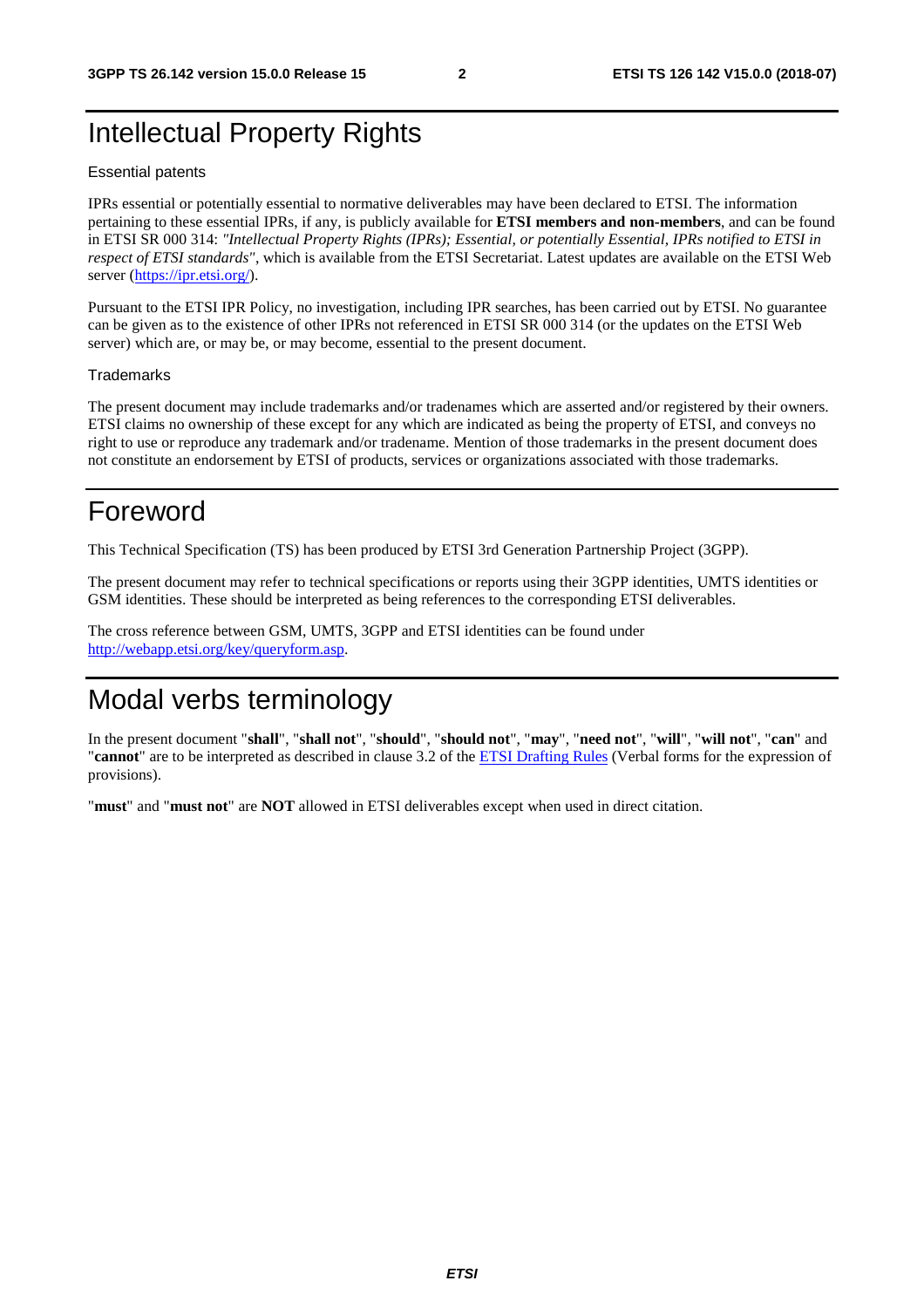$\mathbf{3}$ 

## Contents

| 1                  |  |
|--------------------|--|
| 2                  |  |
| 3                  |  |
| 3.1                |  |
| 3.2                |  |
| 4                  |  |
| 5                  |  |
| 5.1                |  |
| 5.2                |  |
| 5.3                |  |
| 5.4                |  |
| 5.4.1              |  |
| 5.4.2              |  |
| 5.4.2.1            |  |
| 5.4.2.2            |  |
| 5.4.2.3            |  |
| 5.4.2.4            |  |
| 5.4.2.5<br>5.4.2.6 |  |
| 5.4.2.7            |  |
| 5.4.2.8            |  |
| 5.4.2.9            |  |
| 5.4.2.10           |  |
| 5.5                |  |
| 5.5.1              |  |
| 5.5.2              |  |
| 5.5.3              |  |
| 5.5.4              |  |
| 5.5.4.1            |  |
| 5.5.4.2            |  |
| 5.5.5              |  |
| 5.5.6              |  |
| 5.6                |  |
| 5.6.1              |  |
| 5.6.2              |  |
| 5.7                |  |
| 5.8                |  |
| 5.9                |  |
| 5.9.1              |  |
| 5.9.2<br>5.9.3     |  |
| 5.9.4              |  |
|                    |  |
| 6                  |  |
| 6.1                |  |
| 6.1.1              |  |
| 6.1.2<br>6.1.3     |  |
|                    |  |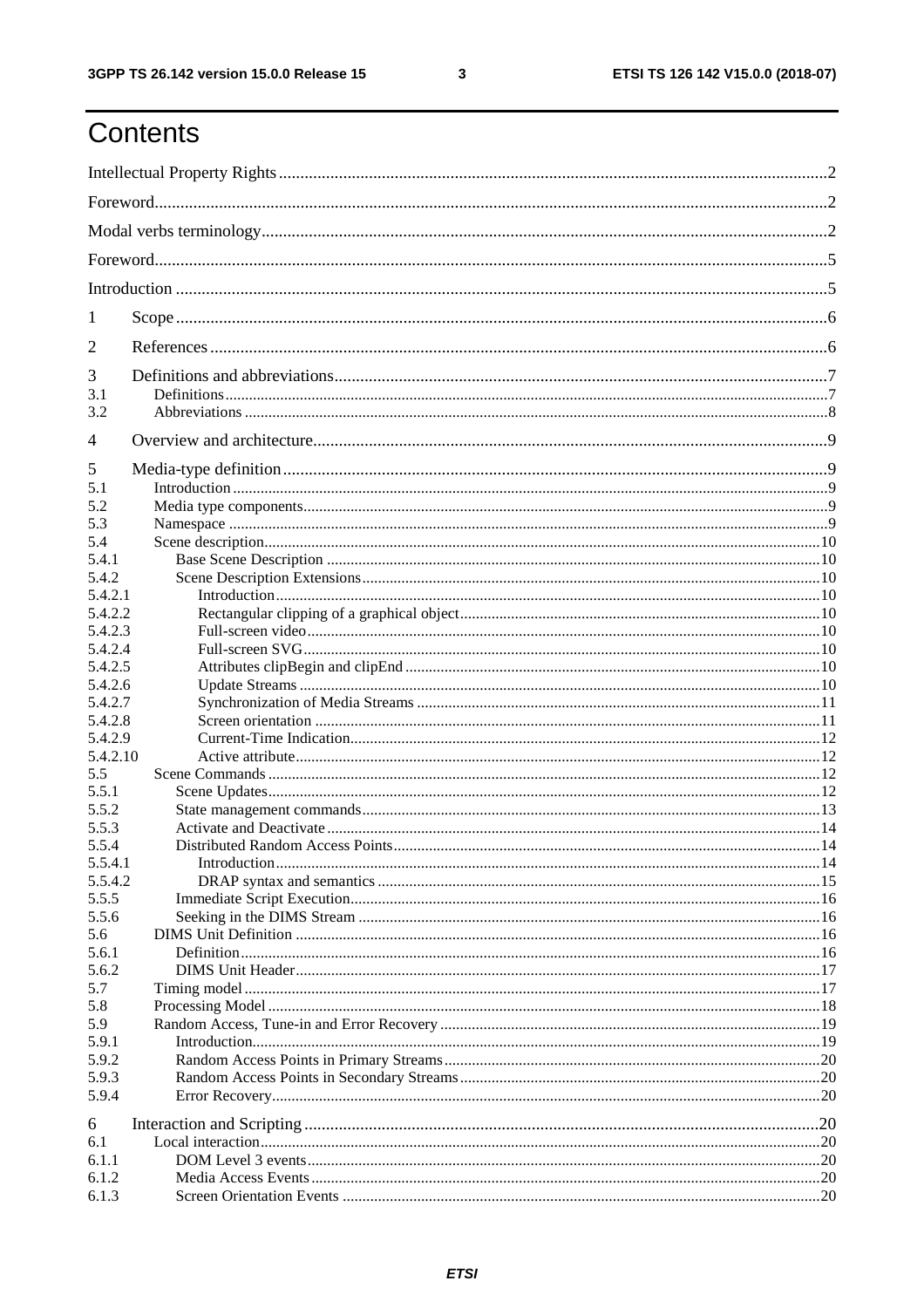$\overline{\mathbf{4}}$ 

|            | <b>Annex B</b> (informative): |  |
|------------|-------------------------------|--|
|            | <b>Annex A (normative):</b>   |  |
| 11.2       |                               |  |
| 11<br>11.1 |                               |  |
| 10         |                               |  |
|            |                               |  |
| 9          |                               |  |
| 8.2.4      |                               |  |
| 8.2.3      |                               |  |
| 8.2.2      |                               |  |
| 8.2.1      |                               |  |
| 8.2        |                               |  |
| 8.1.2      |                               |  |
| 8.1.1      |                               |  |
| 8<br>8.1   |                               |  |
| 7.3.4      |                               |  |
| 7.3.3      |                               |  |
| 7.3.2.5    |                               |  |
| 7.3.2.4    |                               |  |
| 7.3.2.3    |                               |  |
| 7.3.2.2    |                               |  |
| 7.3.2.1    |                               |  |
| 7.3.2      |                               |  |
| 7.3.1      |                               |  |
| 7.3        |                               |  |
| 7.2.9      |                               |  |
| 7.2.8      |                               |  |
| 7.2.7      |                               |  |
| 7.2.6      |                               |  |
| 7.2.5      |                               |  |
| 7.2.4      |                               |  |
| 7.2.3      |                               |  |
| 7.2.2      |                               |  |
| 7.2.1      |                               |  |
| 7.2        |                               |  |
| 7.1        |                               |  |
| 7          |                               |  |
|            |                               |  |
| 6.3        |                               |  |
| 6.2        |                               |  |
| 6.1.4      |                               |  |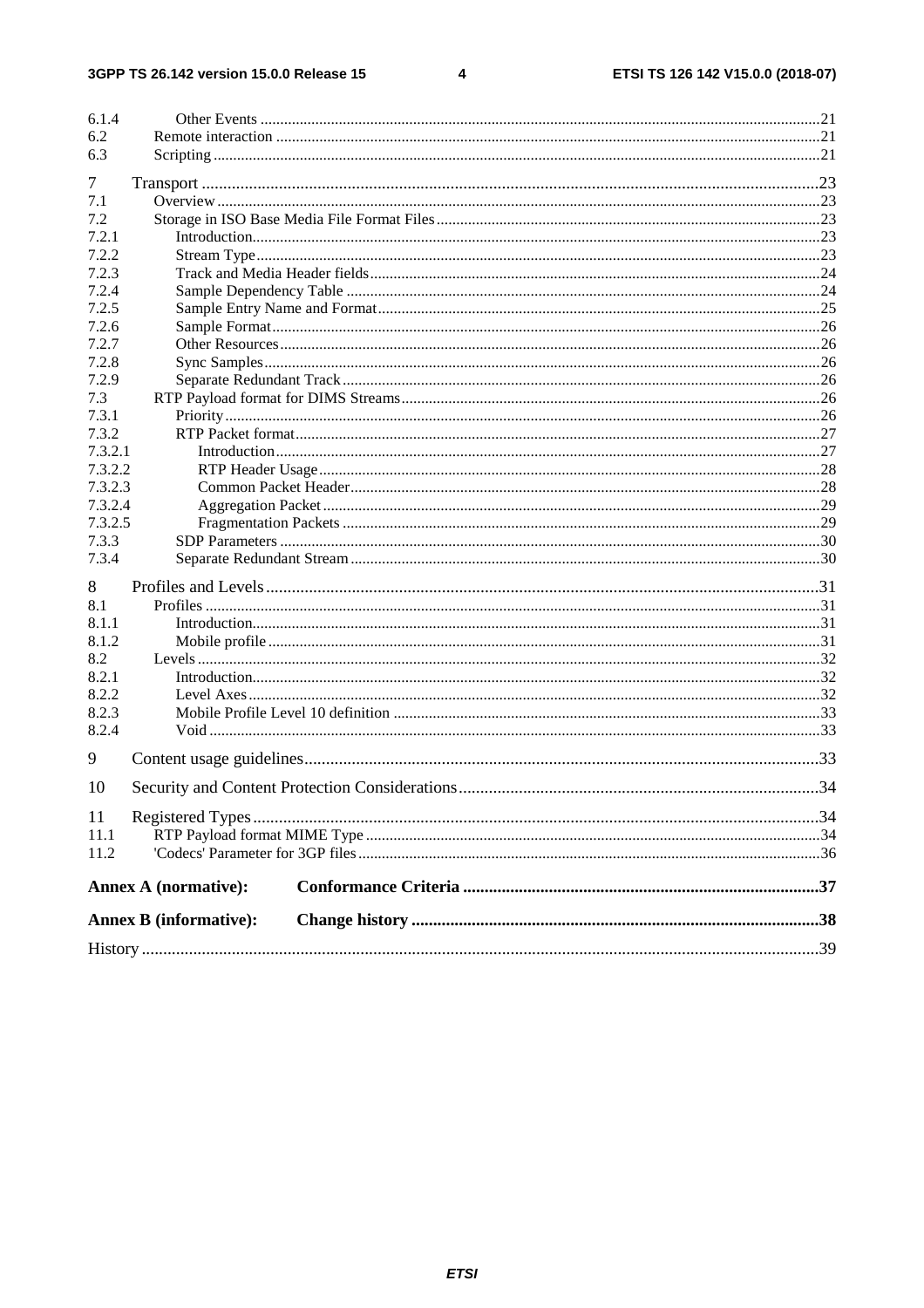## Foreword

This Technical Specification has been produced by the 3rd Generation Partnership Project (3GPP).

The contents of the present document are subject to continuing work within the TSG and may change following formal TSG approval. Should the TSG modify the contents of the present document, it will be re-released by the TSG with an identifying change of release date and an increase in version number as follows:

Version x.y.z

where:

- x the first digit:
	- 1 presented to TSG for information;
	- 2 presented to TSG for approval;
	- 3 or greater indicates TSG approved document under change control.
- y the second digit is incremented for all changes of substance, i.e. technical enhancements, corrections, updates, etc.
- z the third digit is incremented when editorial only changes have been incorporated in the document.

## Introduction

Dynamic and Interactive Multimedia Scenes (DIMS) is a dynamic, interactive, scene-based media system which enables display and interactive control of multimedia data such as audio, video, graphics, images and text. It ranges from a movie enriched with vector graphic overlays and interactivity (possibly enhanced with closed captions), to complex multi-step services with fluid interaction/interactivity and different media types at each step. The demand for such Rich Media service is increasing at a high pace, spurred by the development of the next generation mobile infrastructure and the generalization of TV content to new mobile environments.

In the case of a video portal application, subscribers can watch TV, video and audio enriched with additional data (graphics, text, images) in streaming, progressive download or offline mode. DIMS provides a convenient and natural way to browse rich-media services, a web-like access (content available in less than three clicks, easy discovery, no learning curve), a permanent refresh of content through dynamic updates available on the fly and decreasing latency by allowing the visualization of data as soon as possible.

Content can be synchronized up to a frame-accurate basis (e.g. to ensure content providers and operators that voting will start and stop at a precise time during a vote within an interactive show or to allow karaoke text flows).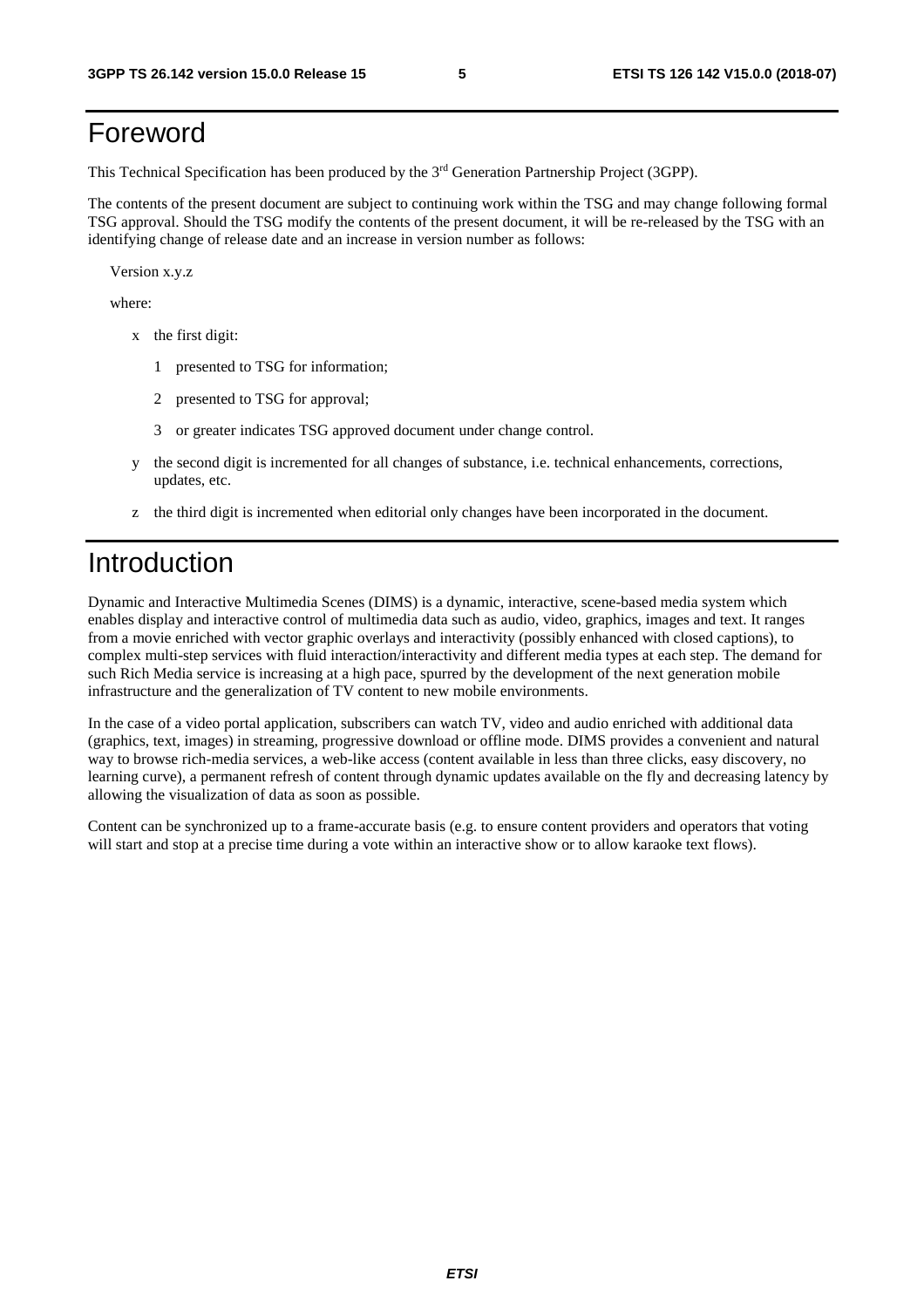## 1 Scope

DIMS defines a dynamic rich-media system, including a media type, its packaging, delivery, and interaction with the local terminal, user, and other local and remote sub-systems. Enhanced end-user experiences are provided by the coordinated management and synchronization of media and events, combined with end-user interaction.

The DIMS media type can be used as a generic media type, allowing creating dynamic interactive rich-media services and can also benefit, or be used in association with other media types (e.g.: audio codecs, video codecs, XHTML browser, etc.).

## 2 References

The following documents contain provisions which, through reference in this text, constitute provisions of the present document.

- References are either specific (identified by date of publication, edition number, version number, etc.) or non-specific.
- For a specific reference, subsequent revisions do not apply.
- For a non-specific reference, the latest version applies. In the case of a reference to a 3GPP document (including a GSM document), a non-specific reference implicitly refers to the latest version of that document *in the same Release as the present document*.
- [1] W3C Candidate Recommendation: "Scalable Vector Graphics (SVG) Tiny 1.2 Specification".
- NOTE: Available at: [http://www.w3.org/TR/SVGMobile12/.](http://www.w3.org/TR/SVGMobile12/)
- [2] Open Mobile Alliance (July 2004): "ECMAScript Mobile Profile 1.0".
- [3] ISO/IEC 14496-20:2006: "Information technology Coding of audio-visual objects Part 20: Lightweight Application Scene Representation (LASeR) and Simple Aggregation Format (SAF)", including ISO/IEC 14496-20:2006/COR1, ISO/IEC 14496-20:2006/AMD1.
- [4] ISO/IEC 14496-22: "Information technology Coding of audio-visual objects Part 22: Open Font Format".
- [5] W3C Recommendation (December 2005): "Synchronized Multimedia Integration Language (SMIL 2.1)".
- NOTE: Available at:<http://www.w3.org/TR/2005/REC-SMIL2-20051213/>.
- [6] 3GPP TS 26.140: "Multimedia Messaging Service (MMS); Media format and codecs".
- [7] 3GPP TS 26.234: "Transparent end-to-end Packet-switched Streaming Service (PSS); Protocols and codecs".
- [8] 3GPP TS 26.244: "Transparent end-to-end packet switched streaming service (PSS); 3GPP file format (3GP)".
- [9] The Unicode Consortium: "The Unicode Standard", Version 5.0, http://www.unicode.org/.
- [10] ISO/IEC 14496-12: "Information technology Coding of audio-visual objects Part 12: ISO base media file format".
- [11] IETF RFC 1952 (May 1996): "GZIP file format specification version 4.3", P. Deutsch.
- [12] IETF RFC 2616 (June 1999): "Hypertext Transfer Protocol -- HTTP/1.1", R. Fielding, J. Gettys, J. Mogul, H. Frystyk, L. Masinter, P. Leach, T. Berners-Lee.
- [13] IETF RFC 4329 (April 2006): "Scripting Media Types", B. Hoehrmann.
- [14] IETF RFC 4281 (November 2005): "The Codecs Parameter for "Bucket" Media Types", R. Gellens, D. Singer, P. Frodjh.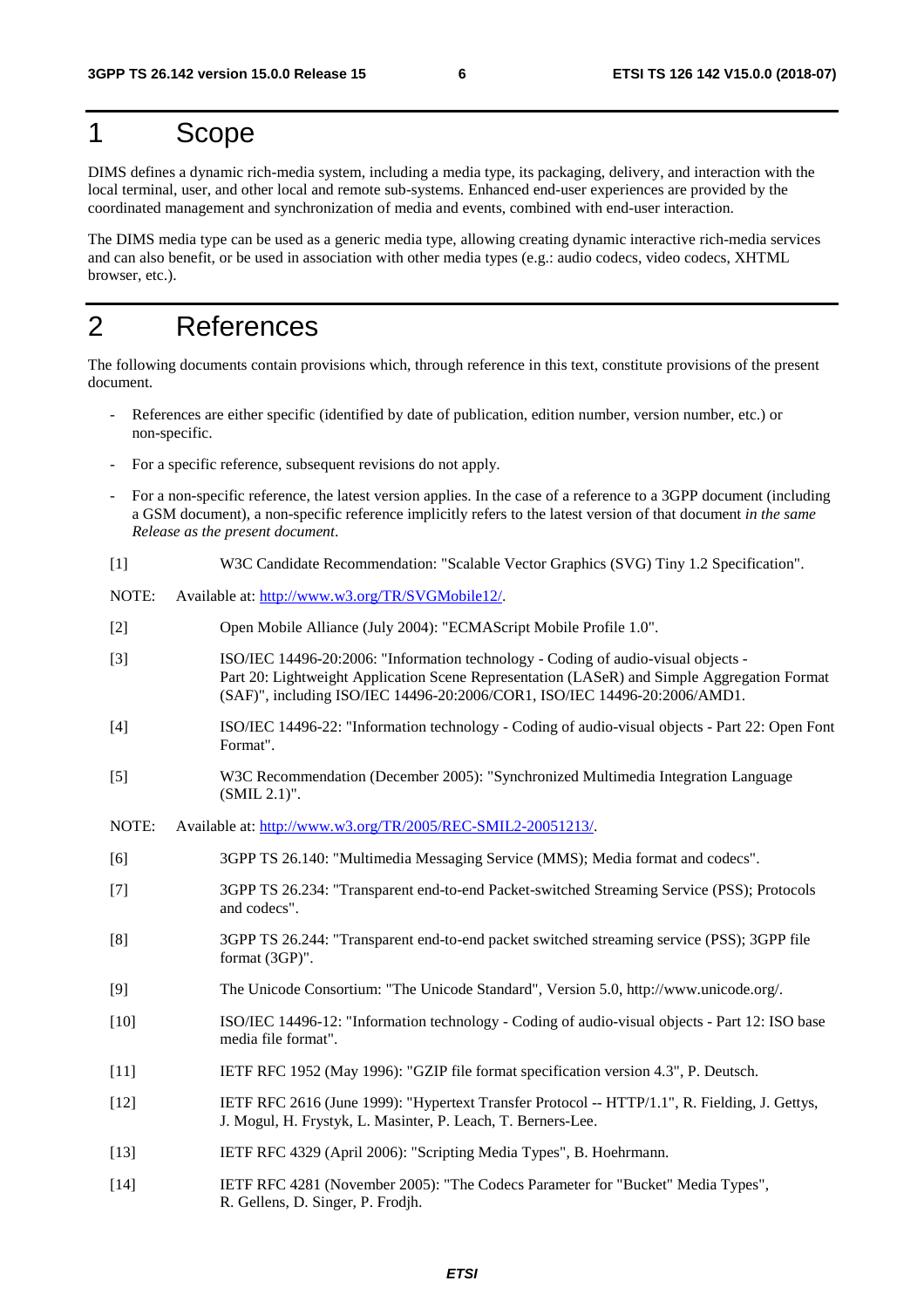- [15] IETF STD 0064/RFC 3550 (July 2003) "RTP: A Transport Protocol for Real-Time Applications", H. Schulzrinne, S. Casner, R. Frederick, V. Jacobson.
- [16] IETF RFC 2326 (April 1998): "Real Time Streaming Protocol (RTSP)", H. Schulzrinne, A. Rao, R. Lanphier.
- [17] W3C Document Object Model (DOM) Level 3 Events Specification, Version 1.0, W3C Working Draft 13 April 2006.
- NOTE: Available at: [http://www.w3.org/TR/DOM-Level-3-Events/.](http://www.w3.org/TR/DOM-Level-3-Events/)
- [18] IETF RFC 2046 (November 1996): "Multipurpose Internet Mail Extensions (MIME) Part Two: Media Types", N. Freed, N. Borenstein.
- [19] W3C XML Events, an Events Syntax for XML, W3C Recommendation 14 October 2003.
- NOTE: Available at:<http://www.w3.org/TR/2003/REC-xml-events-20031014>.
- [20] W3C Media Access Events http://www.w3.org/TR/MediaAccessEvents/
- [21] IETF STD 65, RFC 3551 (July 2003): "RTP Profile for Audio and Video Conferences with Minimal Control", H. Schulzrinne, S. Casner.
- [22] IETF RFC 3388 (December 2002): "Grouping of Media Lines in the Session Description Protocol (SDP)", G. Camarillo, G. Eriksson, J. Holler, H. Schulzrinne.
- [23] IETF RFC 2965 (October 2000): "HTTP State Management Mechanism", D. Kristol, L. Montulli.
- [24] IETF RFC 3926 (October 2004): "FLUTE File Delivery over Unidirectional Transport", T. Paila, M. Luby, R. Lehtonen, V. Roca, R. Walsh.
- [25] W3C Extensible Markup Language (XML) 1.0, Fourth Edition [Recommendation].

NOTE: Available at <http://www.w3.org/TR/2006/REC-xml-20060816/>.

- [26] Open Mobile Alliance "Rich Media Environment (RME)".
- [27] ISO/IEC 14496-4:2004/AMD25 "Information technology Coding of audio-visual objects Part 4: Conformance Testing: Amendment 25: LASeR and SAF Conformance".
- [28] ISO/IEC 14496-4:2004/AMD27 "Information technology Coding of audio-visual objects Part 4: Conformance Testing: Amendment 27: LASeR and SAF Extensions Conformance".

3 Definitions and abbreviations

## 3.1 Definitions

For the purposes of the present document, the following terms and definitions apply:

**DIMS Scene:** an SVG scene, which may include extensions, and may be updated over time

**DIMS Scene Commands:** a set of one or more commands to modify the state of a DIMS Scene

**DIMS Unit:** the basic unit of transport, processing, and compression, of DIMS content

**New Scene:** a complete scene (containing an "svg" element), suitable for starting a session or completely replacing the current scene in a session

(Functions very similarly to an I-frame in video)

**Normal DIMS Unit:** DIMS Units processed when processing a stream (cf. Redundant DIMS Unit)

**Primary Stream:** a stream which defines the complete scene tree, i.e. in which all random access points are, or build, a complete DIMS Scene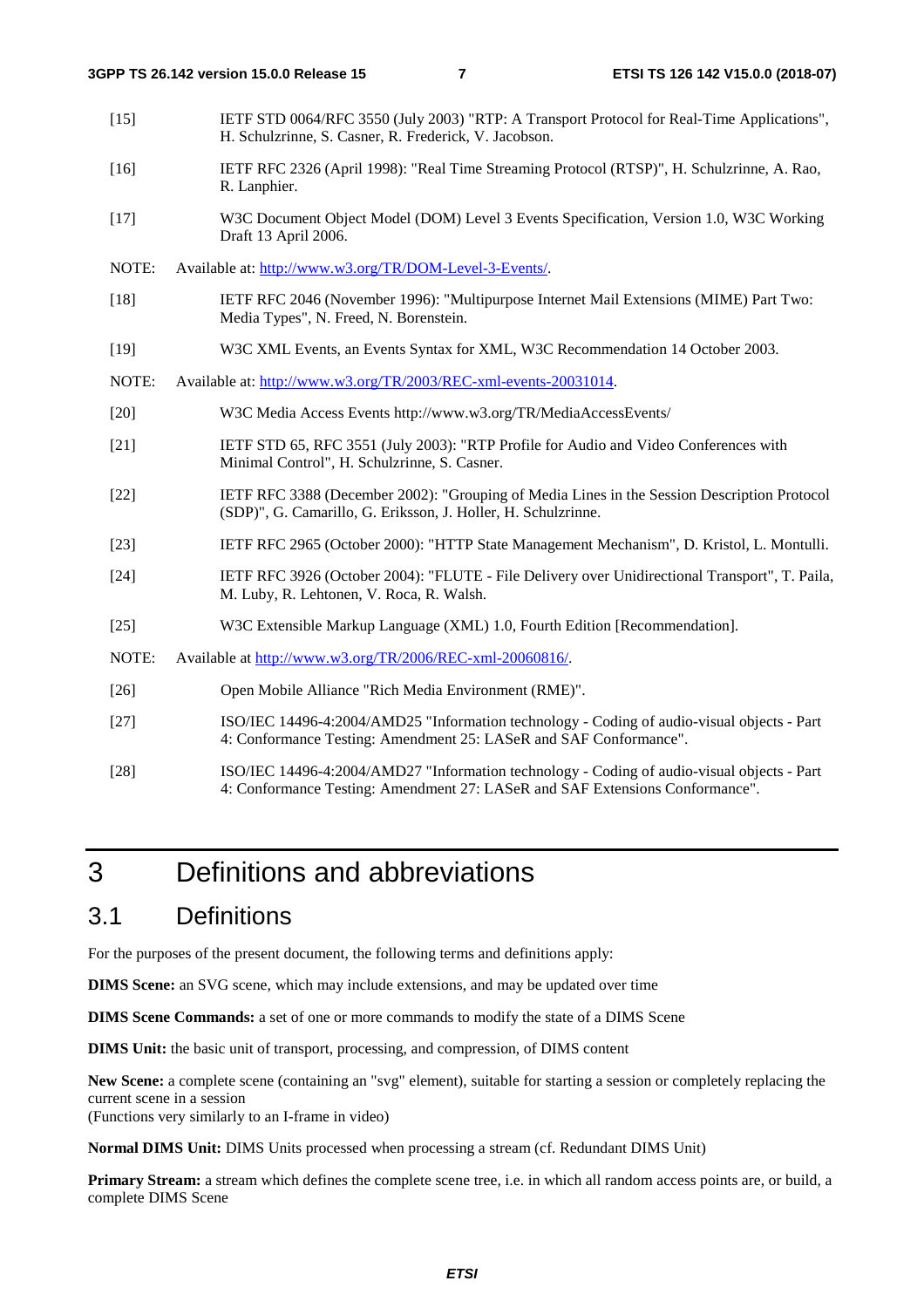**Redundant DIMS Unit:** DIMS Units which supply a redundant 'summary' of the stream, and which can be used for random access, tune-in, or error recovery (cf. Normal DIMS Unit)

**Scene Update:** a set of differences that make changes to the scene in the current session (Similar to a P-frame in video)

**Secondary Stream:** a stream which manages only a portion of the scene tree

## 3.2 Abbreviations

For the purposes of the present document, the following abbreviations apply:

| <b>API</b>   | <b>Application Program Interface</b>                |
|--------------|-----------------------------------------------------|
| <b>AVP</b>   | Audio/Video Profile                                 |
| <b>CTR</b>   | CounTeR                                             |
| <b>DIMS</b>  | Dynamic and Interactive Multimedia Scenes           |
| <b>DOM</b>   | Document Object Model                               |
| <b>FLUTE</b> | File deLivery over Unidirectional Transport         |
| <b>HTTP</b>  | <b>Hyper Text Transfer Protocol</b>                 |
| <b>JANA</b>  | <b>Internet Assigned Numbers Authority</b>          |
| ID           | <b>IDentifier</b>                                   |
| LASeR        | <b>Lightweight Application Scene Representation</b> |
| <b>MIME</b>  | Multipurpose Internet Mail Extensions               |
| <b>MMS</b>   | Multimedia Messaging Service                        |
| <b>MTU</b>   | <b>Maximum Transmission Unit</b>                    |
| <b>PSS</b>   | Packet switched Streaming Service                   |
| <b>RAP</b>   | Random Access Point                                 |
| <b>RTP</b>   | Real-Time transport Protocol                        |
| <b>RTSP</b>  | Real Time Streaming Protocol                        |
| <b>SDP</b>   | <b>Session Description Protocol</b>                 |
| SMIL         | Synchronized Multimedia Integration Language        |
| SVG          | <b>Scalable Vector Graphics</b>                     |
| <b>TCP</b>   | <b>Transmission Control Protocol</b>                |
| uDOM         | microDOM                                            |
| <b>UDP</b>   | <b>User Datagram Protocol</b>                       |
| UE           | <b>User Equipment</b>                               |
| URL          | <b>Uniform Resource Locator</b>                     |
| <b>URN</b>   | Uniform Resource Name                               |
| W3C          | World Wide Web Consortium                           |
| <b>XHTML</b> | eXtensible HyperText Markup Language                |
| <b>XML</b>   | eXtensible Markup Language                          |
|              |                                                     |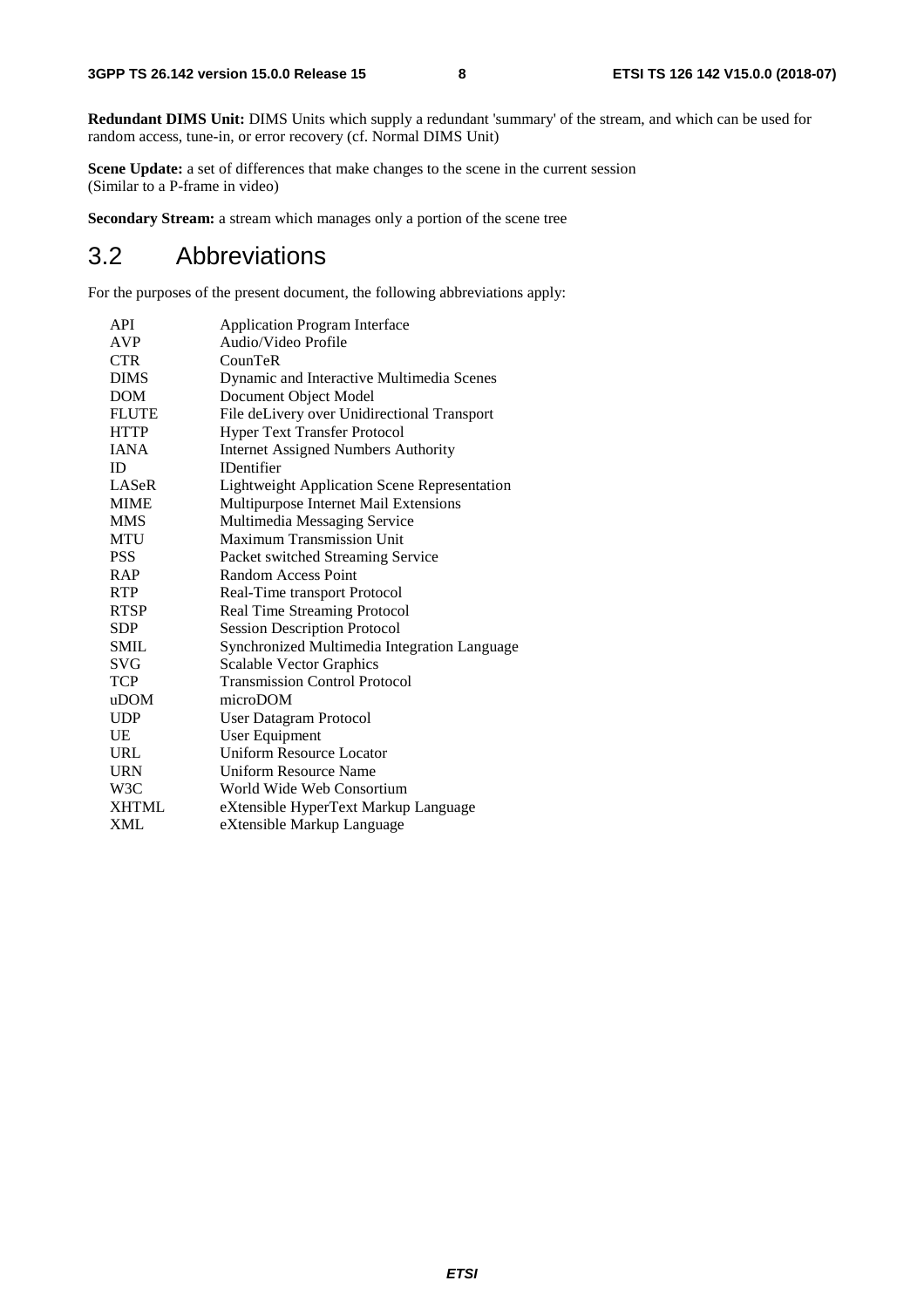## 4 Overview and architecture



**Figure 4-1: General architecture of the rich media system** 

The rich media system can be perceived as client-server architecture, comprising 3 main components: The rich media server, transport mechanisms and the rich media client. Figure 4-1illustrates the general architecture. The server takes as input, rich media content comprised of scene description, discrete (e.g. images) and continuous (e.g. audio, video) media. Scene description can be dynamically updated through scene updates. The rich media content can be encapsulated into a container format, containing additional information such as media synchronization, metadata, and hint tracks for packetization. The system then utilizes various transport mechanisms for 1-to-1 and 1-to-many protocols for download, progressive download and streaming scenarios. The content is played on the client, allowing for local and remote interactivity of feedback and data requests.

## 5 Media-type definition

## 5.1 Introduction

The DIMS media type allows spatial and temporal layout of the multimedia scene. This scene can consist of any combination of still pictures, video, audio, and animated graphics. It includes an update mechanism that allows for partial updates of the existing scene, as well as updating the presentation with a completely new scene and streaming tune-in functionality.

## 5.2 Media type components

The DIMS media type consists of:

- Base scene description, which is SVG Tiny 1.2 [1].
- Scene description extensions.
- Scene commands.
- Event generation and processing.

## 5.3 Namespace

The namespace called DIMS here is associated with the URN ["http://www.3gpp.org/richmedia/](http://www.3gpp.org/richmedia/)".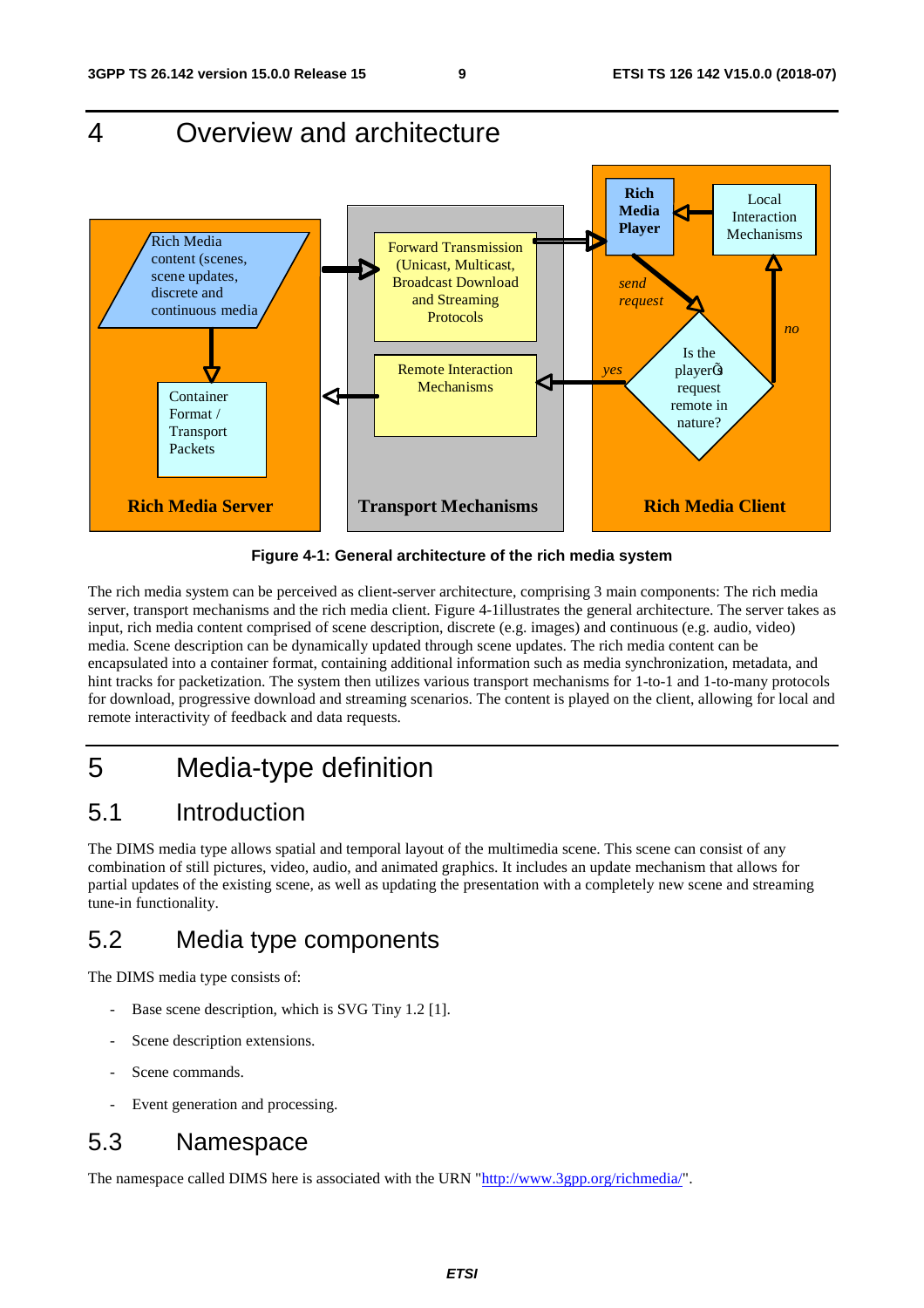## 5.4 Scene description

## 5.4.1 Base Scene Description

SVG Tiny 1.2 provides the basic DIMS Scene functionality; layout, inclusion and referencing of objects, synchronization of object timelines and a rendering model.

The full syntax and semantics of SVG Tiny 1.2 shall be supported for DIMS Scene functionality. The version and baseProfile attributes of the SVG element document the version and profile of SVG on which this scene is based.

## 5.4.2 Scene Description Extensions

### 5.4.2.1 Introduction

Extensions defined here are designed so that:

- a) when the same functionality is present in profiles of SVG other than SVG Tiny 1.2, then the extension is compatible with that or a restricted version of that.
- b) A terminal implementing both the present document and SVG (any version) can use a common implementation of the DOM tree, scene graph, rendering model etc. without having variant handling that depends on whether the scene was built using DIMS or SVG.
- c) No extensions are required to be present in all documents; content authored to the SVG Tiny 1.2 specification may be used as the initial scene of a stream designed to the present document.

The following extensions are defined here.

### 5.4.2.2 Rectangular clipping of a graphical object

The lsr:rectClip mechanism provides pixel aligned clipping defined as a transformable rectangle.

The lsr:rectClip element shall be supported. The definition of lsr:rectClip is defined in subclause 6.8.28 of [3].

### 5.4.2.3 Full-screen video

The full-screen video feature consists of the attribute lsr:fullscreen on the SVG video element.

The lsr:fullscreen attribute shall be supported. The lsr:fullscreen attribute is defined in subclause 6.8.40.2 of [3].

See clause 10 for security considerations of fullscreen.

### 5.4.2.4 Full-screen SVG

The fullscreen SVG feature in the DIMS namespace consists of an attribute 'fullscreen' on the <svg> element to hint that the scene should be rendered on the full screen. The possible values are "true" and "false" (default). With the attribute set to true the DIMS UE should negotiate the rendering area with its parent UE and get as large part of the screen as possible for the DIMS canvas.

The dims:fullscreen attribute shall be supported on the svg element.

See clause 10 for security considerations of fullscreen.

### 5.4.2.5 Attributes clipBegin and clipEnd

Attributes clipBegin and clipEnd defined in subclause 7.6.1 of [5] shall be supported on the following elements: video, audio, animation, and the "updates" element as described in subclause 5.4.2.6.

### 5.4.2.6 Update Streams

The present document defines a new element 'updates' in the DIMS namespace to link secondary streams of updates to a scene. This element has an implicit "simple duration" of 'indefinite'. The synchronization attributes defined in [1] subclause 12.6 can be used with this element.

The dims:updates element shall be supported.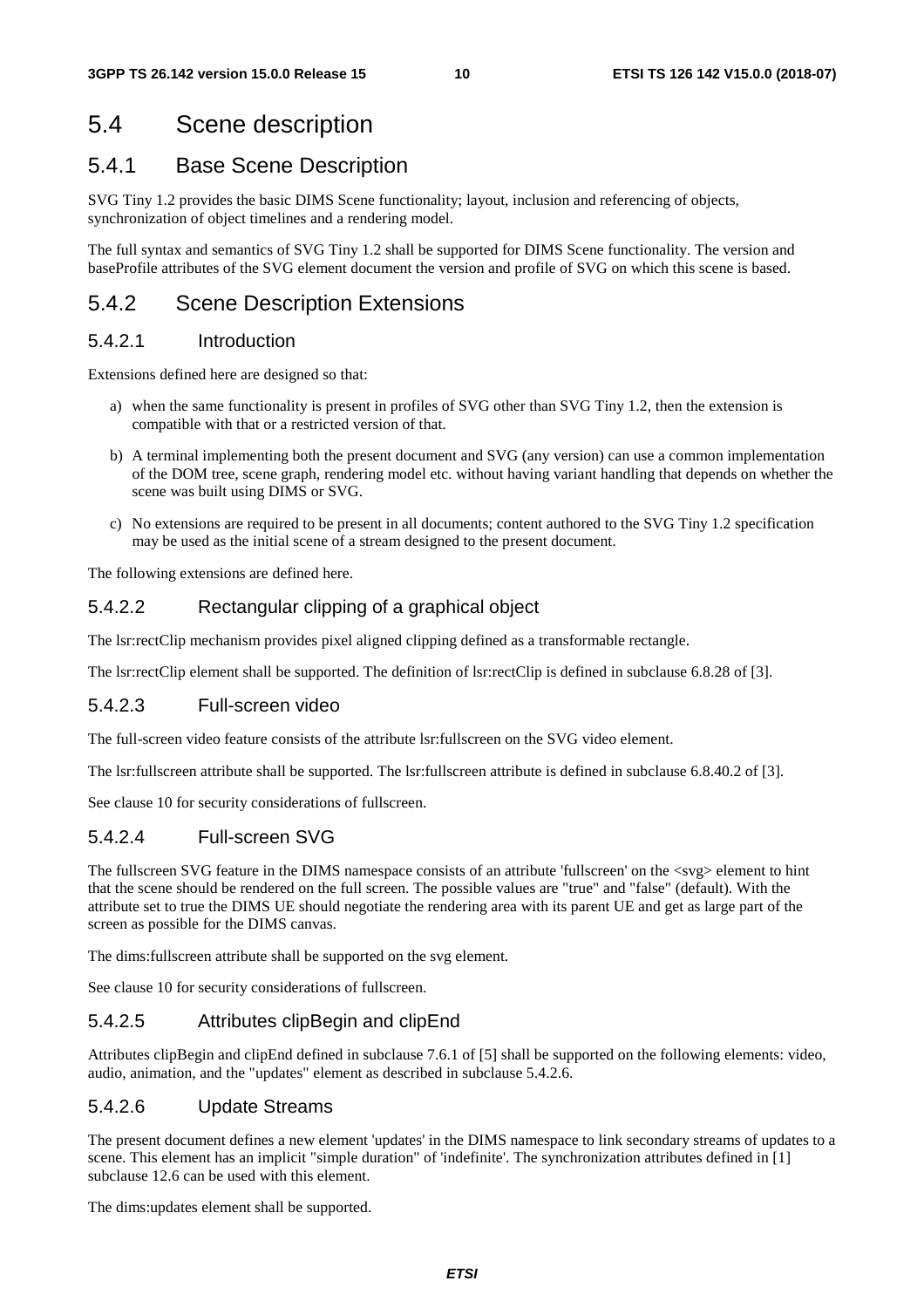NOTE: lsr:updates defined in subclause 6.8.53 of [3] is a superset of this element.

*Attribute definitions:*

All timing attributes defined in [1] subclause 16.2.7 are defined for this element, except the "fill" attribute.

The attributes clipBegin and clipEnd defined in subclause5.4.2.5, and syncReference defined in subclause 5.4.2.7, are defined for this element.

 $xlink: href = "siris"$ 

 An IRI reference to a source of updates, such as a DIMS stream/file. This attribute specifies the location of the stream of updates. In the absence of this attribute, this element does not have any effect. This attribute is not animatable and not inheritable. In DIMS, support is required only for DIMS streams or files.

### 5.4.2.7 Synchronization of Media Streams

```
lsr:syncReference = "<iri>"
```
The attribute lsr:syncReference from subclause 6.8.8.2 of [3] shall be supported on the elements video, audio, and animation from SVG, and 'updates' from the present document, with the associated synchronization behaviour. This attribute holds a reference to the stream or media element whose clock acts as a clock reference for the stream referred to by this element. This attribute is not animatable and not inheritable.

### 5.4.2.8 Screen orientation

Two events and two extension strings are defined that make it possible for scenes to adapt to the screen layout. The events are defined in subclause 6.1.3.

Whenever the terminal detects a change of orientation, angle, or screen size, one of these two events is dispatched. A portrait event is dispatched if the screen is taller than it is wide, and a landscape event is dispatched if the screen is wider than it is tall. It is the responsibility of the system below the scene to orient the screen buffer to user; the DIMS Scene author does not do this.

In addition, the orientation is reported in degrees in screenAngle, to the best of the terminal's capability. This is measured as the angle between the positive X-axis of an un-rotated frame of reference, and the orientation of the longer of the positive X or Y axis of the screen, as rotated, as shown in Figure 5-1. Note that the SVG Y axis is downward.

Specifically, for a screen that is normally portrait and in its normal position, the screenAngle is 90 degrees, since the longest axis is vertical, and the Y-axis is downward in SVG. Similarly, for a terminal that is normally landscape and in its normal position, the screenAngle is 0 degrees, since the longest axis is horizontal, and is the X-axis. This angle therefore would normally be close to 90 or 270 in portrait events, and close to 0 or 180 in landscape events, and 0 or 90 in terminals that are in their normal orientation, and 180 or 270 in terminals that are inverted.



**Figure 5-1: Screen Orientation**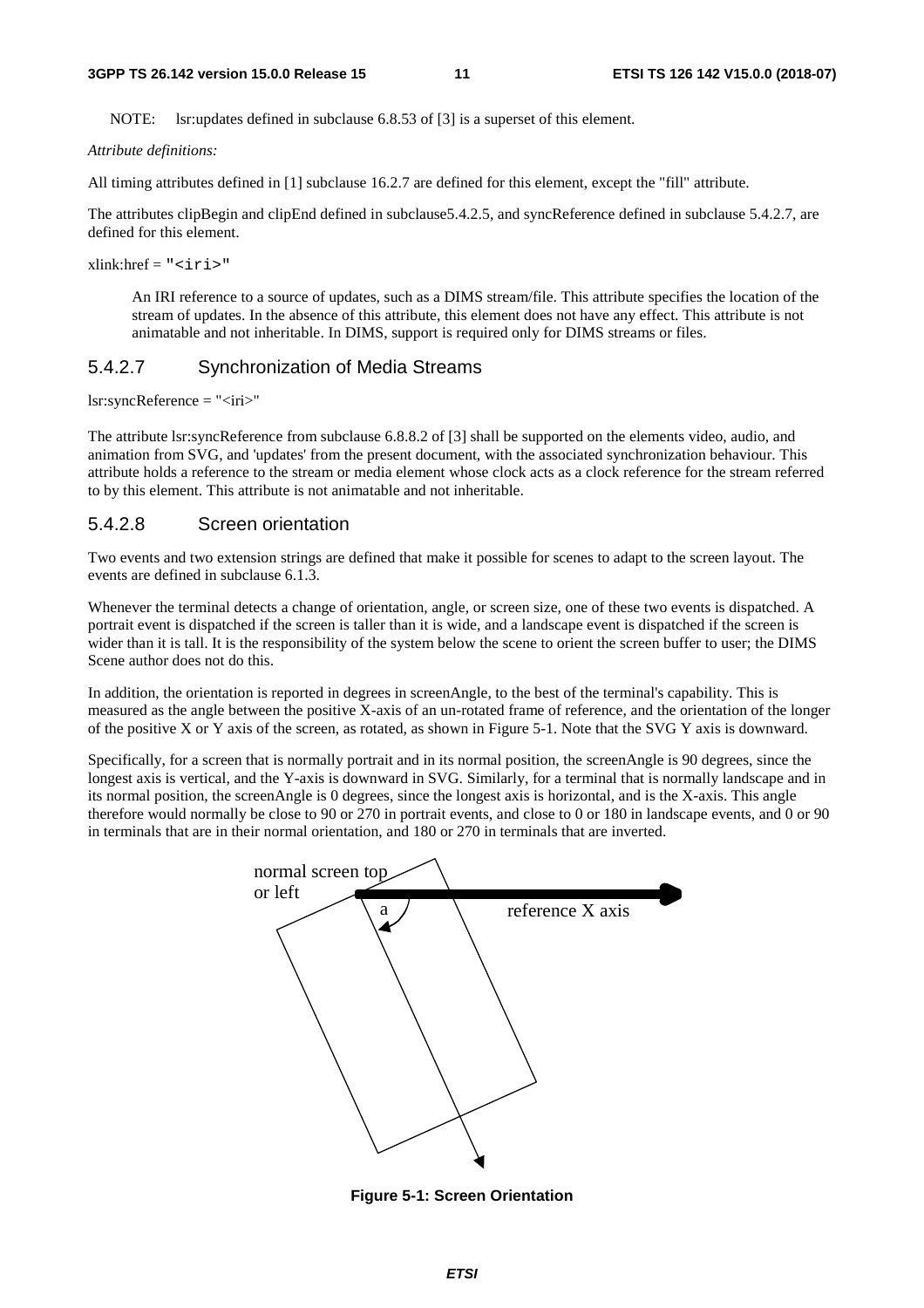These events shall map to the ScreenOrientationEvent interface as defined in subclause 6.1.3.

The screen orientation events shall be supported in DIMS. If the terminal has an orientation sensor, or other physical adaptation that causes the available screen drawing area to change (e.g. a partial cover), events shall be generated whenever the terminal detects a change in any of the parameters to these events.

The following extension strings shall also be supported, in order to allow the use of the switch element:

- orientLandscape for typical 'landscape' orientation;
- orientPortrait for typical 'portrait' orientation.

The namespace of these feature strings is DIMS.

If the most recent event generated was a portrait event, then requiredExtensions="orientPortrait" tests as true; if the most recent event was a landscape event, requiredExtensions="orientLandscape" tests as true. At any time, exactly one of these requiredExtensions expressions shall test as true. If no event has been generated, the appropriate requiredExtensions expression tests as true.

Information on softkey location and key mapping may be found in section 9 of [26].

### 5.4.2.9 Current-Time Indication

In a Primary Stream, Redundant Random-Access Point there is a need to establish the current SceneTime of the scene, so that terminals tuning-in, performing random-access, or recovering from a lost high-priority DIMS Unit achieve the same SceneTime as terminals which had processed the entire stream from the most recent non-redundant Random Access Point. This media-time (scene time) is indicated by the currentSceneTime attribute on the SVG element, and takes a valid clock value in the document timeline, from the SVG specification [1].

The scene state is set exactly as if the SVG document had been loaded and displayed at the non-zero time T in the current-time indicator.

EXAMPLE: This is the same as if this SVG scene had been used in a SMIL document as the target of an "animation" element with clipBegin of T, or if conceptually all absolute times S in the document were replaced with S-T and the document instantiated at time 0.

#### *Attribute definition:*

 $currentSeen$ e $Time$  = " $< clock-value$ "

Specifies the current scene time (a valid clock value) in the document timeline, at which the scene is displayed. The scene state is set exactly as if the SVG document had been loaded and displayed at the non-zero time T in the currenttime indicator. This attribute is defined in DIMS namespace, and may be present on the root SVG element in redundant random access points. The default value is zero.

### 5.4.2.10 Active attribute

On all elements, the following attribute is defined in the DIMS namespace:

active: this attribute defines whether the element is active. The possible values are "true" (default) and "false".

Setting the value of this attribute to true or false is equivalent to executing the commands activate and deactivate. See subclause 5.5.3 for the behaviour of deactivated elements. This attribute is not animatable and not inheritable.

The dims:active attribute shall be supported.

## 5.5 Scene Commands

### 5.5.1 Scene Updates

The scene update mechanism allows reception of updates that change parts of the current scene, without having to replace the entire scene.

To account for the different update scenarios two update mechanisms are defined: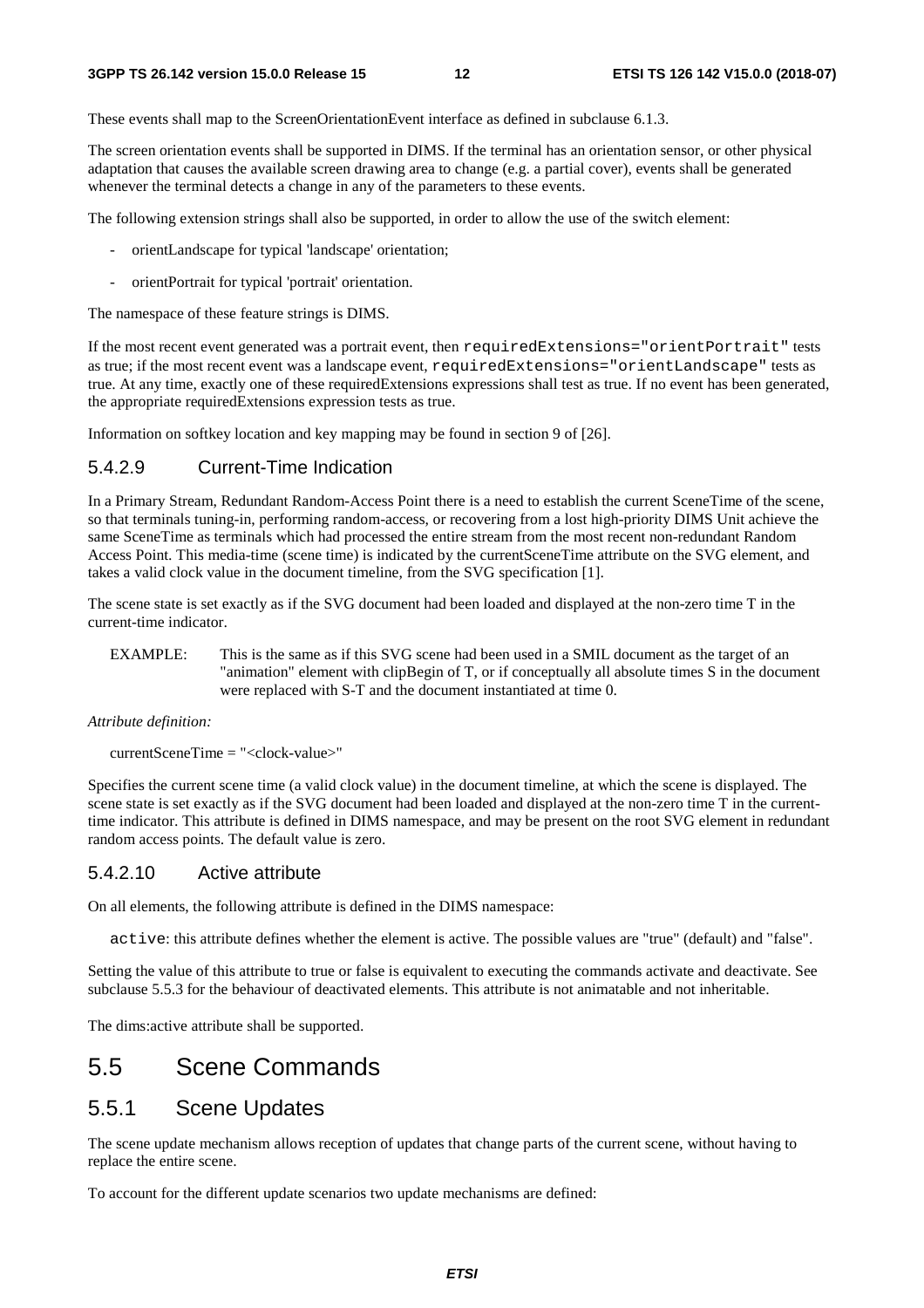- **Primary-stream updates:** Updates are delivered to the client in the same stream as the original scene.
- **Secondary-stream updates:** Updates are delivered to the client in separate streams from the original scene, e.g. in an interactive scenario or initiated from the scene mark-up.

In a primary-stream case, the updates and/or scene replacements are sent in the same stream as the initial scene. The temporal management of samples in a primary stream is based upon transport level timestamps. A secondary stream is a stream that does not contain the initial scene. A secondary stream is initiated directly from the DIMS mark-up using the 'updates' element.

The following LASeR commands from subclause 6.7 of [3] in LASeR ML format shall be supported.

- The LASeR Insert command from subclause 6.7.5 of [3] shall be supported on elements, attributes and values in list attributes with the following relaxed constraints: values *may* be inserted on attributes x and y of the text element.
- The LASeR Delete command from subclause 6.7.4 of [3] shall be supported on elements, attributes and values in list attributes.
- The LASeR Replace command from subclause 6.7.8 of [3] shall be supported on elements, attributes and values in list attributes with the following relaxed constraints: attributes attributeName, id, type, xml:space, preserveAspectRatio and the x and y attributes of the text element *can* be replaced. There are no restrictions on the value of attributeName. The text regarding executionTime does not apply.
- The LASeR Add command from subclause 6.7.2 of [3] shall be supported.

## 5.5.2 State management commands

The following state management commands shall be supported:

- The LASeR Save command from subclause 6.7.10 of [3] shall be supported.
- The LASeR Restore command from subclause 6.7.9 of [3] shall be supported.
- The LASeR Clean command from subclause 6.7.3 of [3] shall be supported.

These LASeR commands are defined as an interface to persistent storage. Selected scene information is cached on a best effort basis. The security principles behind this caching are those of the state caching mechanism in HTTP, commonly called cookies [23].

The saved data is defined by a groupID (known as "name" in [23]) and scoped by the "service" defined by a domainname and path; for a command to operate on the data, all must match.

The LASeR command "save" saves the values of a set of attributes, each identified by element ID and attribute name. Each save operation uses a groupID. Any other saved state with the same domain-name, path, and groupID is replaced.

The LASeR command "restore" restores the attributes (if any) previously saved and scoped by the domain-name and path. The set of data restored is defined below.

The LASeR command "clean" erases the attributes (if any) previously saved and scoped by the domain-name and path. The set of data erased is defined below.

The following two attributes are defined in the stream signalling, and define the security restrictions for the above commands:

- *useFullRequestHost*: this Boolean attribute indicates whether the full domain-name of the request-host is used (true, 1) or the first component of the domain-name is elided (false, 0). For example, if the source material came from "www.example.org", then this differentiates between associating the "service" with "www.example.org" and ".example.org". (Note the definition of local names in [23], and the possibility to associate the "service" with locally loaded files, and that the domain-name may be either "<hostname>.local" or ".local" in that case.)
- *pathComponents*: this 4-bit unsigned integer attribute indicates how much of the source path is used. If this takes the value 0, then the "service" is not associated with a path, and if it takes the special value 15 (or any value equal to or greater than the number of components in the path) then the entire path is used up to but excluding the final file-name. For example, if the source was "/user/laser-expert/demo/art.mp4" then a value of 3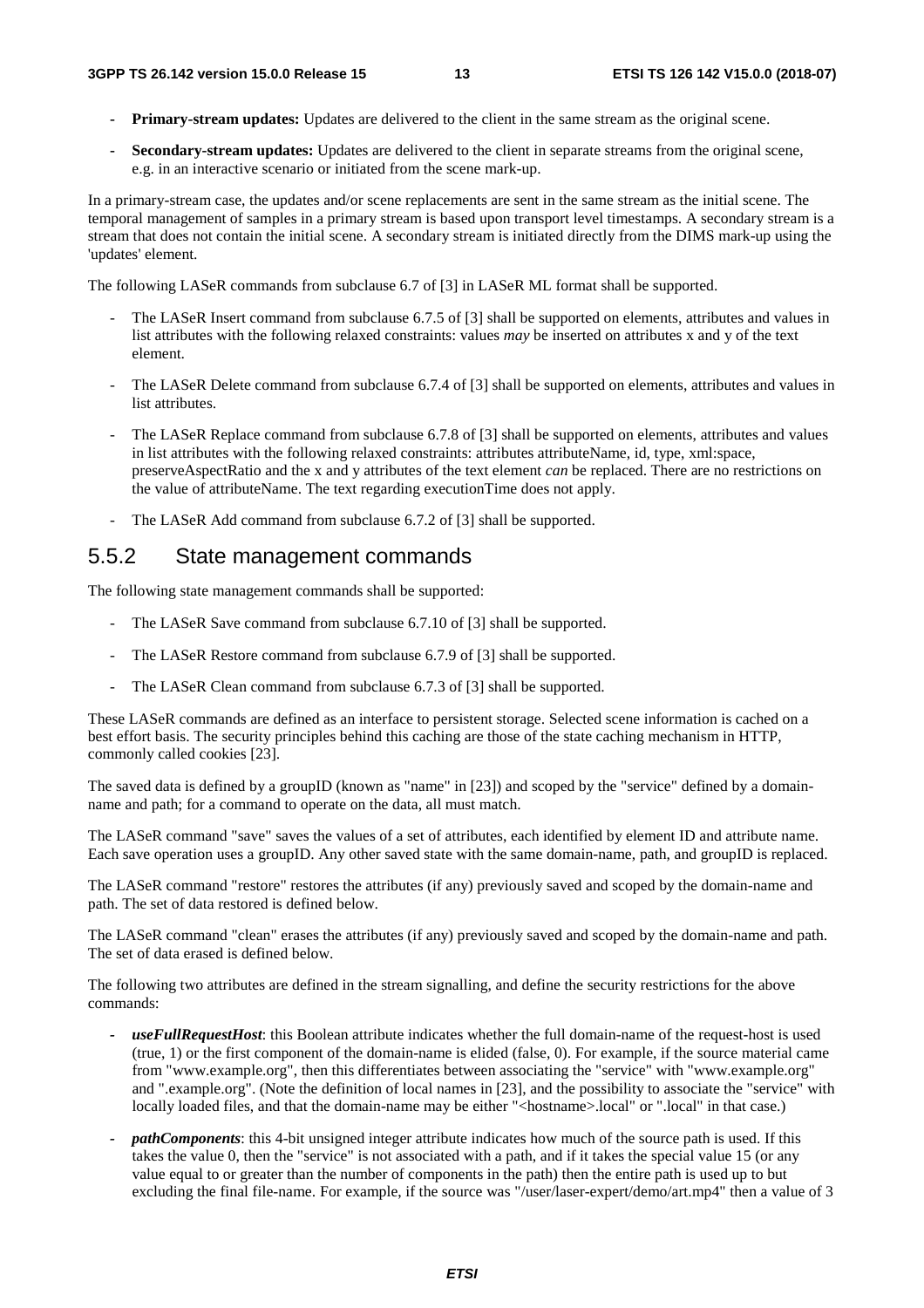or greater selects "/user/laser-expert/demo" as the path, the value 2 selects "/user/laser-expert" and the value zero sets no path.

Data is saved as a set of four values, using the URI, pathComponents and useFullRequestHost from the stream containing the save command:

- the domain-name formed from the URI and useFullRequestHost;
- the path formed from the URI and pathComponents;
- the groupID;
- the set of {element-ID, attribute-name, value} triplets.

When a restore command is executed all saved sets with the same (equal) groupID, and also where the URI of the stream containing the restore command matches the saved domain-name and path, are restored. This matching is defined in section 3.3.4 of [23].

A clean command behaves exactly the same as a save command that saves no state; as is normal for the save command, any other saved state with the same domain-name, path, and groupID is replaced, in this case, with an empty set of saved data. This is functionally equivalent to deleting that saved state, as nothing would be restored.

NOTE: Be aware that though the data saved and restored is scoped by stream, once it is restored into the tree it is globally visible.

### 5.5.3 Activate and Deactivate

The commands activate and deactivate as defined in subclauses 6.7.12 and 6.7.13 of [3] shall be supported, in a manner that is functionally equivalent to that specification. These commands have one attribute:

*ref*: the id of the element which is to be activated or de-activated.

When an element is deactivated, the system then treats the DOM tree as if that element and its descendents were not present in the DOM tree, and invisible to everything except commands and scripts. Commands and scripts can reference it as if it were still in the DOM tree. When activated, the element is then restored to visibility, in the same location in the tree as if it had not been previously deactivated.

The active attribute is not inherited. However, activated and de-activated events are generated if the effective active state of an element changes as a result of a change to the active state of a parent. This means that a deactivated event may occur for an element, as a result of deactivating a parent, when a test of its dims:active attribute value returns true.

## 5.5.4 Distributed Random Access Points

### 5.5.4.1 Introduction

A Distributed Random Access Point (DRAP) is a redundant DIMS tune-in point (either primary or secondary) that can, instead of explicitly defining all elements itself, reference elements in coming DIMS units. The commands in these following DIMS units are not executed, elements are simply copied according to references in the DRAP. These references can be used to reduce redundancy (i.e. not defining an element both in a RAP and an update) or to simply spread the size of the RAP over a period of time.

After this copying operation, the pending action(s) in the DRAP are complete, and are then executed, and normal processing resumes.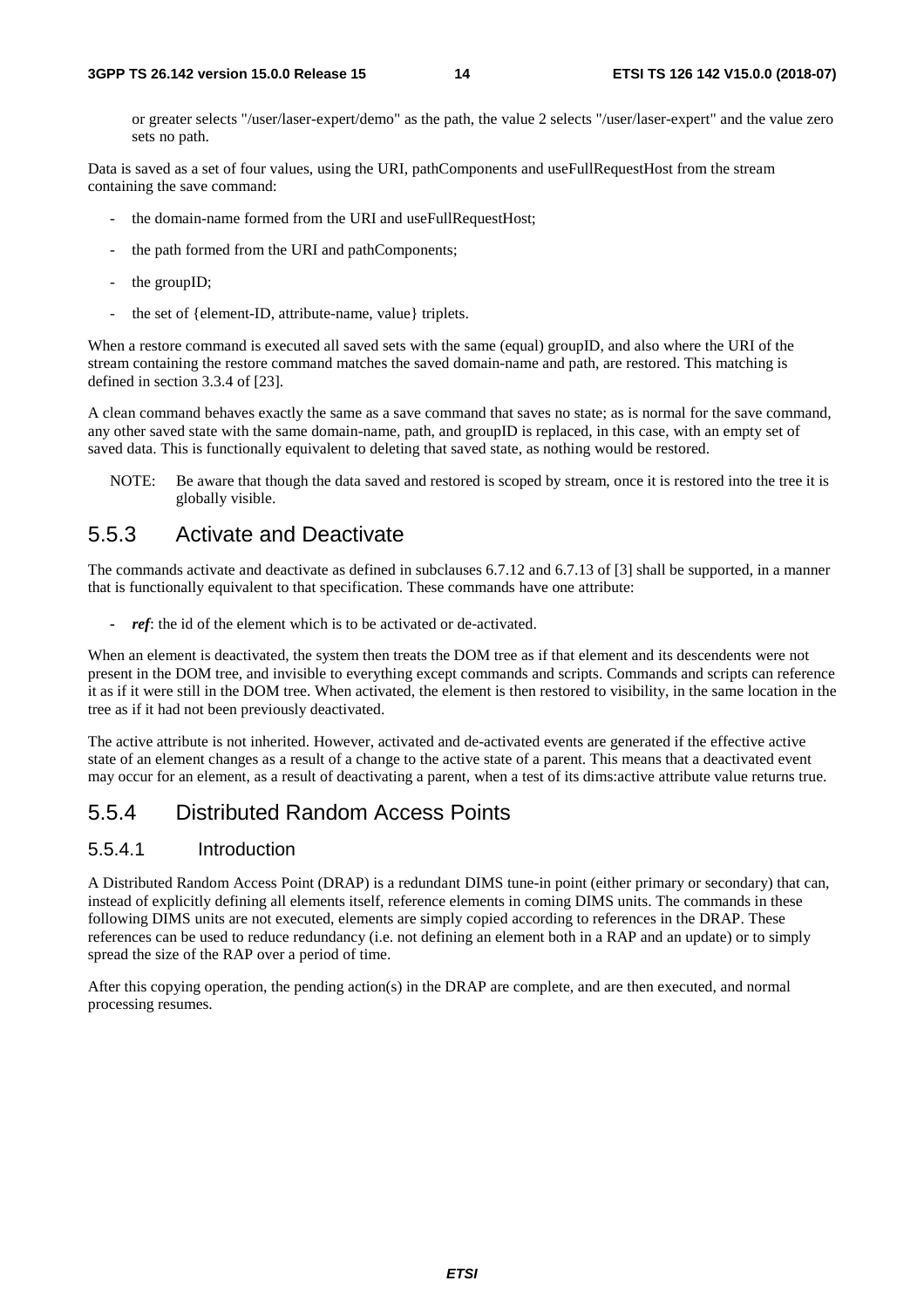

**Figure 5-2: Illustration of the DRAP Concept** 

### 5.5.4.2 DRAP syntax and semantics

The rootmost element in a DRAP document shall be a  $\langle \text{drap} \rangle$  element in the DIMS namespace. A DIMS Unit containing a DRAP shall contain only the DRAP.

#### *Attribute definitions:*

#### unitsrequired="*units-required*"

Indicates the number of coming DIMS units required.

NOTE 1: These DIMS units are *not* executed in the normal way when tuning in using DRAP; instead, they are used as needed as a source of material for the DRAP.

The DRAP element contains one or more getfromupdate elements, which form the processing instructions, and one or more other elements that form the pending action(s). The processing instructions are applied to the pending action. The indicated number of DIMS units are processed for the DRAP, and the pending action(s) are performed at the time of the DIMS unit at the indicated distance, and normal DIMS unit processing resumes.

NOTE 2: All the getfromupdates should have been resolved by the indicated distance.

The getfromupdate element shall reference an element in another DIMS unit and an element in the pending actions. The element referred to in the other DIMS unit shall replace the element in the DRAP pending actions.

*Attribute definitions:* 

#### source="*elementid*"

Specifies an xml id appearing in an upcoming DIMS unit. If the same xml id appears in different DIMS units, it shall not make a difference which one the client chooses.

#### target="*elementid*"

Specifies an xml id appearing in the DRAP pending action(s).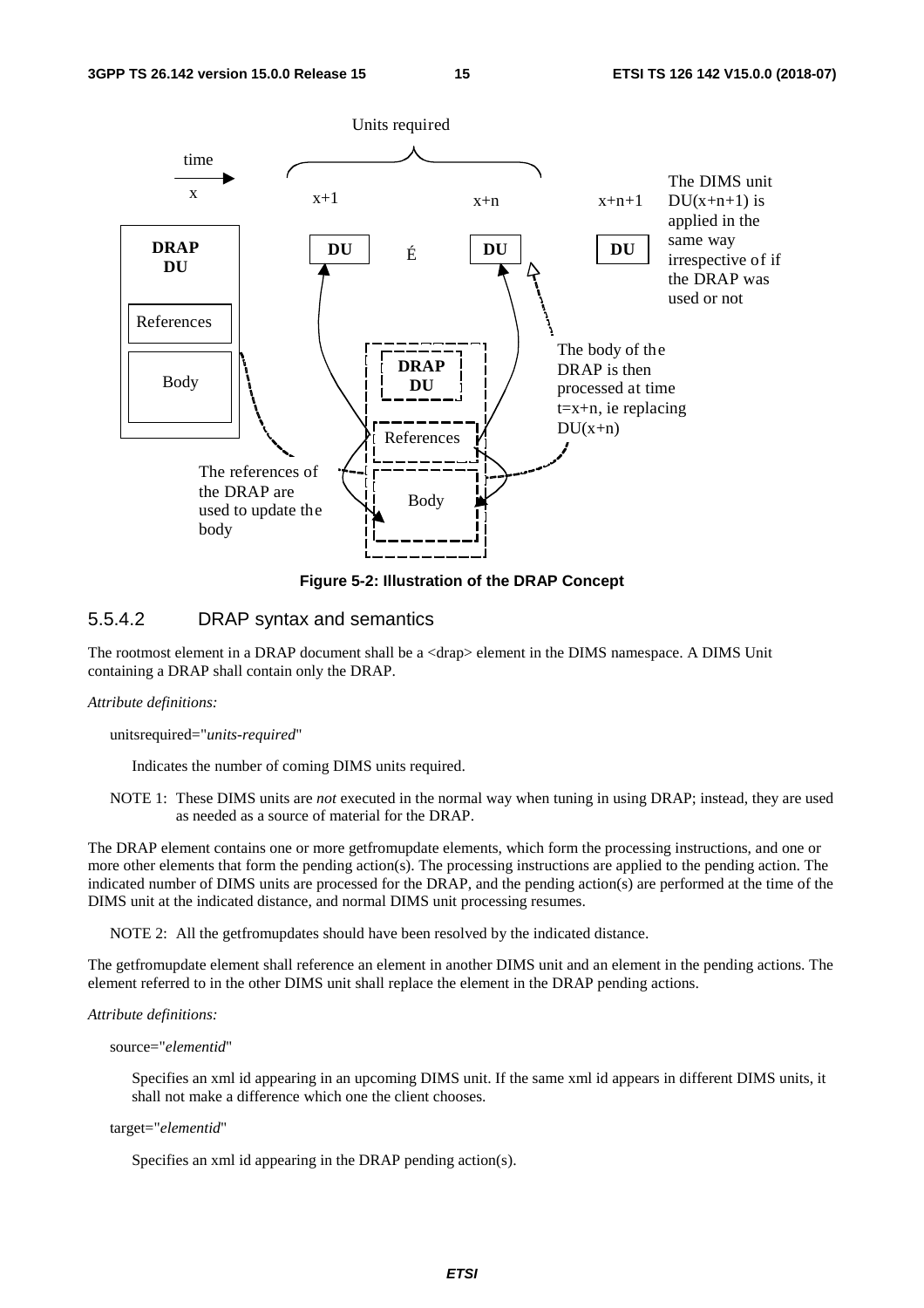## 5.5.5 Immediate Script Execution

The doScript command in the DIMS namespace shall be supported. This command supplies a script for immediate execution, including the ability to update the DOM. It has a single attribute, the type of the script. The script is in the body of the element. Processing this command involves executing the script in the context of the DIMS stream in which it occurs.

*Attributes:* 

type - is a string that identifies the scripting language used. It takes a suitable MIME type [18] from the IANA registry, such as "application/ecmascript" (see [13]).

An example is:

```
<doScript type="application/ecmascript"> 
    var root = document.documentElement;
     var myGroup = document.createElementNS( 
     "http://www.w3.org/2000/svg", "g"); 
     myGroup.id = "myGroup"; 
     root.appendChild(myGroup); 
     var myRect = document.createElementNS( 
     "http://www.w3.org/2000/svg", "rect"); 
     myRect.id = "myRect"; 
     var color = root.createRGBColor( 255, 0, 0); 
     myRect.setRGBColorTrait("fill", color); 
     myRect.setFloatTrait("x", 10); 
     myGroup.appendChild(myRect); 
</doScript>
```
## 5.5.6 Seeking in the DIMS Stream

```
<seek seekOffset="seekOffset" />
```
*Attributes:* 

```
seekOffset: A clock value from subclause 16.2.7 of [1].
```
The command seek in the DIMS namespace results in a seek, by the amount seekOffset, in the DIMS stream timeline. The target stream time is obtained by adding seekOffset to the current stream time. As a DIMS stream may contain multiple scenes, this seeking can result in a change of scene. A seek to the local time corresponding to the seekOffset shall be applied to the (possibly new) scene. The seek command shall be supported.

NOTE: Seeking can be conceptually seen as a function where the global timeline and document timelines are moving forward in a synchronized manner, just as in normal playback, but more quickly and without rendering. A seek backwards in time (negative seekOffset) could be done in a similar way, but by starting again from zero and moving forward.

## 5.6 DIMS Unit Definition

### 5.6.1 Definition

A DIMS Unit is built from a header and a body. The DIMS Unit Body is either:

- a) a complete SVG document as specified in subclause 5.4, possibly using extensions; or
- b) a textually concatenated sequence of scene commands as specified in subclause 5.5;

A DIMS Unit Body may be compressed.

DIMS Units are framed by the transport layer. Each DIMS Unit has certain characteristics, signalled by the DIMS Unit Header.

There are DIMS Units used in redundant processing, and DIMS Units used in normal processing. Redundant DIMS Units, and DIMS Units marked as random-access points, are used in random access, tune-in, and error recovery; for a full description of their processing model, see subclause 5.8.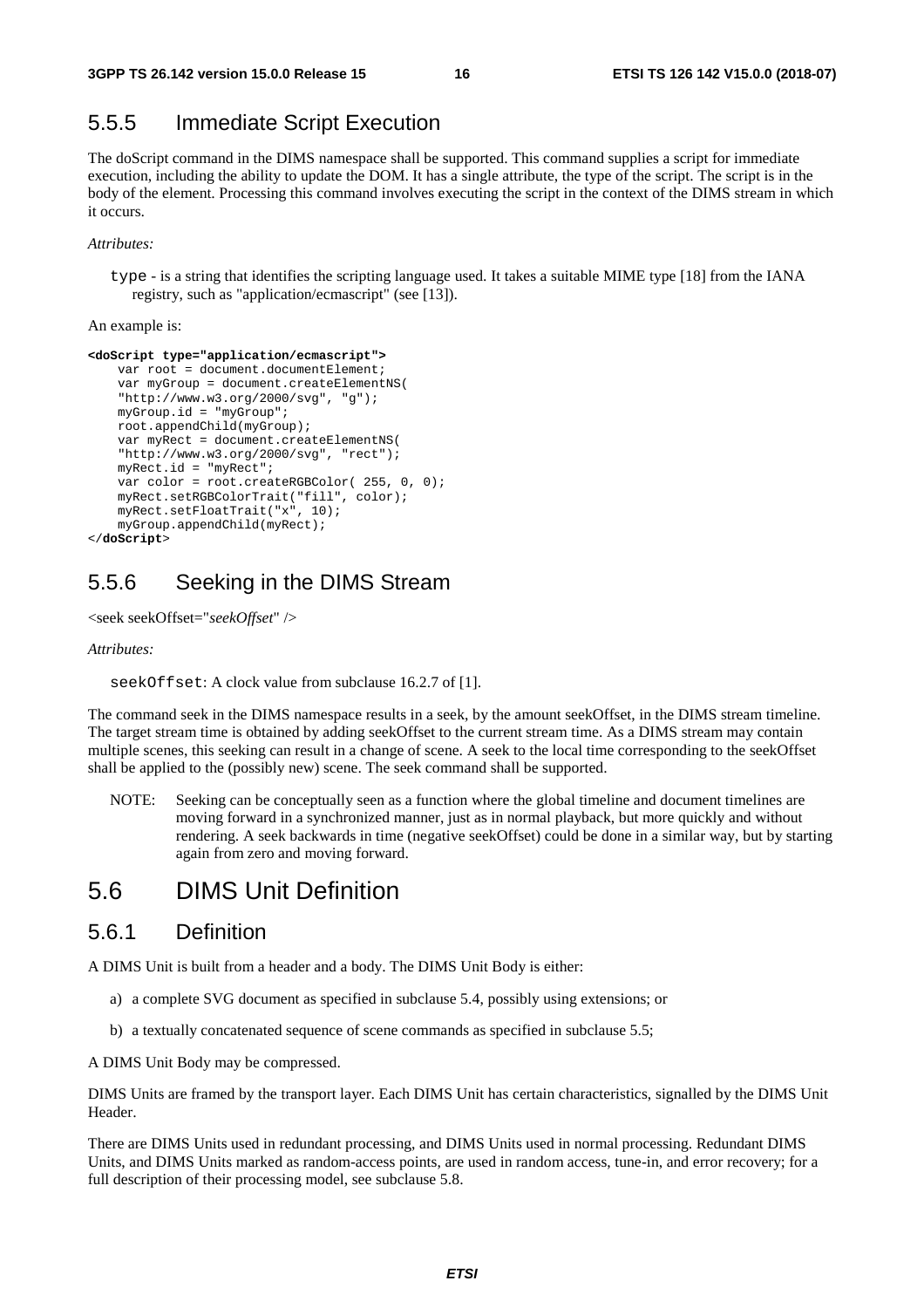## 5.6.2 DIMS Unit Header

DIMS Unit Header is 1 byte long. The length of a DIMS Unit is the length of the DIMS Unit Body plus the length of the DIMS Unit Header. DIMS Unit lengths are carried by the transport layer.

The DIMS Unit Header has the following layout.

| . <u>.</u>                |
|---------------------------|
| 0 1 2 3 4 5 6 7           |
| +-+-+-+-+-+-+-+-+         |
| X   C   P   D   I   M   S |
| -----                     |

### **Figure 5-3: DIMS Unit header**

These fields have the following definitions:

| S: is-Scene:       | when 1, indicates that the DIMS Unit contains a Scene Description as documented in<br>subclause 5.4; when 0, indicates that the DIMS Unit contains one or more Scene Commands as<br>documented in subclause 5.5.                                                                  |
|--------------------|-----------------------------------------------------------------------------------------------------------------------------------------------------------------------------------------------------------------------------------------------------------------------------------|
| $M:$ is-RAP:       | when 1, indicates a Random Access Point; when 0, indicates a non-Random-access point.                                                                                                                                                                                             |
| I: is-redundant:   | when 0, indicates a main (normal processing) DIMS Unit; when 1, signals a redundant DIMS<br>Unit.                                                                                                                                                                                 |
| D: redundant-exit: | shall be 0 on DIMS Units with is-redundant= $=0$ ; on DIMS Units with is-redundant $==1$ , when<br>1, indicates that redundant processing is completed by this DIMS Unit, and normal processing<br>should begin, and when 0, indicates that redundant processing should continue. |
| P: priority        | set to 1 indicates a high-priority unit; when set to 0 indicates a low-priority unit. A unit marked<br>as low-priority indicates that if the unit, or any sequence of such low-priority units, is not<br>processed by the terminal:                                               |
|                    | 1. all succeeding DIMS Units can be decoded and operated on without error (e.g. their DOM<br>updates do not depend on the possibly lost command(s).)                                                                                                                              |
|                    | 2. the visual and semantic nature of the scene is satisfactory to the content author.                                                                                                                                                                                             |
|                    | 3. The loss of those units does not require the terminal to enter into a tune-in or repair state.                                                                                                                                                                                 |
|                    | Units fulfilling the above criteria should be marked as low-priority, and shall be marked as<br>high-priority otherwise.                                                                                                                                                          |
|                    | DIMS Units with is-redundant set to 1 should normally be marked as low-priority, to avoid<br>their loss causing an un-needed entry into tune-in state when redundant and normal data are<br>carried in the same transport.                                                        |
| C: compression:    | indicates the compression applied;<br>0 indicates no compression (textual format);<br>1 indicates that the content is compressed using the encoding signalled in stream setup.                                                                                                    |
| X: reserved:       | shall be set to 0 and shall be ignored by the receiver                                                                                                                                                                                                                            |
| NOTF·              | The setting of the priority field is due to point $\lambda$ above partly at the discretion of the content creator. An                                                                                                                                                             |

ty field is, due to point  $2$  above, partly at the discretion of the content creator. An example of a simple method of evaluating point 2 is to see if, when the next packet is received, the terminal state is identical to what it would have been if the DIMS Unit(s) had not been lost in the first place.

## 5.7 Timing model

DIMS inherits the timing model from [1] in its entirety. This section defines the timing of DIMS units.

DIMS units are associated with a media timestamp which marks

a) the time when the SVG scene is instantiated and the scene time resets to 0, for New Scenes, or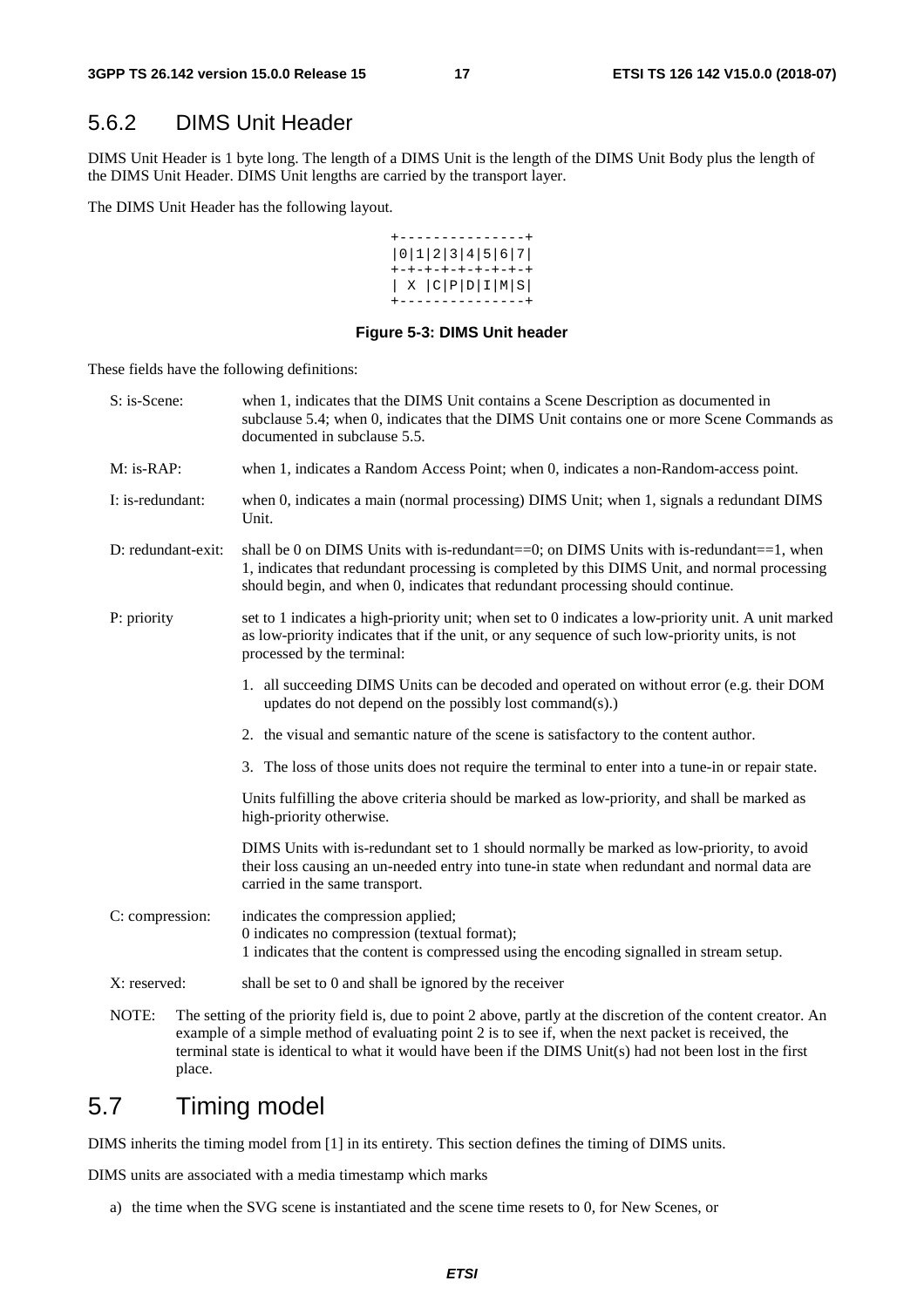b) the time when DIMS units are applied and affect the scene, for other DIMS units.

The processing order for scene updates is the same as for script and event processing. The present document does not mandate any relative timing or processing order for DIMS units, scripts or events that shall be processed at the same scene time. DIMS Units from the same stream shall be processed in decoding order, i.e. sequence number order in RTP or order inside a sample in the 3GP file format.

In the main stream the SVG time has periodic resets to 0 on each New Scene (what SVG calls "document time" and is called here "SVG Scene Time"). The SVG scene time, and the media timestamps of the DIMS presentation, are related by a piecewise linear relationship, with discontinuities only at the New Scenes. Secondary streams are synchronized to the main stream using the normal mechanisms for media streams.

DIMS Units containing commands, with the same timestamp in the same stream, are applied "instantaneously" in scene time, that is, the scene time does not change while they are being applied.

DIMS units containing commands are applied atomically and have exclusive access to the scene tree during processing; only events and scripts directly resulting from the processing of the DIMS unit, are run.

## 5.8 Processing Model

A Scene Description is processed as a complete replacement for the current scene tree. That is, the entire DOM is discarded and replaced with the result of parsing the SVG element. All other DIMS Units retain (and possibly modify) the current scene tree.

All high-priority data units not marked as redundant shall be processed during normal decoding. All low-priority data units not marked as redundant should be processed during normal decoding. Data units marked as redundant should be ignored during normal processing. All data units marked as RAP are suitable tune-in points. When tuning-in to a stream, decoding shall begin by, at the latest, the first unit marked as RAP irrespective of the value of its is-redundant flag.

If a normal (non-redundant) random access point is identified during redundant processing or DRAP processing, the normal random access point should take precedence.

Commands that cannot be executed (e.g. they refer to a DOM node which does not exist) shall be ignored when in tunein or redundant-processing. This condition should not arise in normal processing, and their handling in this state is not defined by the present document.

The following state diagram, and processing pseudo-code for each state, illustrate the states and the use of the various flags in the DIMS unit header, and comply with the mandatory and recommended processing requirements. The state diagram and pseudo-code, or better, should be implemented in DIMS clients.

In the state diagram and pseudo-code, the terminal may be processing a stream under one of three conditions:

- a) normal processing, 'normal';
- b) after tuning in, performing random access, or when loss is detected, 'tune-in';
- c) while processing redundant DIMS units, 'process-redundant'.

Tune-in state is entered under any of the following circumstances:

- a) after opening a stream;
- b) after performing random access;
- c) after loss of a high-priority DIMS Unit in normal processing;
- d) after loss of any DIMS Unit in redundant processing.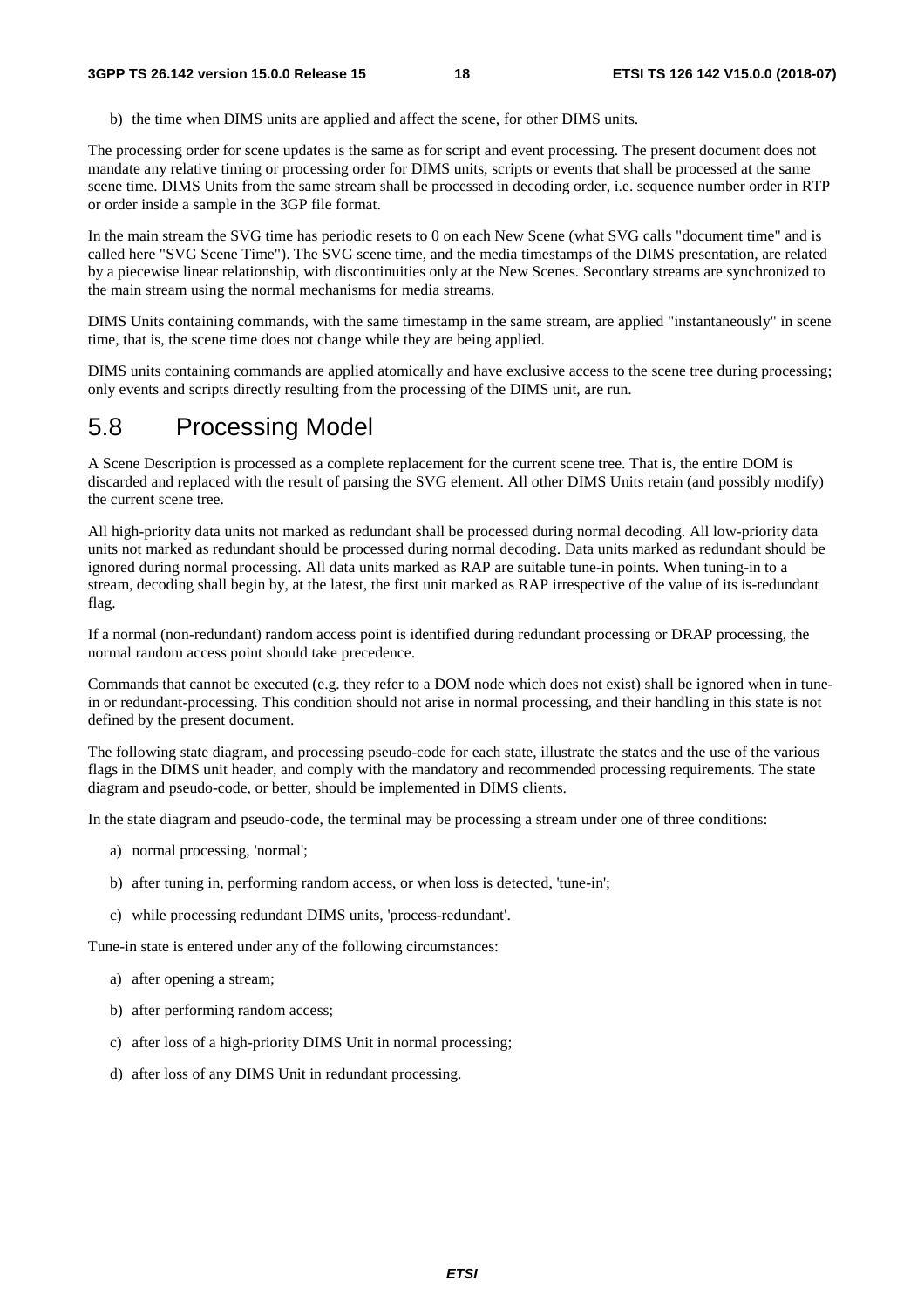

**Figure 5-4: DIMS Client State Diagram** 

The following behaviour is performed for each DIMS Unit in each state, and then a state transition is performed as indicated by the state diagram.

```
Normal state: 
     if DIMS-Unit.is-redundant 
     then Discard(DIMS-Unit) 
     else Process(DIMS-Unit); 
Tune-in state: 
     if DIMS-Unit.is-RAP 
     then Process(DIMS-Unit) 
     else Discard(DIMS-Unit); 
Redundant-processing: 
     if ( DIMS-unit.is-redundant) || 
        ((not DIMS-Unit.is-redundant) && DIMS-unit.is-RAP) 
     then Process(DIMS-unit) 
     else Discard(DIMS-Unit);
```
Where this pseudo-code indicates that a DIMS Unit is processed, then if a Distributed Random Access Point (DRAP) is in process, elements required by the DRAP are extracted from this unit. If a DRAP is not in process, the DIMS Unit is processed as normal. If one of the DIMS units identified by units-required is a normal (non-redundant) random access point, DRAP processing should be abandoned, and that normal RAP processed in the usual way.

## 5.9 Random Access, Tune-in and Error Recovery

## 5.9.1 Introduction

Random access points in streams are either normal random access points or redundant random access points. Normal random access points are processed by terminals in all states. Redundant random access points should only be processed by terminals when performing random access, tune-in, or error recovery.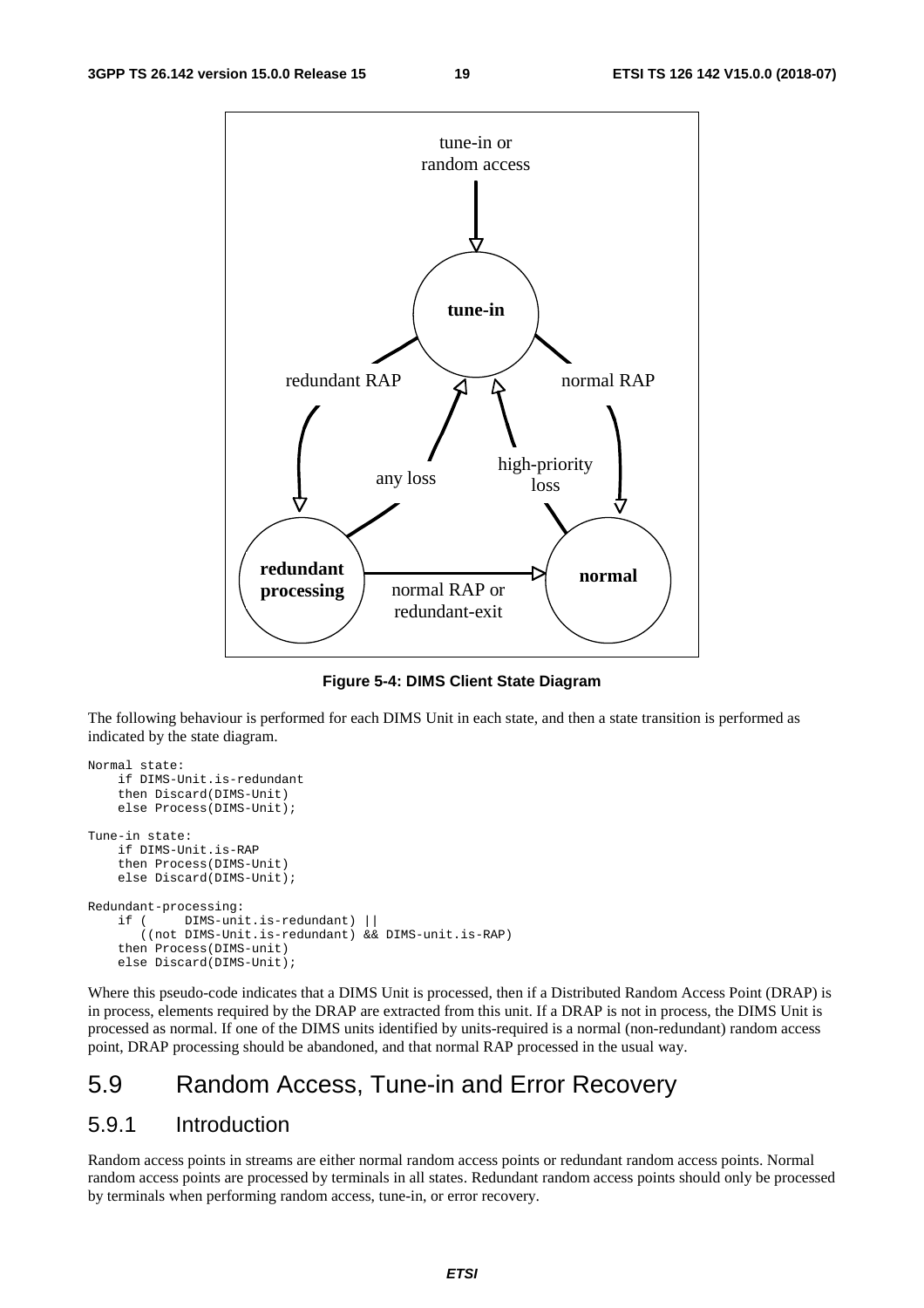Random access points are indicated in the DIMS Unit header using the is-RAP flag. Redundant random access points have the is-Redundant flag set to 1; normal Random Access points have this flag set to 0.

## 5.9.2 Random Access Points in Primary Streams

A Random Access Point (normal or redundant RAP) in a primary stream shall either contain an entire scene (i.e. be a Scene Description) or the mechanism to build an entire scene (such as DRAP). When used, this scene becomes the current scene and replaces all previous data. There may be further DIMS Units with the same timestamp that modify the scene tree.

A redundant Random Access Point in a primary stream shall have the currentSceneTime attribute on the SVG element. Any following commands in subsequent DIMS Units with the same timestamp are processed at this time.

## 5.9.3 Random Access Points in Secondary Streams

A Random Access Point (normal or redundant RAP) in a secondary stream shall either contain an entire update (i.e. a series of commands) or the mechanism to build an entire update (such as DRAP). The command(s) provided set the scene (specifically, the portion of the scene managed by the secondary stream) into an appropriate state, whether the random access point is used for initial tune-in, or for error recovery.

NOTE: The secondary stream needs to be encoded in such a way that it does not matter which packets were lost or this is an initial tune-in or random access - the appropriate state is set. This would include removing any elements or attributes which should have been removed, etc. A simple way of encoding such a stream would be to only let updates in a secondary stream make modifications to a few nodes. Then this operation could be as simple as removing these few nodes and reinserting them, removing all potential errors.

## 5.9.4 Error Recovery

There are several error resilience mechanisms available in DIMS. Among these are:

- Priority: By separating essential and non-essential units one can determine if a loss need repair or not. This is described in subclause 7.3.1.
- Periodic Random Access Points (RAPs): Random Access Points can be placed periodically in a stream. In the case of error one can tune-in to the channel again.
- Separation of static and dynamic data. This can even increase the efficiency of Distributed Random Access Points.

A combination of these methods can be used.

## 6 Interaction and Scripting

6.1 Local interaction

## 6.1.1 DOM Level 3 events

The supported local events and their management in DIMS are built upon the events model described in [1].

They include DOM Events (focus, activate, etc.), SVG Events (connection, load, etc.) and general XML events [19] (user events, timing, key, and pointer events).

### 6.1.2 Media Access Events

The media access events defined in [20] shall be supported.

## 6.1.3 Screen Orientation Events

The following events shall be supported.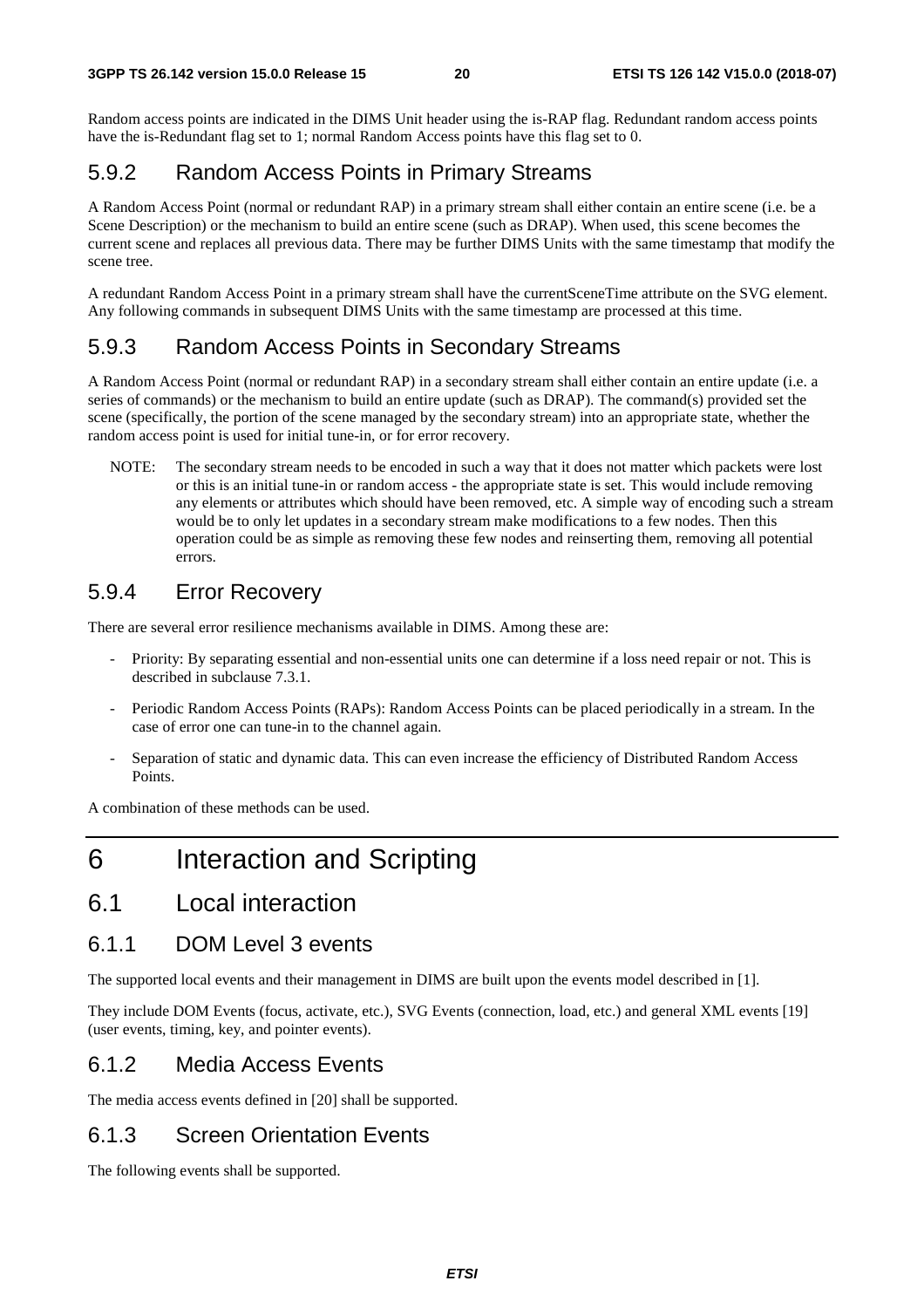| <b>Event Type</b>            | <b>INamespace</b> | <b>Description</b>                                                                | <b>Interface</b>                   | <b>Bubble Canc</b> |      |
|------------------------------|-------------------|-----------------------------------------------------------------------------------|------------------------------------|--------------------|------|
| "screenOrientationPortrait"  | <b>DIMS</b>       | The screen orientation has<br>changed to typical 'landscape'<br>Iorientation      | <b>IScreenOrientationEvent INo</b> |                    | lNo. |
| "screenOrientationLandscape" | <b>IDIMS</b>      | The screen orientation has<br>changed to typical 'portrait'<br><b>orientation</b> | ScreenOrientationEvent INo         |                    | No   |

interface ScreenOrientationEvent : Event

{

}

```
 readonly attribute unsigned long screenWidth; 
readonly attribute unsigned long screenHeight;
 readonly attribute unsigned long screenAngle;
```
**screenWidth** - contains the new screen display or viewport width.

**screenHeight** -contains the new screen display or viewport height.

**screenAngle** - documents the angle between the primary axis of the screen, and an unrotated horizontal axis (see 5.4.2.8) with a value between 0 and 359 inclusive.

NOTE: A superset of the ScreenOrientationEvent interface is specified in [26].

### 6.1.4 Other Events

The events pausedevent and resumedevent from subclause 6.5.2 of [3] shall be supported.

The following events shall be supported.

| <b>Event Type</b>   | <b>Namespace</b> | <b>Description</b>                        | <b>Interface</b> | <b>Bubble</b> | <b>Canc</b> |
|---------------------|------------------|-------------------------------------------|------------------|---------------|-------------|
| l"activatedEvent"   | <b>DIMS</b>      | Occurs when an element changes state from | Event            | lNo           | <b>No</b>   |
|                     |                  | deactivated to activated                  | (Anhex A of [1]) |               |             |
| l"deactivatedEvent" | <b>IDIMS</b>     | Occurs when an element changes state from | Event            | lNo           | lNo.        |
|                     |                  | lactivated to deactivated                 | (Annex A of [1]) |               |             |

## 6.2 Remote interaction

Client-server communication is possible in the DIMS system using three different mechanisms:

- The client can open a suitable URL. The set of valid URL forms is not specified in DIMS, and may include, for example, protocols such as HTTP [12], RTSP [16] or MailTo.
- By establishing a socket connection between the client and the server using the Connection API in the uDOM [17].
- By using the HTTP specific SVG uDOM methods getURL or postURL [17].

## 6.3 Scripting

SVG Tiny 1.2 contains a uDOM interface that provides linkage to a script engine and adds the possibility to modify the DOM representation of the scene from scripts.

ECMAScript mobile profile (MP) [2] can be used in conjunction with the script and handler elements and SVG µDOM API (Appendix A of [1]) in order to provide more powerful DOM manipulation, and interaction.

UEs supporting the DIMS media type shall support ECMAScript mobile profile (MP) [2] with the following extensions to uDOM API.

Table 1 adds to the table in subclause A.8.12 of [1]. It contains trait access rules for DIMS extensions.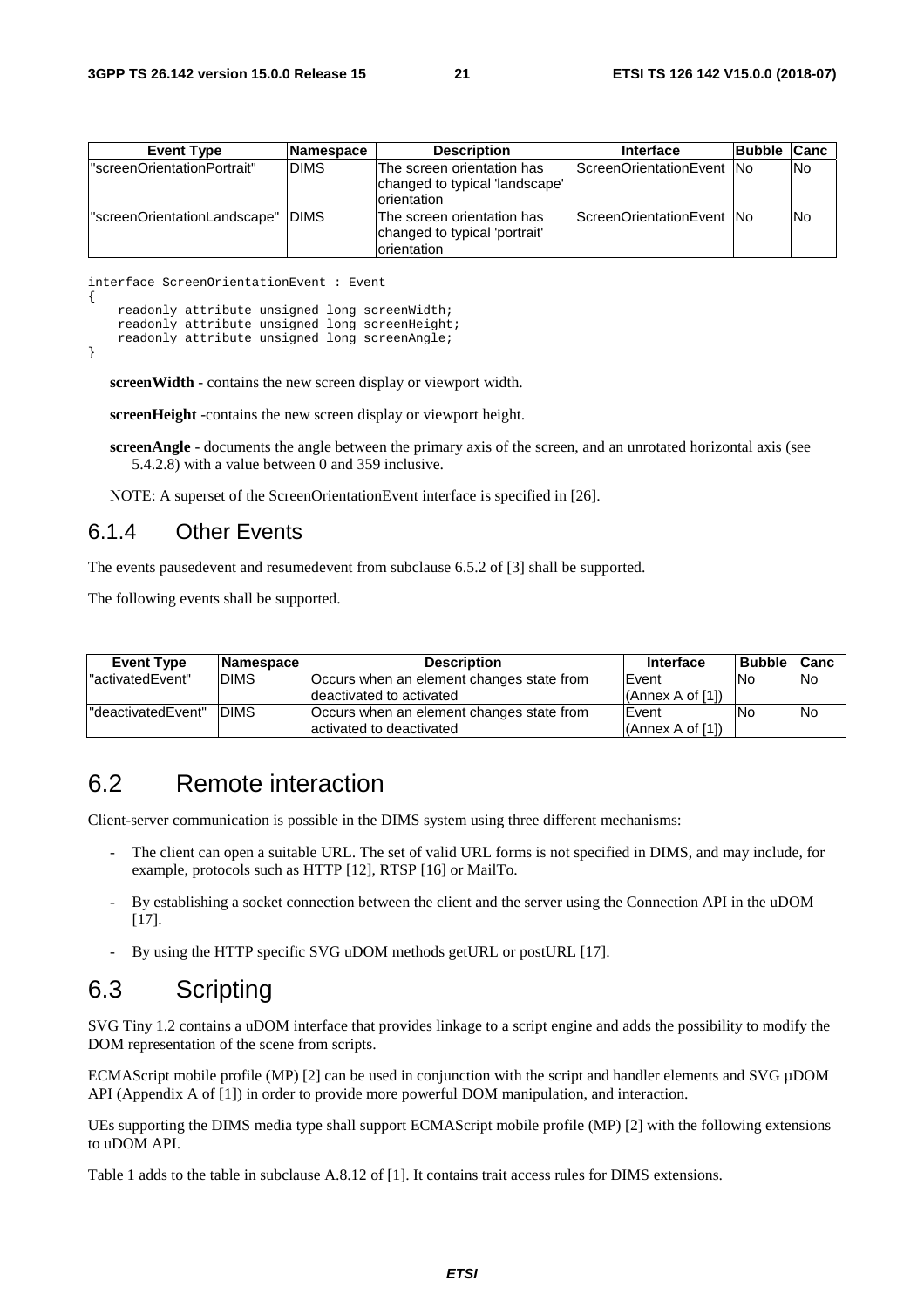| <b>Attribute</b> | <b>Trait Getter</b>         | <b>Trait Setter</b>         | <b>Default Values</b> | <b>Description</b>                                                                                                |
|------------------|-----------------------------|-----------------------------|-----------------------|-------------------------------------------------------------------------------------------------------------------|
| Ilsr:fullscreen  | getTraitNS[true  <br>falsel | setTraitNS[true  <br>falsel | false                 | Available on <video> element</video>                                                                              |
| dims:fullscreen  | getTraitNS[true  <br>falsel | setTraitNS[true  <br>falsel | false                 | Available on the <svg> element</svg>                                                                              |
| lsr:x            | qetFloatTraitNS             | setFloatTraitNS             | 0.0f                  | Origin x of the <rectclip></rectclip>                                                                             |
| lsr:y            | qetFloatTraitNS             | setFloatTraitNS             | 0.0f                  | Origin y of the <rectclip></rectclip>                                                                             |
| Isr:width        | getFloatTraitNS             | setFloatTraitNS             | 0.0f                  | Width of the clipping region defined<br>by <rectclip></rectclip>                                                  |
| Isr:height       | <b>getFloatTraitNS</b>      | <b>IsetFloatTraitNS</b>     | 0.0f                  | Height of the clipping region defined<br>by <rectclip></rectclip>                                                 |
| smil:clipBegin   | getTraitNS                  | <b>setTraitNS</b>           | $\mathbf{H}$          | Available on <video>, <audio>,<br/><animation>, and <updates><br/>lelements</updates></animation></audio></video> |
| smil:clipEnd     | qetTraitNS                  | setTraitNS                  | $\mathbf{H}$          | Available on <video>, <audio>,<br/><animation>, and <updates><br/>lelements</updates></animation></audio></video> |
| dims:active      | getTraitNS[true  <br>falsel | setTraitNS[true  <br>falsel | true                  | Available on all SVG elements                                                                                     |

### **Table 1: Trait access rules for DIMS extensions**

#### **Description of getFloatTraitNS and setFloatTraitNS methods available on the TraitAccess interface:**

#### **float getFloatTraitNS(in DOMString namespaceURI, in DOMString name) raises(DOMException);**

**-** Same as getFloatTrait, but for namespaced traits. Parameter name shall be a non-qualified trait name, i.e. without prefix.

### **Parameters:**

namespaceURI - the namespaceURI of the trait to retrieve. name - the name of the trait to retrieve.

### **Return Value:**

the trait value as float.

#### **Exceptions:**

DOMException - with error code NOT\_SUPPORTED\_ERR if the requested trait is not supported on this element or null.

DOMException - with error code TYPE\_MISMATCH\_ERR if requested trait's computed value cannot be converted to a float.

### **void setFloatTraitNS(in DOMString namespaceURI, in DOMString name, in float value) raises(DOMException);**

Same as setFloatTrait, but for namespaced traits. Parameter name shall be a non-qualified trait name, i.e. without prefix.

### **Parameters:**

namespaceURI - the namespaceURI of the trait to be set. name - the name of the trait to be set. value - the value of the trait to be set as float.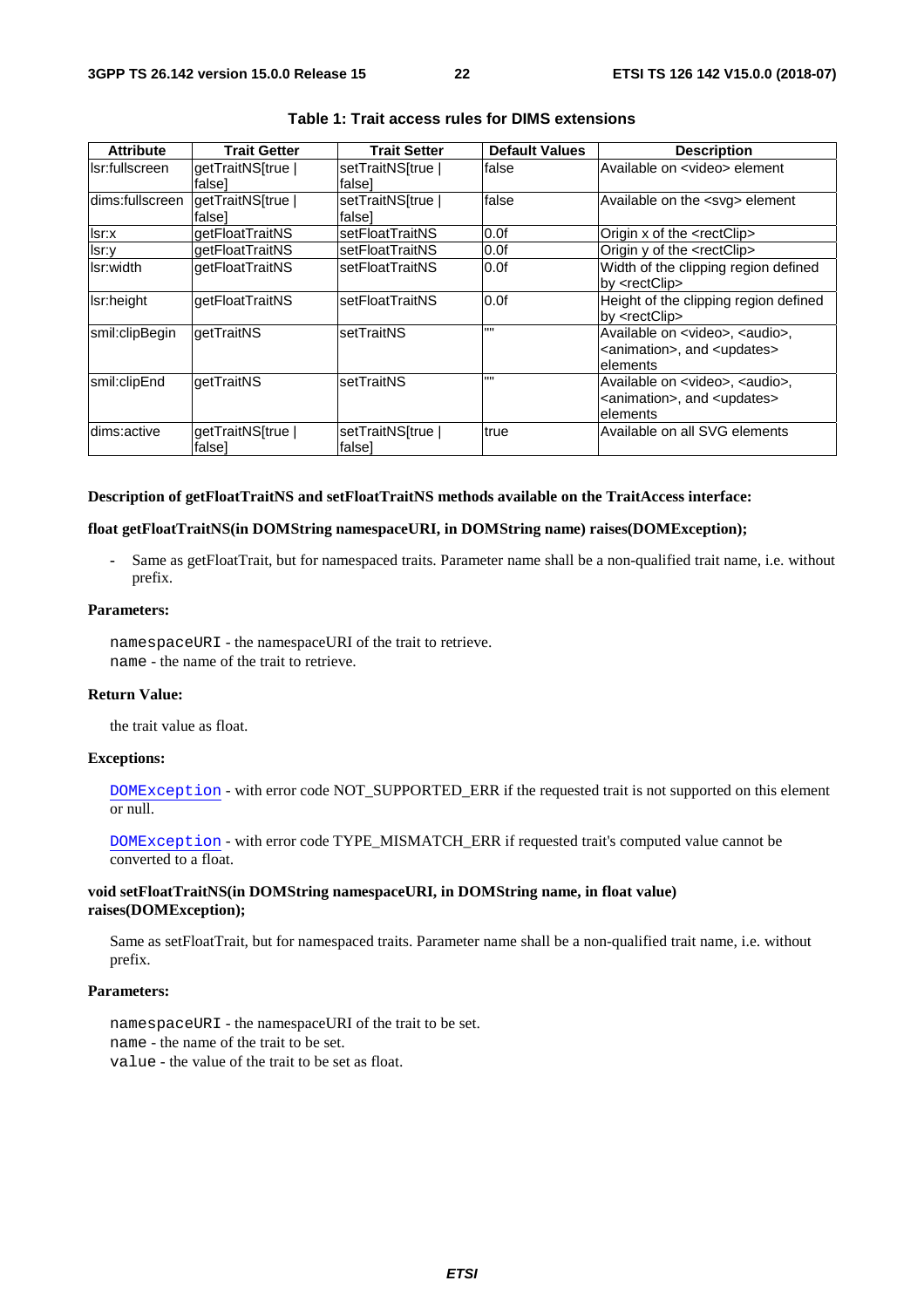#### **Exceptions:**

DOMException - with error code NOT\_SUPPORTED\_ERR if the requested trait is not supported on this element or null.

DOMException - with error code TYPE\_MISMATCH\_ERR if the requested trait's value cannot be specified as a float (for e.g. NaN)

DOMException - with error code INVALID\_ACCESS\_ERR if the input value is an invalid value for the given trait or null.

ECMAScript bindings for the extensions defined in this specification can be found in Appendix D of [26].

## 7 Transport

## 7.1 Overview

The transport mechanisms support rich media delivery in the following modes: Unicast download (HTTP/TCP [12] or MMS [6] protocol), broadcast/multicast download (FLUTE/UDP [24]), unicast streaming and broadcast/multicast streaming (RTP/UDP [15]). For download mode, reliability is guaranteed by existing mechanisms in the transport and network layers, and no error resilience tools need to be designed at the application layer for rich media delivery. However, rich media transport in streaming mode is more challenging, with UDP being unreliable. Therefore, the RTP design provides some error resilience tools to help the media decoder cope with unreliable transport.

Rich media is a combination of continuous media and discrete media and relevant transport mechanisms for these two media types should be used. Rich media streaming is thus naturally realized by:

- a) streaming continuous media such as scene streams, video and audio; and
- b) downloading the discrete media, such as images.

DIMS Units can be classified as either used in normal processing, or used only for 'redundant' processing. For a given DIMS data-stream, these two kinds of DIMS Units can be managed either:

- a) in a single transport; or
- b) in two separate transports.

## 7.2 Storage in ISO Base Media File Format Files

### 7.2.1 Introduction

DIMS streams, both primary streams (those containing SVG scenes) and secondary streams (which normally carry only updates) are carried in files of the ISO Base Media File Format [10] (including 3GP files [8]) according to this subclause.

Either one or two tracks are used in the file for the normal and redundant DIMS Units.

### 7.2.2 Stream Type

Scenes are carried in scene tracks in ISO family files. They therefore use:

- a) a video media handler 'vmhd';
- b) a media handler type of 'sdsm' (scene description media handler);
- c) a derivative of the base SampleEntry in the sample description box.

The timescale for the stream should be suitably chosen to achieve the desired accuracy of timing.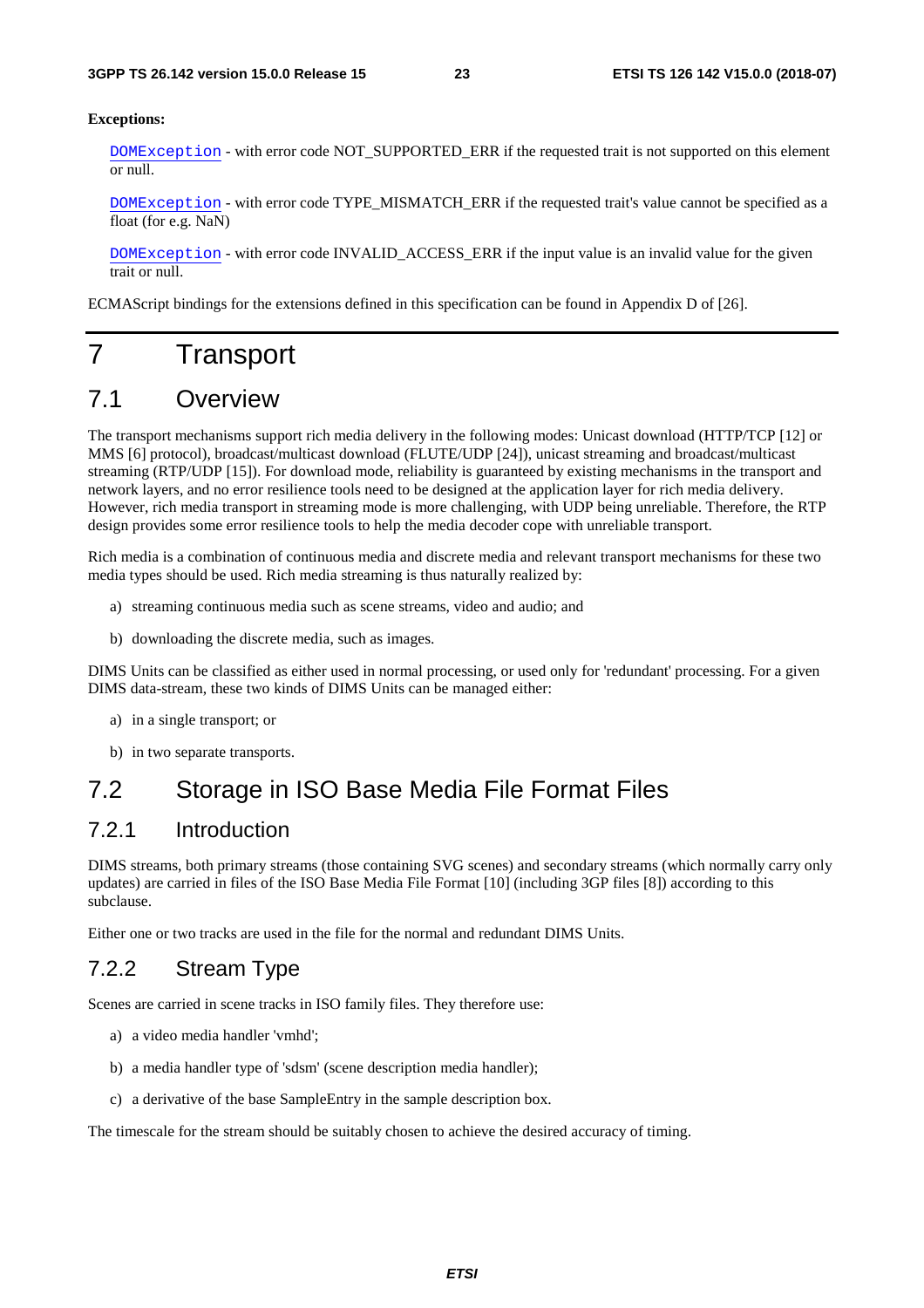## 7.2.3 Track and Media Header fields

The width and height in the track header shall be set in the desired ratio, and indicate the suggested minimum display size. A player on a system with an indefinitely large display, in the absence of a fullscreen request, could use this size as a suggested initial display size.

If the presentation has an expected, reasonable duration, then it is encoded as the track duration. Otherwise the ISO file format recommendation of maxint for the duration, when it is indeterminate, should be used.

The language code of the track should be set appropriately if the presentation is language-specific, or else the value 'und' (undetermined) or 'mul' (multiple) should be used.

## 7.2.4 Sample Dependency Table

The sample dependency table may be used. The 'unknown' field values may be needed under some circumstances. The fields have the following semantics for DIMS streams:

sample\_depends\_on should be set according to whether the sample contains a normal DIMS Unit (not isredundant) with is-RAP set to 1:

0: unknown;

- 1: this sample does not contain a normal RAP;
- 2: this sample does contain a normal RAP;
- 3: reserved.

sample is depended on should be set according to the value of the P-bit in the DIMS Unit headers:

- 0: unknown;
- 1: one or more DIMS Units have the P-bit set to 1;
- 2: no DIMS Unit has the P-bit set to 1 (low-priority sample);
- 3: reserved.

sample\_has\_redundancy should be set to indicate whether the sample contains redundant DIMS Units:

0: unknown;

1: one or more DIMS Units have the is-redundant bit set to 1;

2: no DIMS Unit has the is-redundant set to 1;

3: reserved.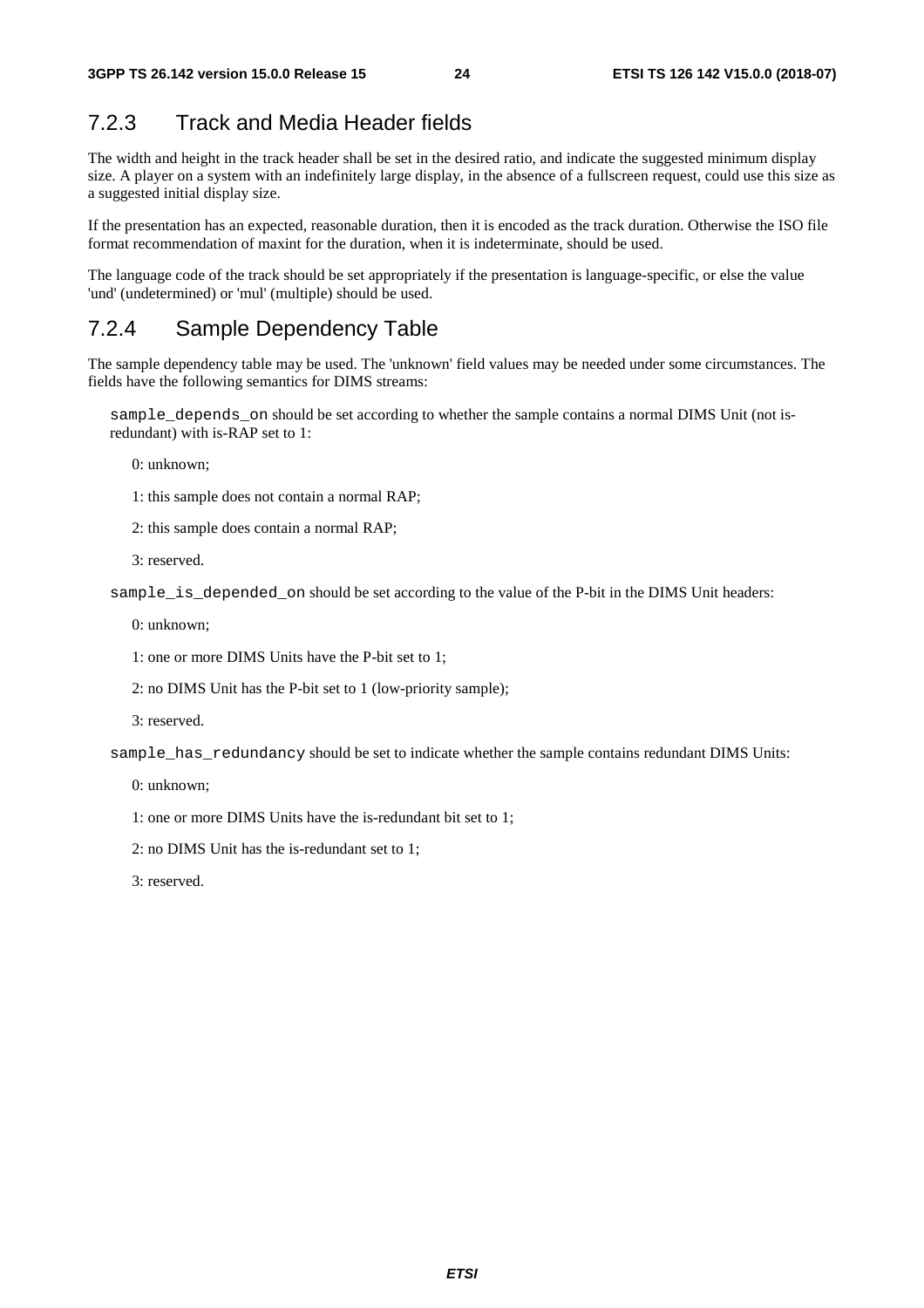## 7.2.5 Sample Entry Name and Format

The sample entry four-character code for scenes is 'dims'. The configuration box shall be present in the sample entry.

```
class SceneConfiguration extends FullBox ('dimC', version = 0, 0){ 
 unsigned int(8) profile; 
 unsigned int(8) level; 
     unsigned int(4) pathComponents; 
    unsigned int(1) useFullRequestHost;
     unsigned int(1) stream_type; 
    unsigned int(2) contains_redundant;
     string text_encoding; 
     string content_coding; 
} 
class MPEG4BitRateBox extends Box('btrt'){ 
     unsigned int(32) bufferSizeDB; 
     unsigned int(32) maxBitrate; 
     unsigned int(32) avgBitrate; 
} 
class DIMSScriptTypes extends Box('diST') 
{ 
    string content script types;
} 
class DIMSSampleEntry() extends SampleEntry ('dims'){ 
    SceneConfiguration config; // mandatory<br>DIMSScriptTypes scripts; // optional
    DIMSScriptTypes scripts; // optional<br>MPEG4BitRateBox bitrateinfo; // optional
    MPEG4BitRateBox bitrateinfo;}
```
The fields have the following semantics:

- profile Specifies the profile of DIMS used, for example the valued indicating Mobile Profile as defined in section 8.1
- level Specifies the minimum DIMS level needed to be able to display the scene as defined in section 8.2.
- stream\_type takes the value 1 for primary streams, and the value 0 for secondary streams. Files containing secondary streams are not normally playable by themselves, outside the context of the scene(s) they are designed to update.
- contains\_redundant takes the value 1 ("main") if the stream contains only DIMS Units with isredundant set to 0, the value 2 if the stream contains only DIMS Units with is-redundant set to 1 ("redundant"), and takes the value 3 ("main+redundant") if both occur. The value 0 is reserved. Note that streams containing only redundant units must be linked to the main stream for which they are redundant (see subclause 7.2.9).
- text\_encoding is a null terminated string with possible values taken the XML specification for character encoding in entities (e.g. subclause 4.3.3 of XML 1.0 Fourth edition [25]). It describes the text encoding after the content has been de-compressed (e.g. after deflating). This field is only applicable if the content is transmitted as (possibly encoded) text. An empty string shall be used otherwise.
- content coding this field provides the identification of the compression scheme. It is a null terminated string specifying the encoding (compression) format of the content. It is defined in the same way as the contentcoding header in HTTP (subclause 3.5 of [12]). An empty string indicates that no compression is used.
- content\_script\_types is a null terminated string that identifies the scripting languages used. It is a comma-separated list of MIME types [18] from the IANA registry, such as "application/ecmascript" (see [13]). It shall provide a complete listing of the script types that the terminal must support in order to process the stream. If the box is not present, the set of required script types is unknown. If the box contains the empty string, then the stream does not require any script processing.
- bufferSizeDB gives the size of the decoding buffer for the elementary stream in bytes. This is the size of the largest buffer needed to hold a sample in textual format, in bytes (i.e. after any de-compression).
- maxBitrate gives the maximum rate in bits/second over any window of one second.
- avgBitrate gives the average rate in bits/second over the entire presentation.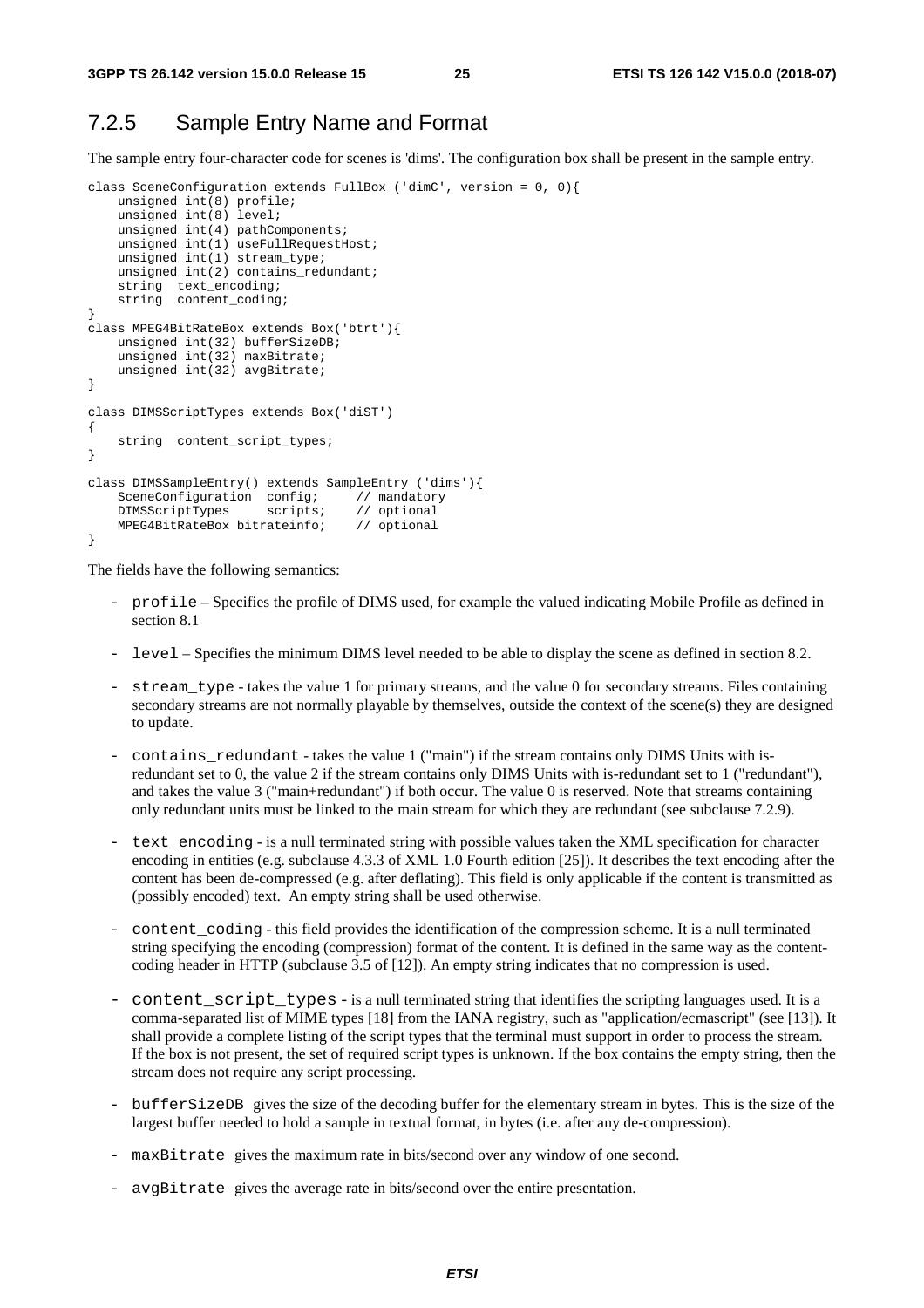useFullRequestHost and pathComponents are defined in subclause 5.5.2.

The text encoding is required to be consistent over all the DIMS units described by this sample entry. This simplifies processing. It is an error to have a mismatch between this value and those present in the XML of the DIMS units themselves.

## 7.2.6 Sample Format

A sample is a concatenated sequence of one or more DIMS Units associated with the same media time, with a two-byte length field in network (big-endian) format preceding each DIMS Unit. The length is the length of the DIMS Unit not including the length field itself (that is, the combined length of the DIMS Unit Body and DIMS Unit Header).

A sample may contain one or more Normal DIMS Units or Redundant DIMS Units, or both, associated with the same media time.

### 7.2.7 Other Resources

Other resources may be carried in the meta-data directories of ISO files, in the track containing the scene, the movie containing that track, or the file containing that movie. If there is no actual meta-data (the meta-data block is there merely to carry resources), the meta-data handler type 'null' may be used.

URL forms to address these resources are defined in the ISO specification, and are relative to the file containing the resource.

The meta data box may also be used for multi-scene presentations where the meta box includes the initial SVG scene, and one of the tracks provides the updates.

### 7.2.8 Sync Samples

The sync sample table marks samples in which any of the DIMS Units have the is-RAP bit set to 1.

NOTE: The use of the shadow sync box is deprecated.

## 7.2.9 Separate Redundant Track

Redundant DIMS Units may be stored in the file format using a separate track. The redundant track shall be linked to the matching main track by a track reference of type 'swto' in the redundant track.

Redundant tracks are identified by this track reference, and shall also have contains\_redundant set to "redundant data only" in their sample entry. The track they link to shall have contains\_redundant set to "main data only".

If a stream is converted from a single-track to two-tracks, some small adjustment may be needed. Specifically, any 'normal' DIMS Units following the redundant-exit indication in the same sample will need to be copied into the 'redundant' track, marked as 'redundant' DIMS Units, and the redundant-exit indication moved to the last such DIMS Unit in the sample.

A terminal may perform tune-in etc. using the 'redundant' track by:

- a) finding the random access point in the redundant track, closely preceding the desired play point, by using the sync sample table;
- b) processing DIMS Units from the redundant track until the redundant-exit indication;
- c) following the 'swto' track reference and commencing processing at the temporally next sample in the linked (main) track.

## 7.3 RTP Payload format for DIMS Streams

### 7.3.1 Priority

The counter (CTR) field is used to detect the loss of high priority DIMS units. Encoders and decoders keep a running value of the counter; the encoder places in each packet the current value of the counter; after being placed in the packet, the running counter is incremented by one if that packet contains one or more DIMS Units with high priority. The decoder compares the CTR field of each incoming packet with its running counter, and thereby checks for high-priority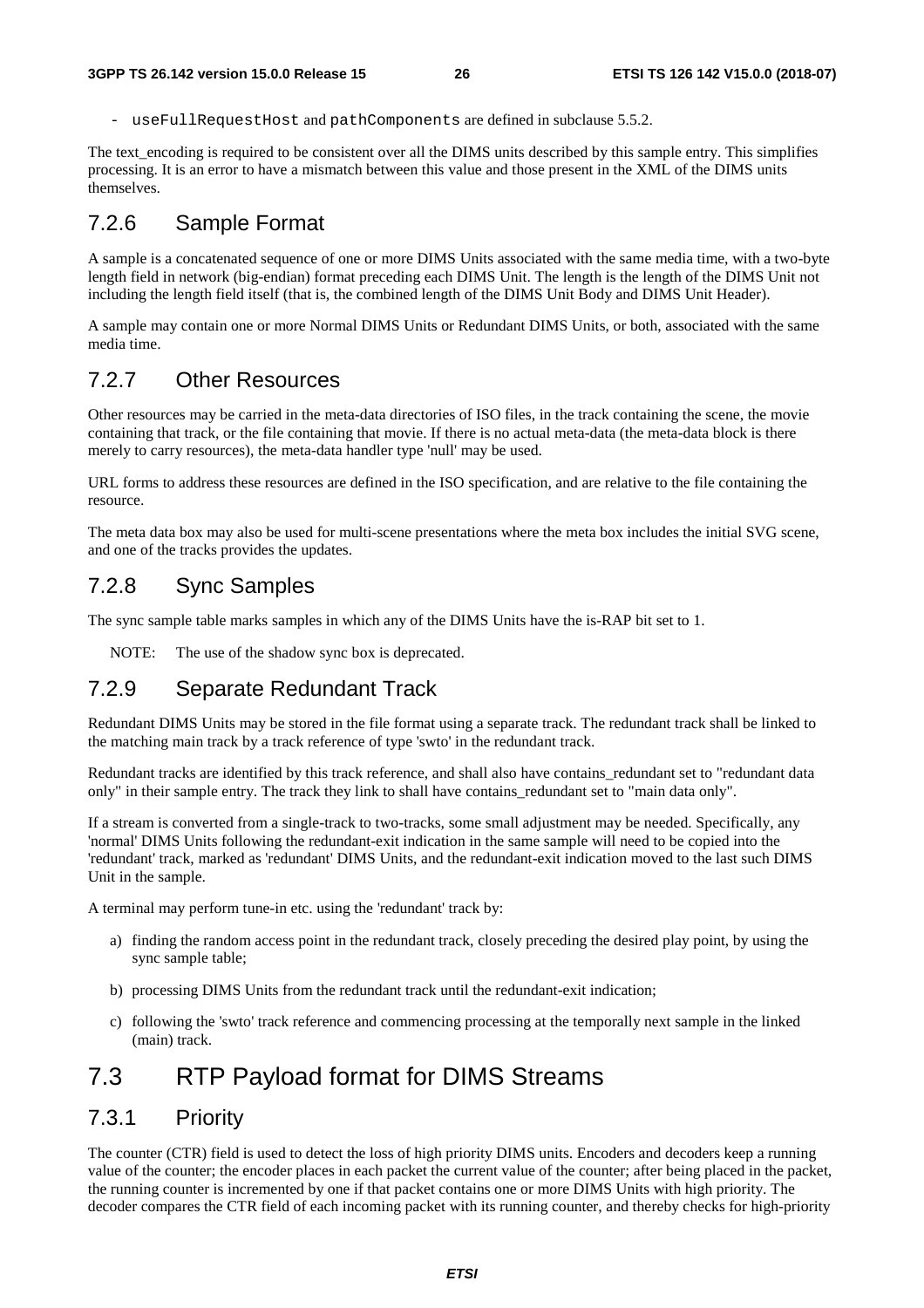loss. After the check, the decoder's running counter is incremented by one if the received packet contains one or more DIMS Units with high priority.

NOTE: A discontinuity in the sequence number indicates a lost packet. A discontinuity in the CTR field indicates the number of prioritized packets which have been lost.

An example of the use of the CTR and priority (P) bits is shown below:

#### Packet lost

| ⁄K      |         | PK I    |         |         |
|---------|---------|---------|---------|---------|
| $P=1$   | $P=1$   | $P=0$   | $P=1$   | $P=1$   |
| $CTR=5$ | $CTR=6$ | $CTR=7$ | $CTR=7$ | $CTR=0$ |

The expected value of CTR after the last received packet was 7, and as the value of CTR did not increase during the packet loss it can be established that the lost packet(s) had no DIMS Data Units with priority P=1.

### Packet lost



The expected value of CTR after the last received packet was 7, and as the value of CTR increased from 7 to 0 during the packet loss it can be established that a prioritized packet, one or more high-priority DIMS Data Units, was lost.

### **Figure 7-1: Example of prioritization including detection of lost prioritized packets**

Note that loss is only detected on the next packet to arrive; if the content has long periods in which no packets are sent, or is otherwise bursty, it may be inadvisable to have a high-priority packet before a long silence interval, as its loss cannot be detected until the first packet after that interval, at the earliest.

## 7.3.2 RTP Packet format

### 7.3.2.1 Introduction

In the context of the present document (specifically the MIME type defined in subclause 11.1), the units carried by the RTP Payload Format are DIMS Units. The RTP payload format defines two basic packet structures:

- a) packets containing one or more entire units;
- b) packets containing a single fragment of a unit.

Depending on the underlying network and the unit size, it may be desirable to split units or aggregate them.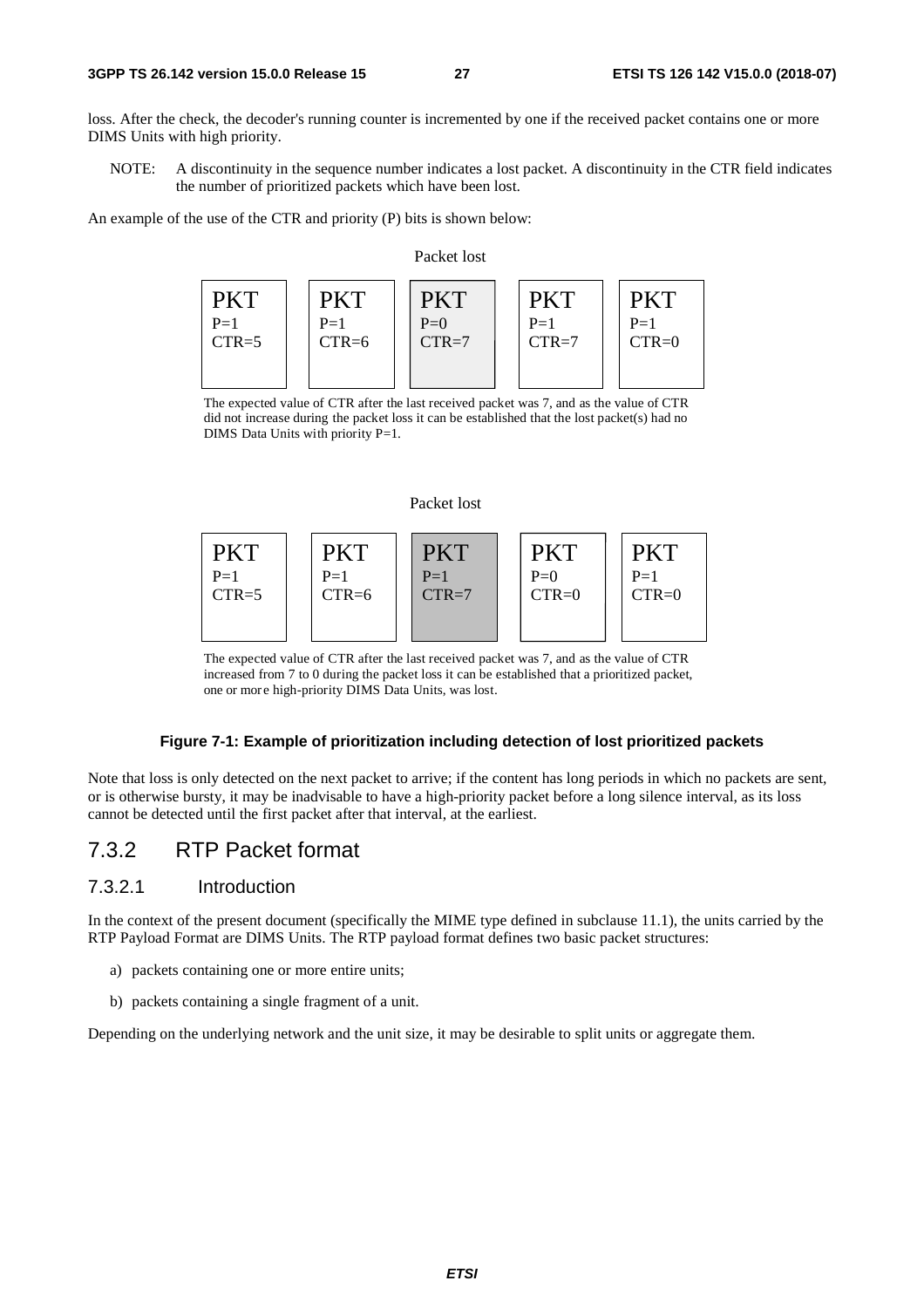### 7.3.2.2 RTP Header Usage

The RTP header is defined in [15] and its use in this payload format is described below.



#### **Figure 7-2: RTP HEADER**

**Marker bit (M):** 1 bit - The marker bit is set for the last packet associated with a timestamp.

NOTE: This is useful when a scene is sent as a combination of a smaller scene and a series of scene commands in separate packets. In this case the marker bit of the packet containing the last scene command is to be set. This is in line with the normal use of the marker bit in video coding and enables efficient buffering.

**Timestamp:** 32 bits - The timestamp indicates the rendering instant of the unit(s).

The usage of the remaining RTP header fields follows the rules of [15].

### 7.3.2.3 Common Packet Header

The RTP payload comprises of a common header and has the following format:

|       | 0 1 2 3 4 5 6 7   |  |
|-------|-------------------|--|
|       | +-+-+-+-+-+-+-+-+ |  |
|       |                   |  |
|       | $ R A $ T $ CTR $ |  |
| ----- |                   |  |

### **Figure 7-3: COMMON PAYLOAD HEADER**

#### **R:** 1 bit

The R bit is reserved, shall be set to 0, and shall be ignored by the receiver.

### **A:** 1 bit

When set to one, the A bit indicates that the packet contains one or more random access points (in DIMS, DIMS Units with is-RAP set), or the first fragment of a random access point.

#### **T:** 3 bits

The payload type as defined in table 2; Reserved values shall not be used, and packets with reserved values of the type field shall be discarded and not processed.

### **Table 2: Summary of RTP Payload Types and Descriptions**

| ype                                    | <b>Description</b>                     |  |  |
|----------------------------------------|----------------------------------------|--|--|
| 0                                      | Aggregation packet                     |  |  |
| <b>Fragmentation start Packet</b><br>1 |                                        |  |  |
| 2                                      | <b>Fragmentation continuing Packet</b> |  |  |
| 3                                      | <b>Fragmentation end Packet</b>        |  |  |
| 4 to 7 Reserved                        |                                        |  |  |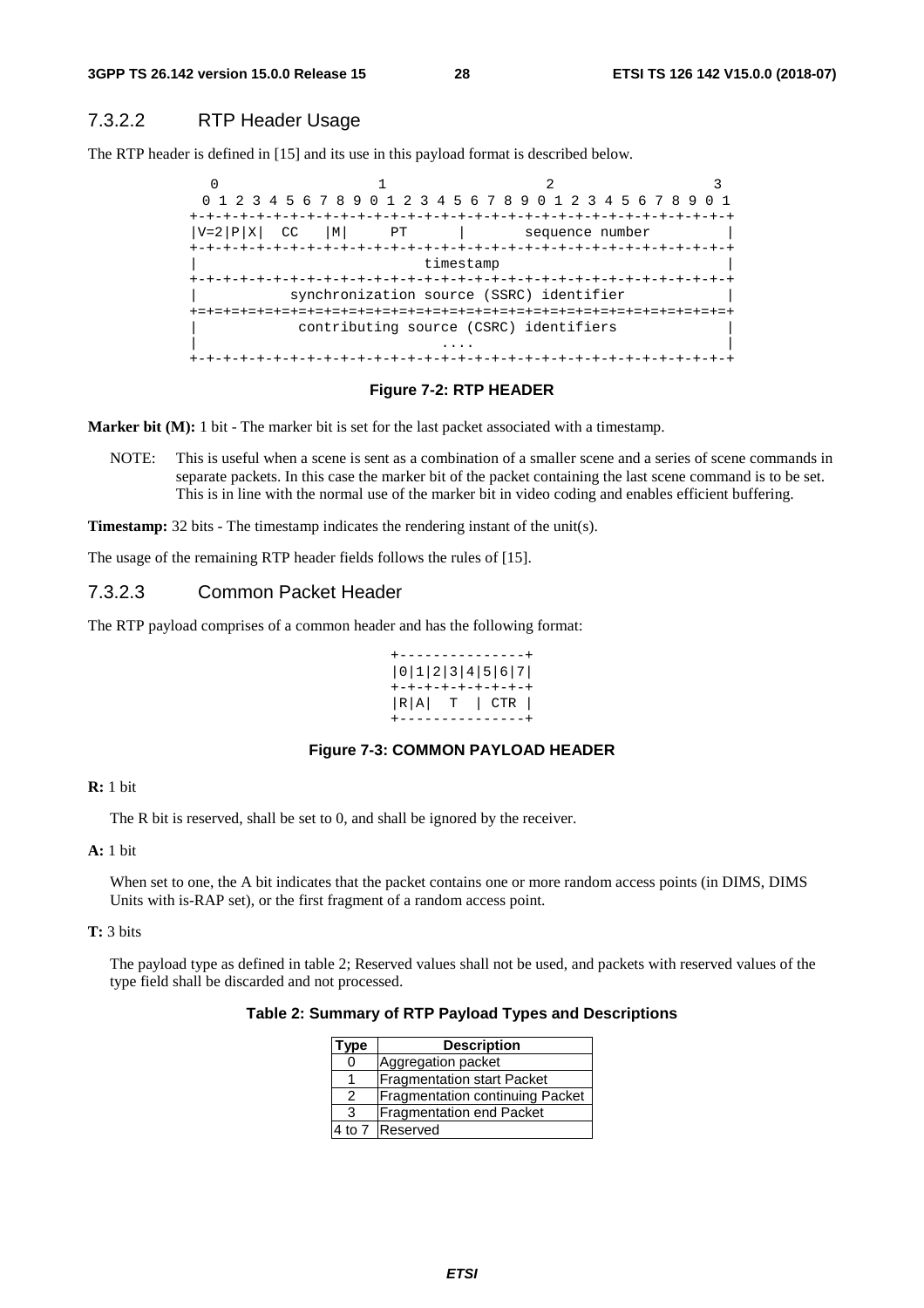**CTR:** 3 bits

The CTR is used to detect the loss of one or more high-priority units as documented in subclause 7.3.1.

### 7.3.2.4 Aggregation Packet

These packets contain one or more complete units with the same timestamp. The common header values are:

- Type: 0.
- A (RAP): as needed.

The RTP payload is presented below.

0  $1$   $2$   $3$  0 1 2 3 4 5 6 7 8 9 0 1 2 3 4 5 6 7 8 9 0 1 2 3 4 5 6 7 8 9 0 1 +-+-+-+-+-+-+-+-+-+-+-+-+-+-+-+-+-+-+-+-+-+-+-+-+-+-+-+-+-+-+-+-+ | Header(Type=0)| first Unit length | +-+-+-+-+-+-+-+-+-+-+-+-+-+-+-+-+-+-+-+-+-+-+-+-+ | : first unit : +-+-+-+-+-+-+-+-+-+-+-+-+-+-+-+-+ | ...OPTIONAL RTP padding | +-+-+-+-+-+-+-+-+-+-+-+-+-+-+-+-+-+-+-+-+-+-+-+-+-+-+-+-+-+-+-+-+

### **Figure 7-4: Aggregation Packet payload format**

The units are placed in the RTP payload, in sequence, possibly following by RTP padding. Each unit is preceded by a two-byte length in network (big-endian) byte order. The length is the length of the following unit (both header and body), not including the length field itself.

### 7.3.2.5 Fragmentation Packets

Frames that exceed the networks maximum transmission unit (MTU) size should be fragmented before transmission. By fragmenting at the RTP level one does not need to rely on lower layer fragmentation, e.g. IP.

The payload format defines fragmentation of units into two or more RTP packets.

NOTE: Fragmentation on the RTP level should however be seen as a solution only when fragmentation on the DIMS level is not possible. Fragmentation can be performed by splitting, for example, a scene into a scene and a number of scene updates. In this way packets can be created that are smaller than MTUs and can be decoded individually, which gives better error resilience when packets are lost.

The common header values are as follows.

- Type: 1, 2, or 3.
- A (RAP): as needed in first fragment, and 0 in all other fragments.
- CTR: shall be identical in all the packets of a fragmented unit; increments after the last fragment depending on the priority of the unit.

Fragments consist of an integer number of consecutive octets of a unit. Fragments of a unit shall be sent as a group and in consecutive order with respect to RTP sequence numbers. The first fragment shall be marked as type 1 and the last fragment shall be marked as type 3. Other fragments shall be marked as type 2.

The unit is complete with header. The header is not repeated in fragments. There is no length field.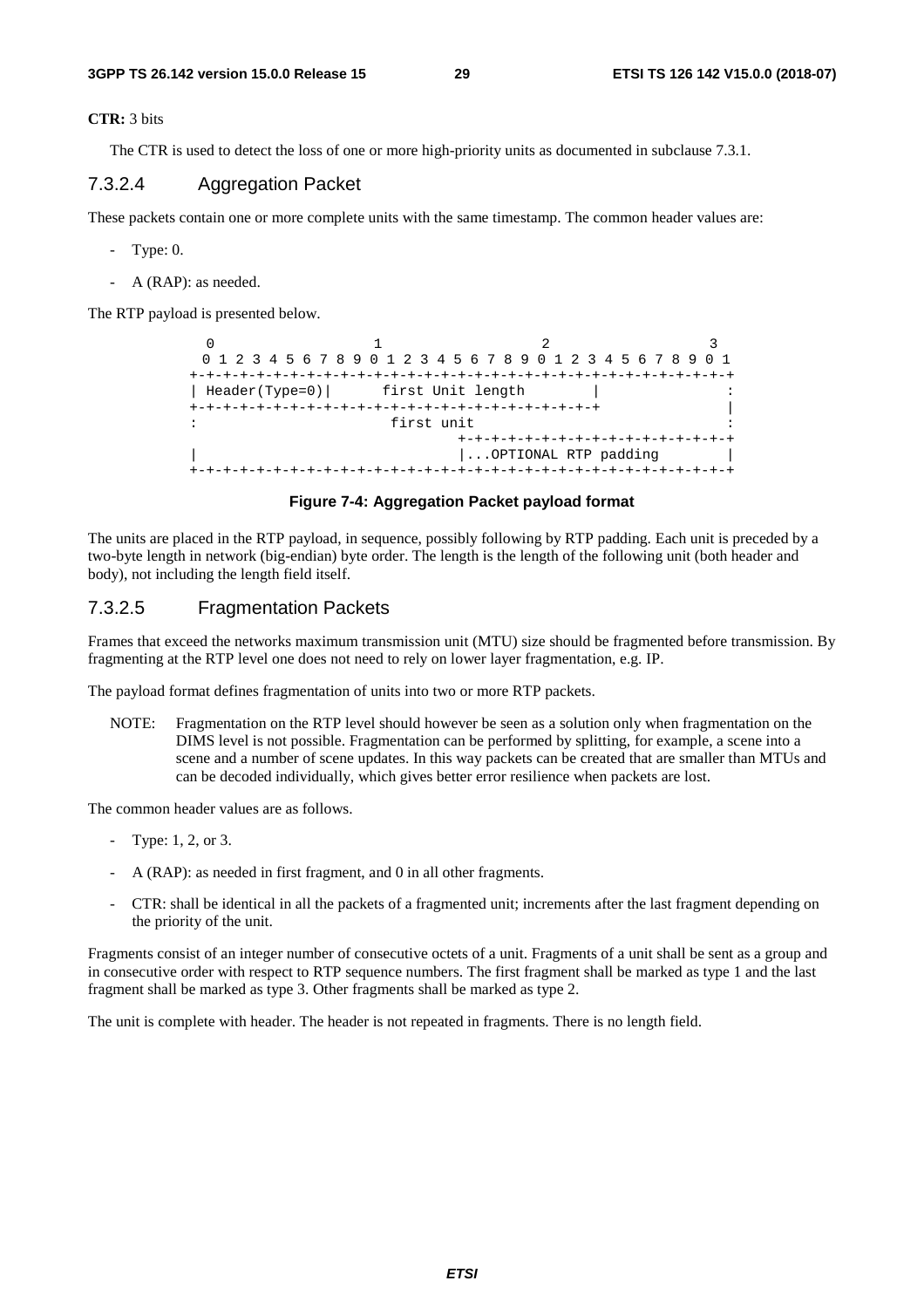```
0 1 2 3
 0 1 2 3 4 5 6 7 8 9 0 1 2 3 4 5 6 7 8 9 0 1 2 3 4 5 6 7 8 9 0 1 
+-+-+-+-+-+-+-+-+-+-+-+-+-+-+-+-+-+-+-+-+-+-+-+-+-+-+-+-+-+-+-+-+ 
|Header(type=1) | Header |
+-+-+-+-+-+-+-+-+-+-+-+-+-+-+-+-+ | 
| | 
             Partial Unit payload
| | 
                      | +-+-+-+-+-+-+-+-+-+-+-+-+-+-+-+-+ 
                      | :...OPTIONAL RTP padding | 
+-+-+-+-+-+-+-+-+-+-+-+-+-+-+-+-+-+-+-+-+-+-+-+-+-+-+-+-+-+-+-+-+ 
 0 1 2 3
 0 1 2 3 4 5 6 7 8 9 0 1 2 3 4 5 6 7 8 9 0 1 2 3 4 5 6 7 8 9 0 1 
+-+-+-+-+-+-+-+-+-+-+-+-+-+-+-+-+-+-+-+-+-+-+-+-+-+-+-+-+-+-+-+-+ 
|Hdr (type=2/3) | | 
+-+-+-+-+-+-+-+-+ | 
| | 
             Partial Unit payload
| | 
                      | +-+-+-+-+-+-+-+-+-+-+-+-+-+-+-+-+ 
                      | :...OPTIONAL RTP padding | 
+-+-+-+-+-+-+-+-+-+-+-+-+-+-+-+-+-+-+-+-+-+-+-+-+-+-+-+-+-+-+-+-+
```
**Figure 7-5: FRAGMENTATION PACKET FORMATS** 

### 7.3.3 SDP Parameters

The Session Description specifies the clock rate, version profile and level. The fields in the Session Description Protocol (SDP) are defined as follows:

- The media name in the "m=" line of SDP shall be video.
- The encoding name in the "a=rtpmap" line of SDP shall be richmedia+xml.

The clock rate in the "a=rtpmap" line is not specified in the present document. The resolution of the clock should be sufficient for the desired synchronization accuracy and for measuring packet arrival jitter. The clock rate of the referenced continuous media files within the presentation needs to be considered. For example, if the presentation contains referenced video which is to be synchronized with the presentation, the clock rate should be no less than 90,000.

The MIME parameters in subclause 11.1, when present, shall be included in the "a=fmtp" line of SDP. These parameters are expressed as a MIME media type string, in the form of a semicolon separated list of parameter=value pairs.

An example of a media-level description in SDP format is shown below.

```
m=video 12345 RTP/AVP 96 
a=rtpmap:96 richmedia+xml/100000 
a=fmtp:96 Version-profile=10; Level=10;
```
## 7.3.4 Separate Redundant Stream

Redundant DIMS Units may be carried in RTP in a separate stream. If there is more than one main stream, the redundant stream(s) shall be linked to the matching main stream(s) that they repair, using the media identification and group attributes as specified in [22]. For any RTP packet A in a redundant stream and any RTP packet B in the corresponding main stream, when the redundant DIMS units in packet A and the main DIMS units in packet B have the same media time, packet A and packet B shall have the same RTP timestamp value.

Redundant streams have contains-redundant set to "redundant data only". The stream they are connected to shall have contains-redundant set to "main data only".

A terminal may perform tune-in etc. using the 'redundant' stream by:

a) looking for a random access point in the redundant stream, or main stream;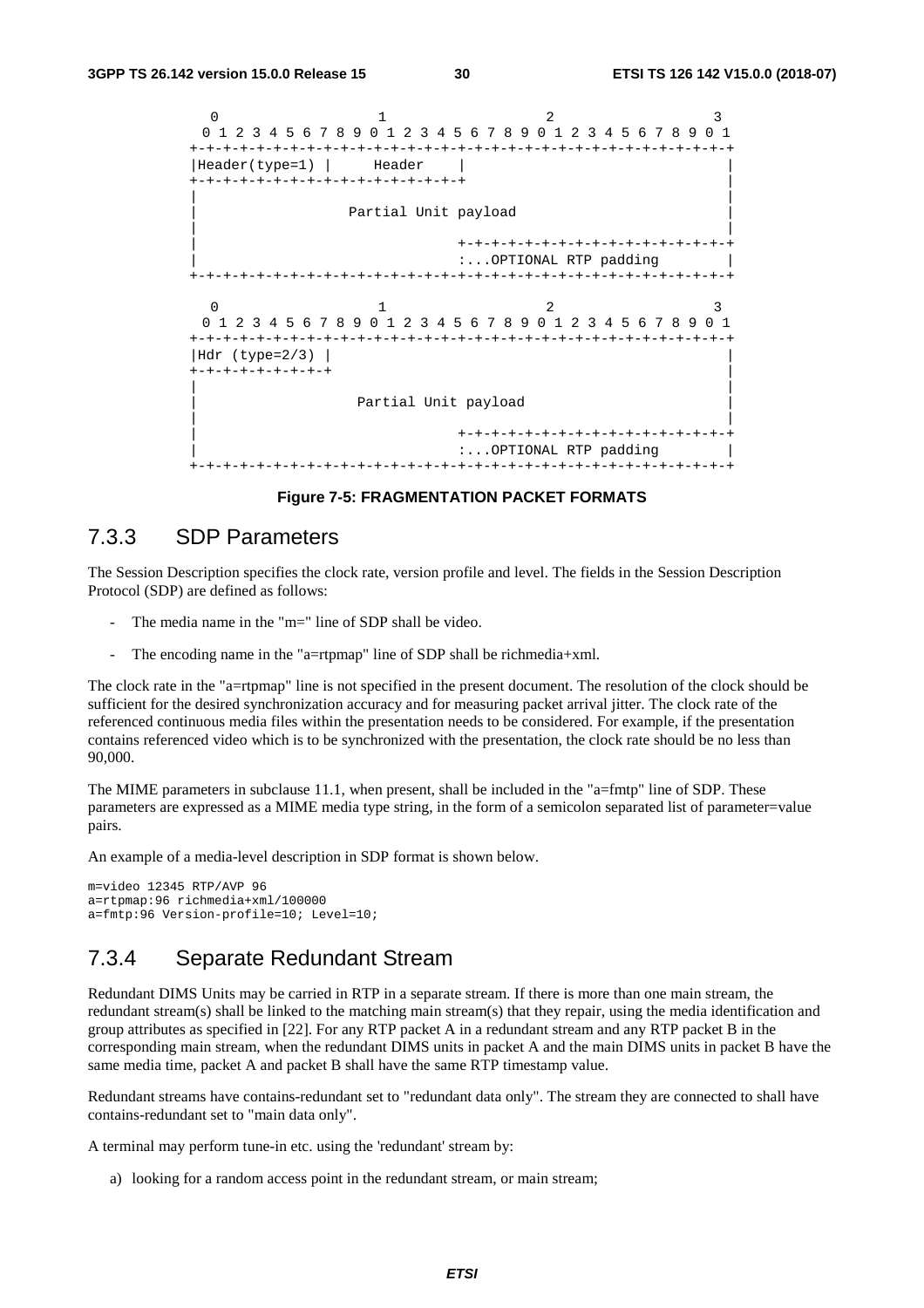- b) if the random access point was in the redundant stream, processing DIMS Units from the redundant stream until the redundant-exit indication;
- c) continuing processing at the temporally next DIMS Unit in the main stream.

## 8 Profiles and Levels

## 8.1 Profiles

### 8.1.1 Introduction

A profile indicator in a stream indicates which features (also known as tools) are required to be supported on a terminal.

Profile indications are unsigned 8-bit integers. Only one profile is defined by the present document; other profiles may be defined in future.

When opening a bitstream, a terminal should check that the profile indicator is recognized by seeing whether the bitstream profile is equal to a profile supported in the terminal. Profile indicators can only be compared for equality; a terminal presented with an unknown profile indicator should assume it does not support the features required by the indicated profile.

The value 255 for the profile indication is defined to mean "no profile specified" and shall be used to mark bitstreams which are not known to conform to the requirements of any other profile.

The behaviour of a terminal when presented with a stream with an unrecognized profile, or profile 255, is unspecified.

### 8.1.2 Mobile profile

**Mobile Profile** : Profile Indicator Value 10.

Support for the following media types is also required in profile 10:

- Shall support the Still Image media format as specified in 7.5 of [7] and the Bitmap Graphics format as specified in 7.6 of [7].
- Shall support Speech as specified in 7.2 of [7] and Audio as specified in 7.3 of [7].
- Shall support Video as specified in 7.4 of [7].
- Shall support the 3GP file format as specified in 7.10 of [7].

As required in the SVG specification, SVG fonts shall be supported. The lack of hinting in SVG fonts means that small text which is anti-aliased may become unreadable. This problem is even more evident when text is rotated or animated. Recommendation: SVG fonts should be used with care.

The Open Font Format [4] should be supported at advanced simple text profile, level 2, with the following constraints: if Open Type fonts are supported, the DIMS client shall support downloadable OpenType fonts with TrueType outlines, TrueType hinting shall be supported for improved text readability, and advanced typographic features may be supported.

NOTE 1: When OpenType fonts are supported, download of them may be initiated using the font-face-uri element from [1].

Device-native fonts and fonts identified by generic family names may be used.

Uncompressed XML shall be supported. XML compressed with GZIP [11] shall be supported.

NOTE 2: Sub-systems may also require support for other media types (e.g. video) or codecs within those types (e.g. H.263) when support for DIMS is required.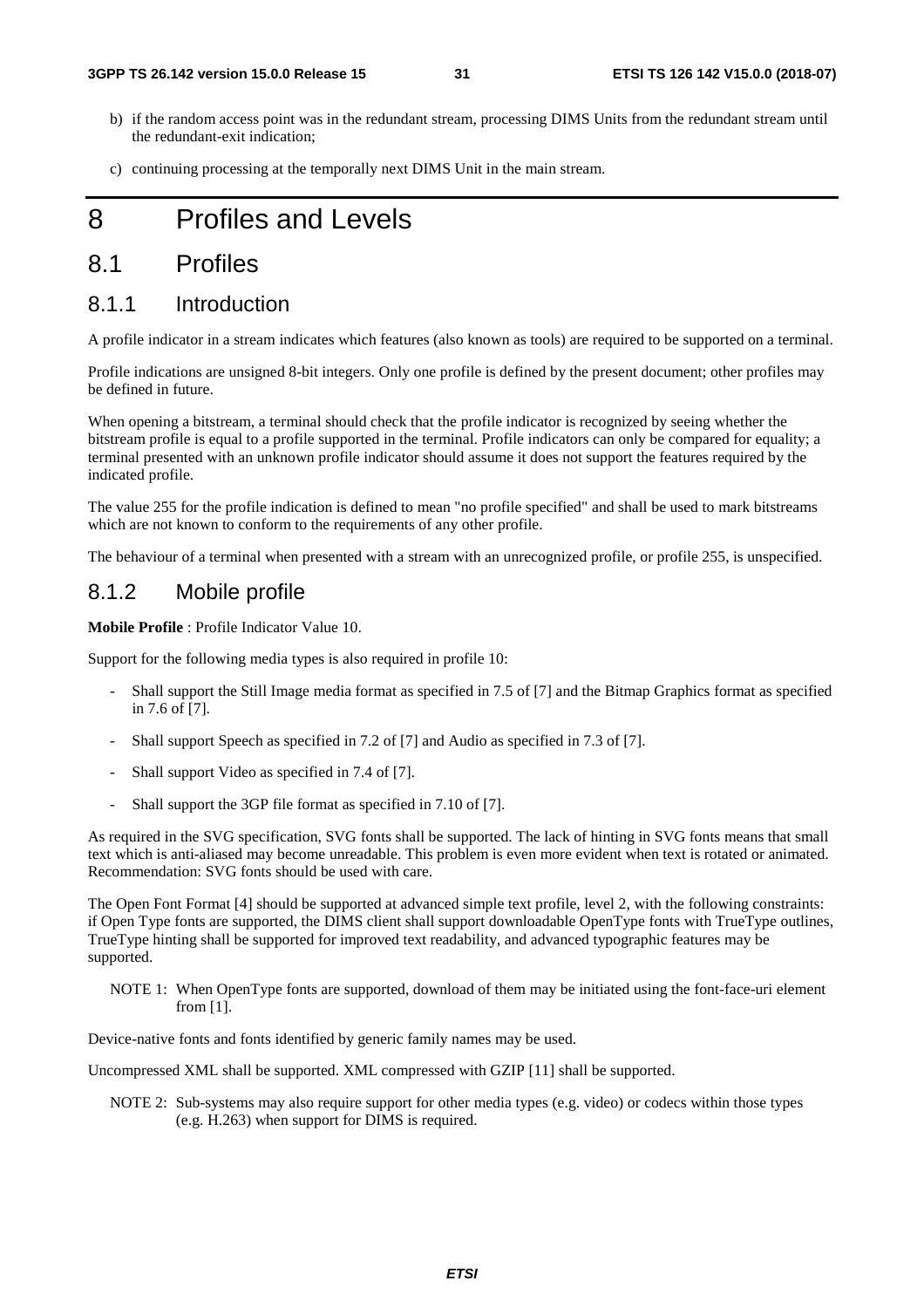## 8.2 Levels

## 8.2.1 Introduction

Level indicators provide a way to measure the degree of support required in a terminal to render a given scene or scene stream satisfactorily.

Level indications are unsigned 8-bit integers.

A level sets limits for quantitative parameters (e.g. a rotation angle) or measures (e.g. the overall bit-rate) of the format.

Level indicators are within the context of the profile indicator. All levels for a given profile use the same axes of measurement, but different profiles may use different axes; for example, one profile may have limits on rotation angle, and another profile leave that parameter un-limited. Within a given profile, the levels "nest", that is, if X<Y, then the requirements for a level with indicator X are lower than or equal to the requirements for a level with indicator Y, for the same profile.

The value 255 for the level indication is defined in all profiles to mean "no level specified" and shall be used in bitstreams not known to respect the limits of any known level for the indicated profile, and for all bitstreams labelled as "no profile specified". The behaviour of a terminal when presented with a stream with level 255 is unspecified.

DIMS Implementations will be able to use the level indicator to optimize the rendering of the content.

## 8.2.2 Level Axes

Levels may be measured on the following axes, or other parameters or measurable aspects of the stream. These values represent the maximum that the content may use, or expect., and hence the minimum the terminal must supply. For example, content must be usable if rendered into a minimum size pixel buffer and updated at the minimum pixel update rate.

- 1) Bitrate of the scene stream(s), including the initial scene, embedded graphics, audio, video, etc. (That is, the minimum bit-rate channel over which the scene could be delivered in a real-time fashion).
- 2) Bitrate of the stream(s) having the DIMS mediatype. (That is, excluding streams with other mediatypes, such as video, audio, etc.).
- 3) The maximum number of simultaneously playing video streams.
- 4) The maximum number of simultaneously playing audio streams.
- 5) The maximum number of simultaneously active DIMS Scenes.
- 6) The minimum output pixel buffer size needed for the scene to be usable. This is specified in nominally square pixels, as a width and height value (therefore 160x120 is wider than it is tall).
- 7) The maximum number of path segments over the entire scene.
- 8) The maximum total number of bytes in text content in text elements in the entire scene.
- 9) The maximum size of a single dash array.
- 10) The number of gradient stops in any single gradient.

The following limits should be respected by the content and should be supported by the terminal. However, these memory and CPU limits are for a reasonable scene with reasonable attribute values, in a scene which is un-scripted or has a reasonable amount of scripting. Use of large attribute values (e.g. long paths or strings), complex nodes, or scripts that are demanding in memory or processor usage will have an impact on performance and decodability.

- 1) The size of the DOM tree as measured by the number of nodes in the tree; the number of attributes, or the size of their values, is not calculated.
- 2) The expected minimum refresh rate of the pixel output buffer (e.g. as a result of animations, updates, or script actions) for the scene to be usable. This is expressed as a frame rate.
- 3) The maximum number of animations that run concurrently.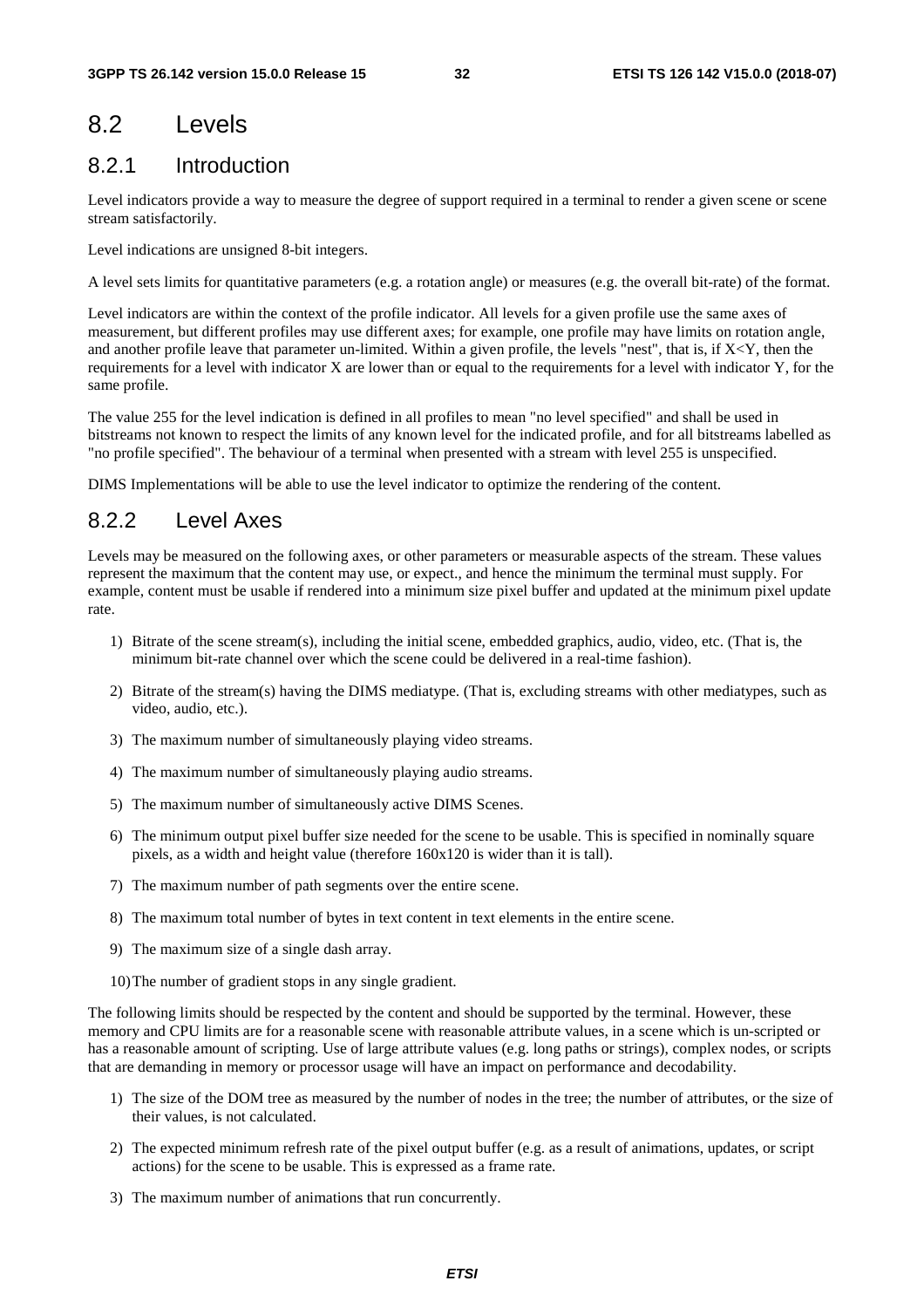The following subclauses define the available levels.

## 8.2.3 Mobile Profile Level 10 definition

This level contains the following restrictions:

- Only one instantiation of a DIMS Scene is allowed.
- Only one Video instantiation along with a DIMS Scene is allowed.

On the Video Element, the attribute **transformBehavior** shall be restricted to values "pinned | pinned90 | pinned180 | pinned270", and the attribute **overlay** shall be restricted to values "top".

The following limits also apply:

### **Mobile Profile Level Limits**

|                                                                                                                                                              | Level 10             |
|--------------------------------------------------------------------------------------------------------------------------------------------------------------|----------------------|
| 1 Scene bitrate (includes the static media embedded within<br>the scene/commands and referenced media payloads)                                              | 200 kbit/sec         |
| 2 DIMS aggregate bit-rate (excludes media payloads)                                                                                                          | 40 kbit/sec          |
| 3 Simultaneous video playing                                                                                                                                 | 1                    |
| 4 Simultaneous audio playing                                                                                                                                 | 1                    |
| 5 Simultaneous active DIMS scenes                                                                                                                            | 1                    |
| 6 Minimum pixel output buffer size                                                                                                                           | 160 wide by 120 tall |
| 7 Maximum path segments across all paths                                                                                                                     | 3000                 |
| 8 Maximum text content size (this refers to the number of<br>characters and does not include the glyph)                                                      | 10k bytes            |
| 9 Maximum dash array size                                                                                                                                    | 16                   |
| 10 Maximum number of gradient stops                                                                                                                          | 32                   |
| 1 Maximum recommended DOM tree size                                                                                                                          | 800 nodes            |
| 2 Minimum recommended screen refresh rate                                                                                                                    | 10 frames/sec        |
| Note: Depending on the DOM tree size, the recommended<br>screen refresh rate value may not be feasible and a lower<br>screen refresh rate might be expected. |                      |
| 3 Maximum simultaneous animations                                                                                                                            | 20                   |

### 8.2.4 Void

## 9 Content usage guidelines

The SVGT1.2 guidelines defined in ANNEX L of PSS release 7 [7] apply here.

NOTE: The recommendation of L.2.8 should be read as including downloadable fonts: "Usage of device or system fonts, or downloaded OpenType fonts, is recommended. SVG fonts should be used with care."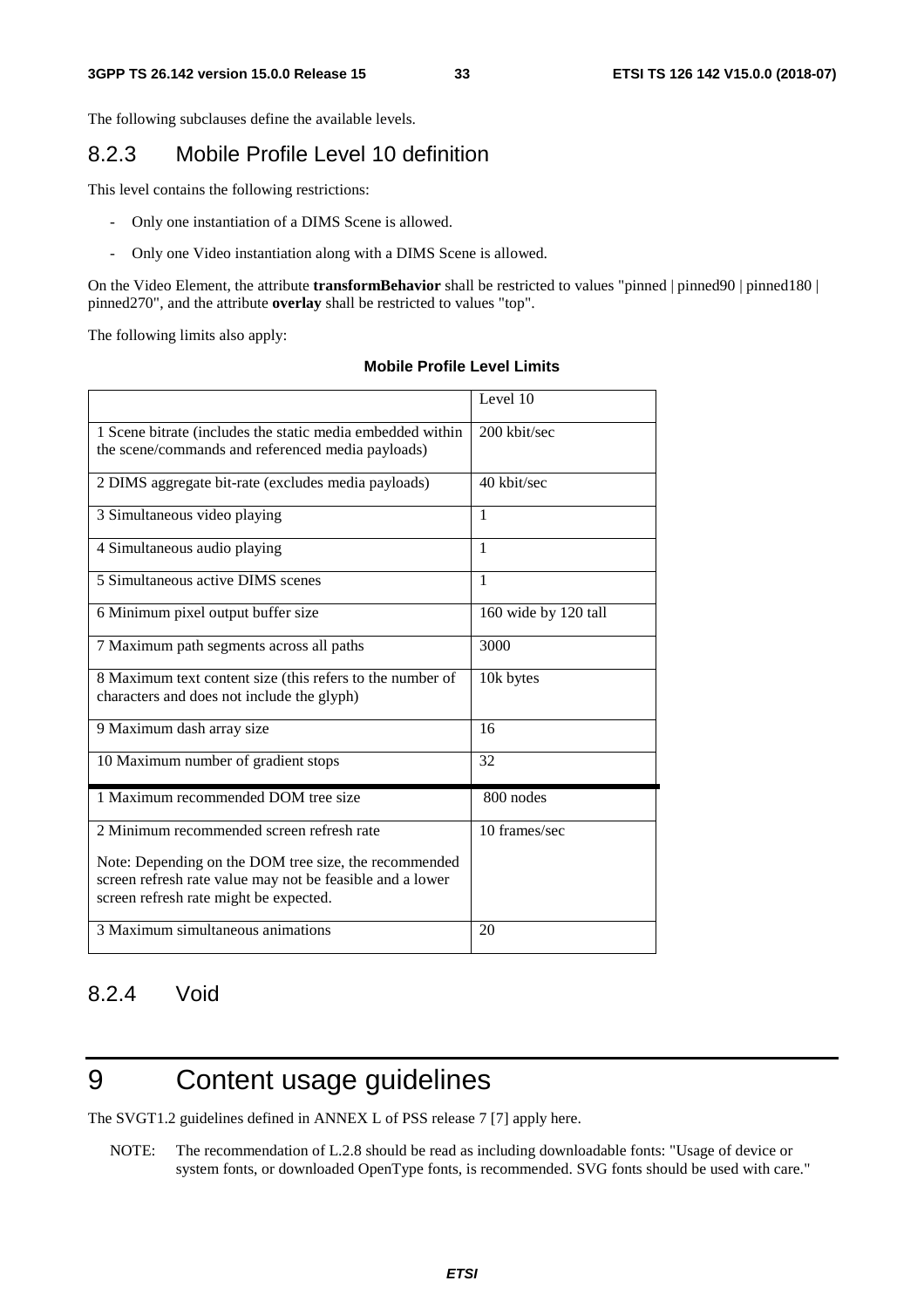Content creators should take into account the DIMS levels definitions in section 8.2. Those level definitions do not completely assure interoperability in terms of memory or processing requirements. Content authors should be aware that CPU-intensive scripts, for example, may adversely impact update rates, or that heavily recursive scripts, or variables that hold large values, may adversely affect memory usage and hence player performance.

## 10 Security and Content Protection Considerations

DIMS does not define a security framework. DIMS relies instead on the security frameworks already defined for the mechanisms DIMS uses (e.g. for ECMAScript Mobile Profile [2]), and the frameworks provided by the platforms on which DIMS runs.

When content requests fullscreen video and especially fullscreen scenes, it is possible for the content to mimic the normal look of the device (the 'desktop' of a computer screen, for example) and persuade the user to enter potentially secure or private information into a presentation while thinking that they are interacting with the local system. This is sometimes called "phishing". Care should be taken to handle content that uses fullscreen requests, such that the user is always aware of when DIMS content is filling the screen (e.g. restrict DIMS to "window-only" mode, or in some other way make it clear to the user that the screen's content is rendered under DIMS control).

DIMS content can embed scripts. Care should be taken to limit, to the presentation in which they occur, the access that these scripts have. For example, it would normally be inappropriate for these scripts to have access to the local file system outside the scope of presentation. A further possible countermeasure would be to restrict DIMS reception to certified servers only, and to signed contents only, without any means for the user to disable this strict checking in order to mitigate social engineering attacks.

Authors of web-sites that embed DIMS content, when the scripts in the DIMS content are not under the control of the web site - for example, if the DIMS content is fetched from another site, or uploaded to the web-site by users -- should exercise caution. The embedded scripts may have access to the content of, and interaction of, the web site that embeds them, even though they were not authored by, or provided from, that web site.

Finally, it is recommended a secure client software update service be provided, so that it is possible to close security holes in the DIMS clients when they are detected

## 11 Registered Types

## 11.1 RTP Payload format MIME Type

#### **Type name:** video

**Subtype name:** richmedia+xml

#### **Required parameters:**

- Version-profile A value between 0 and 255 specifying the profile of DIMS used, for example the value indicating Mobile Profile.
- Level A value between 0 and 255 specifying the minimum DIMS level needed to be able to display the scene.

### **Optional parameters:**

- stream-type takes the value "primary" for primary streams (in which every random access point is a scene), and the value "secondary" for secondary streams. Secondary streams are not normally playable by themselves, outside the context of the scene(s) they are designed to update. The default value is "primary".
- contains-redundant takes the value "main" if the stream contains only DIMS Units with is-redundant set to 0, the value "redundant" if the stream contains only DIMS Units with is-redundant set to 1, and takes the value "main+redundant" if both occur. Note that streams containing only redundant units must be linked to the matching stream carrying main DIMS Units (see subclause 7.3.4). The default value is "main+redundant".
- text-encoding is a string enclosed in double-quotes with possible values taken the XML specification for character encoding in entities (e.g. subclause 4.3.3 of [25]). It describes the text encoding after the content has been decompressed (e.g. after deflating). The default value is "UTF-8" [9]. This field is only applicable if the content is transmitted as (possibly encoded) text.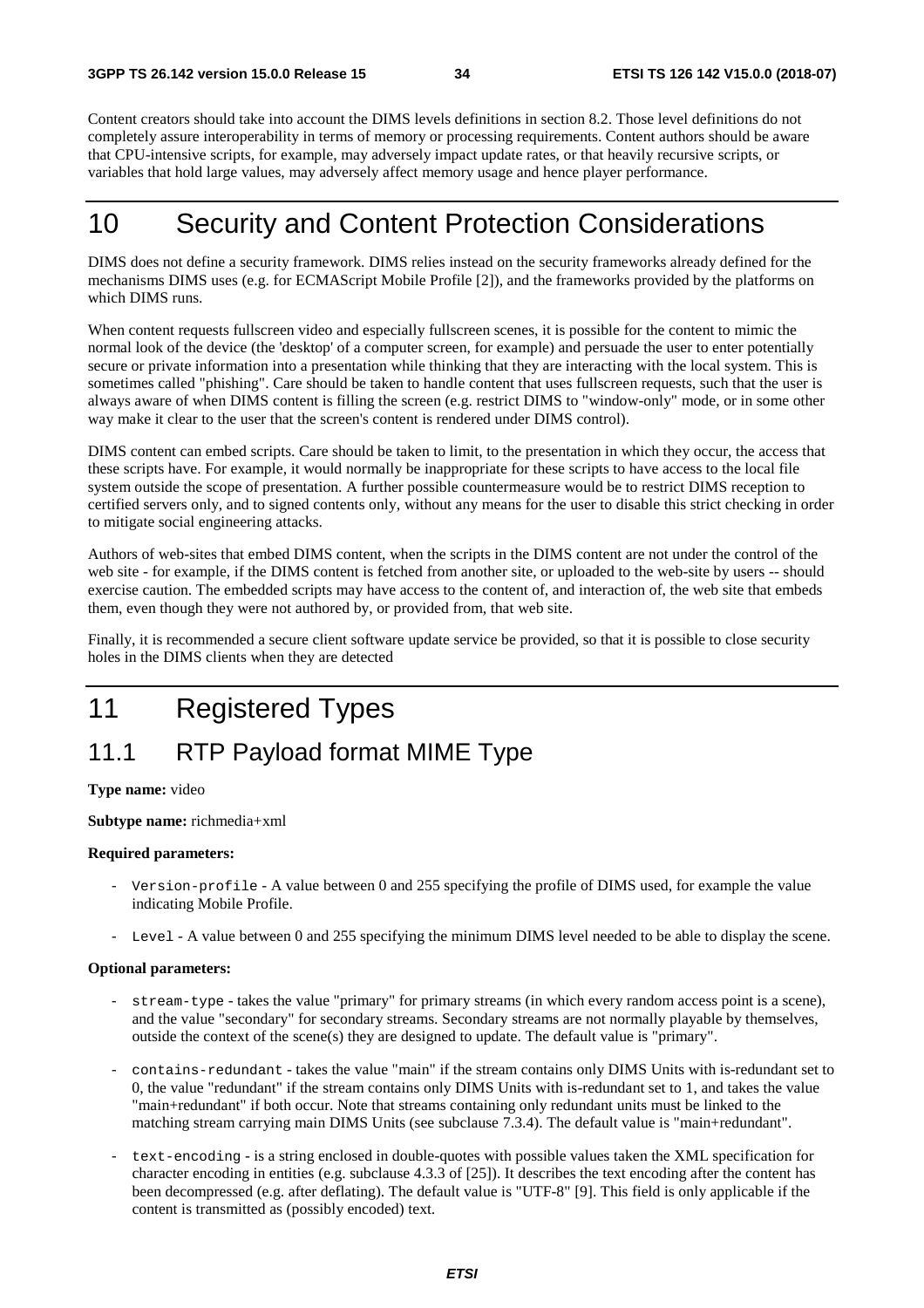- content-script-types is a string enclosed in double-quotes that identifies the scripting languages used. It is formatted as a comma-separated list of MIME types [18] from the IANA registry, such as "application/ecmascript" (see [13]). It shall provide a complete listing of the script types that the terminal must support in order to process the stream. If this attribute is not present, the set of required script types is unknown. If this attribute contains the empty string, then the stream does not require any script processing.
- content-coding this field provides the identification of the compression scheme. It is a string specifying the encoding (compression) format of the content. It is defined in the same way as the content-coding header in HTTP (subclause 3.5 of [12]). The default value is the empty string.
- useFullRequestHost takes the value "0" or "1"; the definition of this parameter is in subclause 5.5.2. The default value is "1".
- pathComponents takes a value between "0" and "15"; the definition of this parameter is in subclause 5.5.2. The default value is "15".

#### **Encoding considerations:**

This media type is currently only defined for transport via RTP.

#### **Security considerations:**

- RTP packets using the payload format defined in the present document are subject to the security considerations discussed in the RTP specification [15] and any applicable RTP profile, e.g., AVP [21].

### **Interoperability considerations:**

- None.

### **Published specification:**

- 3GPP TS 26.142.

#### **Applications that use this media type:**

- DIMS Streaming applications.

#### **Additional information:**

- Magic number(s): None.
- File extension(s): None.
- Macintosh file type code(s): None.

#### **Person and email address to contact for further information:**

- Clinton Priddle.
- clinton.priddle@ericsson.com.
- Multimedia Technologies, Ericsson.

#### **Intended usage:**

- COMMON.

#### **Restrictions on usage:**

- None.

### **Author:**

- 3GPP SA4 WG.

#### **Change controller:**

- 3GPP TSG SA.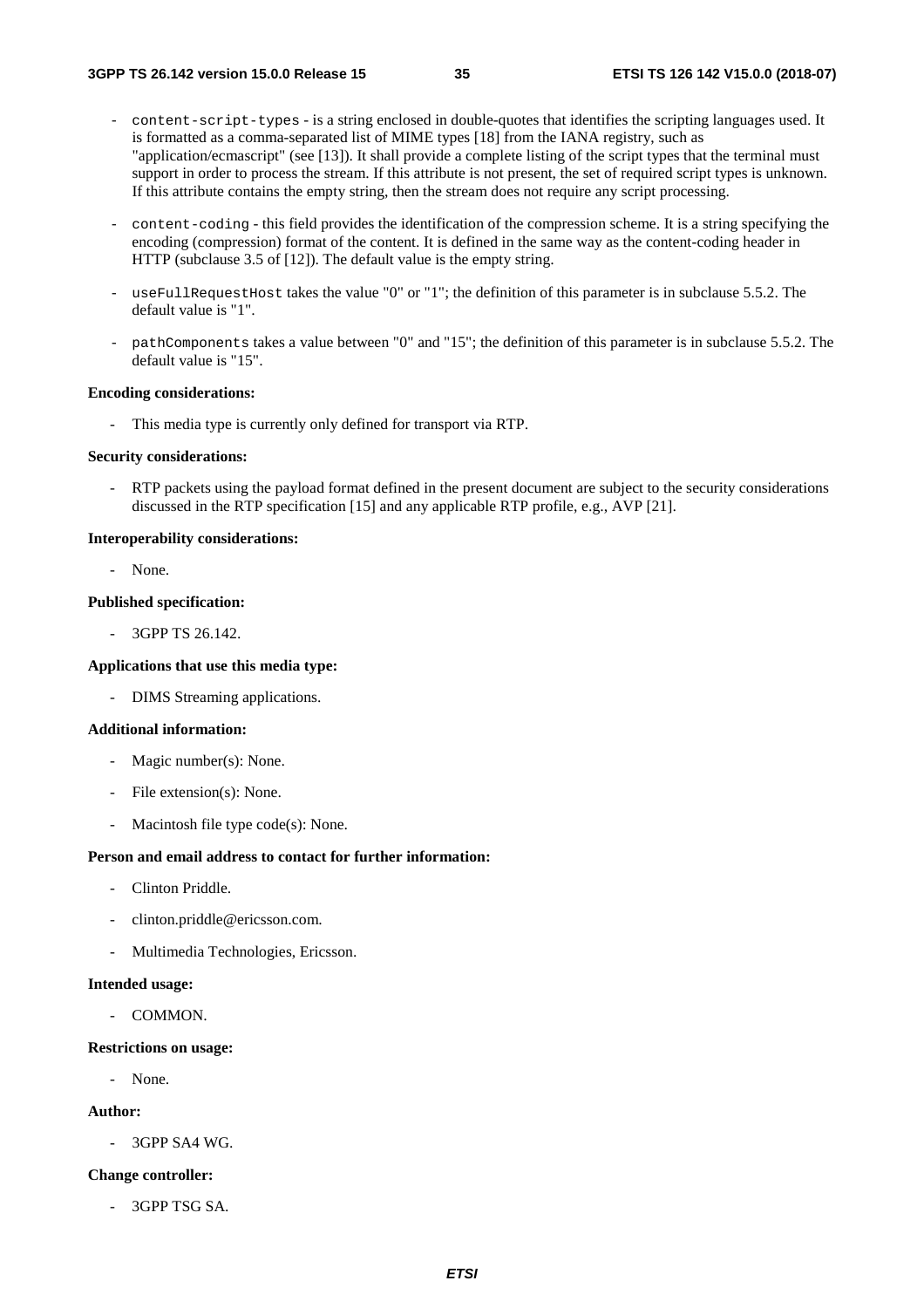## 11.2 'Codecs' Parameter for 3GP files

When DIMS content is supplied in 3GP files which are identified by MIME type, the 'codecs' parameter defined in [14] may be used to indicate that DIMS content is present. The codecs parameter takes the sample entry name as defined above (that is, 'dims').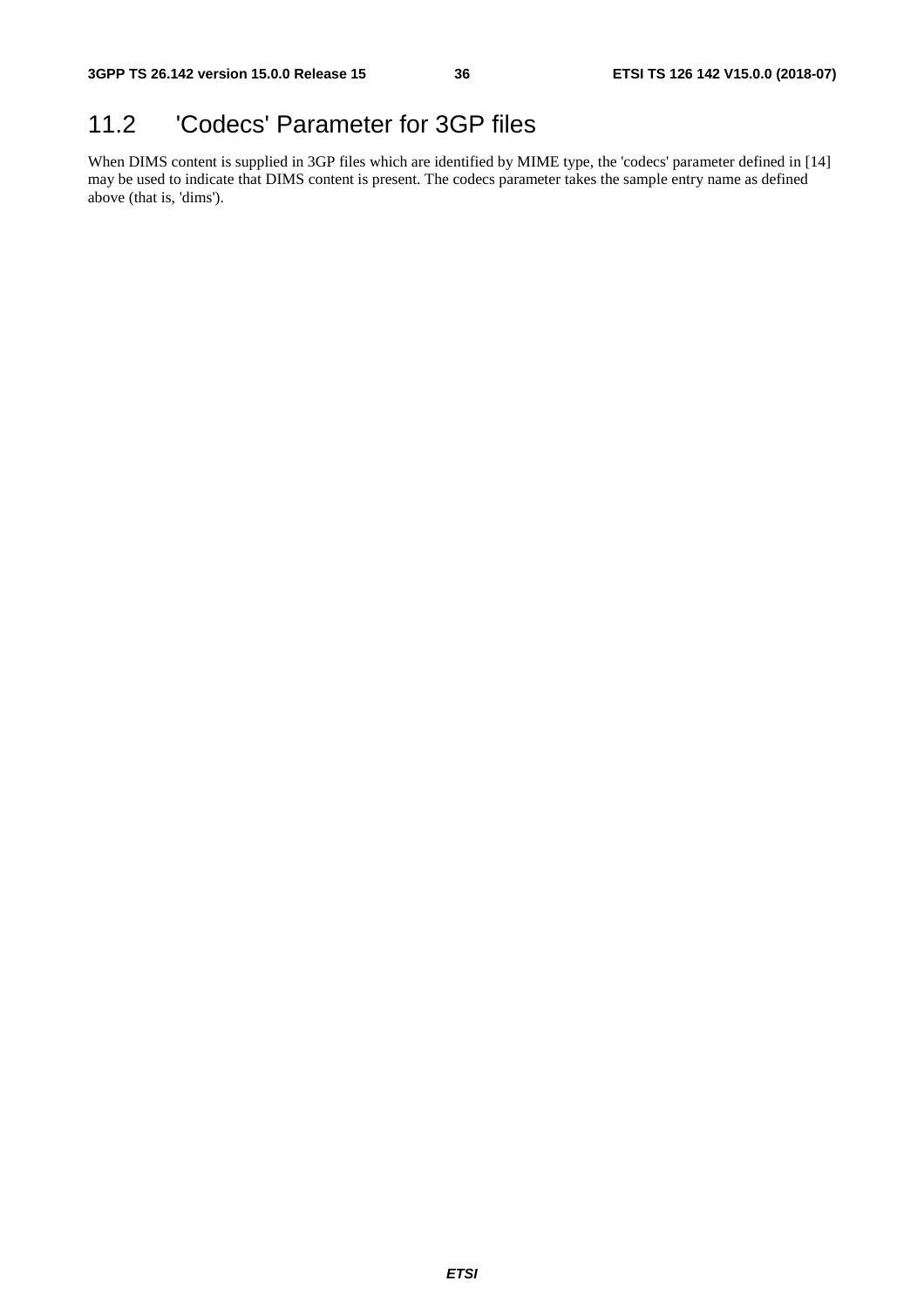## Annex A (normative): Conformance Criteria

DIMS constructs scenes which are possibly updated over time. Conformant terminals shall support the delivery of the scenes and updates in formats specified in the 'compression' subclause above, and in the transport environments specified in the 'transport' subclause.

For the initial scene, a DIMS Scene can be extracted from the transport, and de-compressed if necessary, yielding an XML document. This XML is referred to here as the "initial DIMS document". Similarly, after all updates for a given instant have been applied to the scene tree, there is logically an XML document that is equivalent to the scene DOM tree; these are called "subsequent DIMS documents" here.

Initial and subsequent DIMS documents shall conform to all of:

- the conformance requirements in Appendix D of [1]; with the following exceptions:
	- The conformance criteria in the SVG specification regarding codecs do not apply for the DIMS media type.
	- Clause D.4 is not in scope for DIMS.
	- Clause D.7 is not in scope for DIMS.
- the conformance requirements of the LASeR Commands and LASeR scene extensions as specified in [27] and [28]
- the limitations of the profile and level indications under which they are delivered.

Conformance of the DIMS extensions is for further study.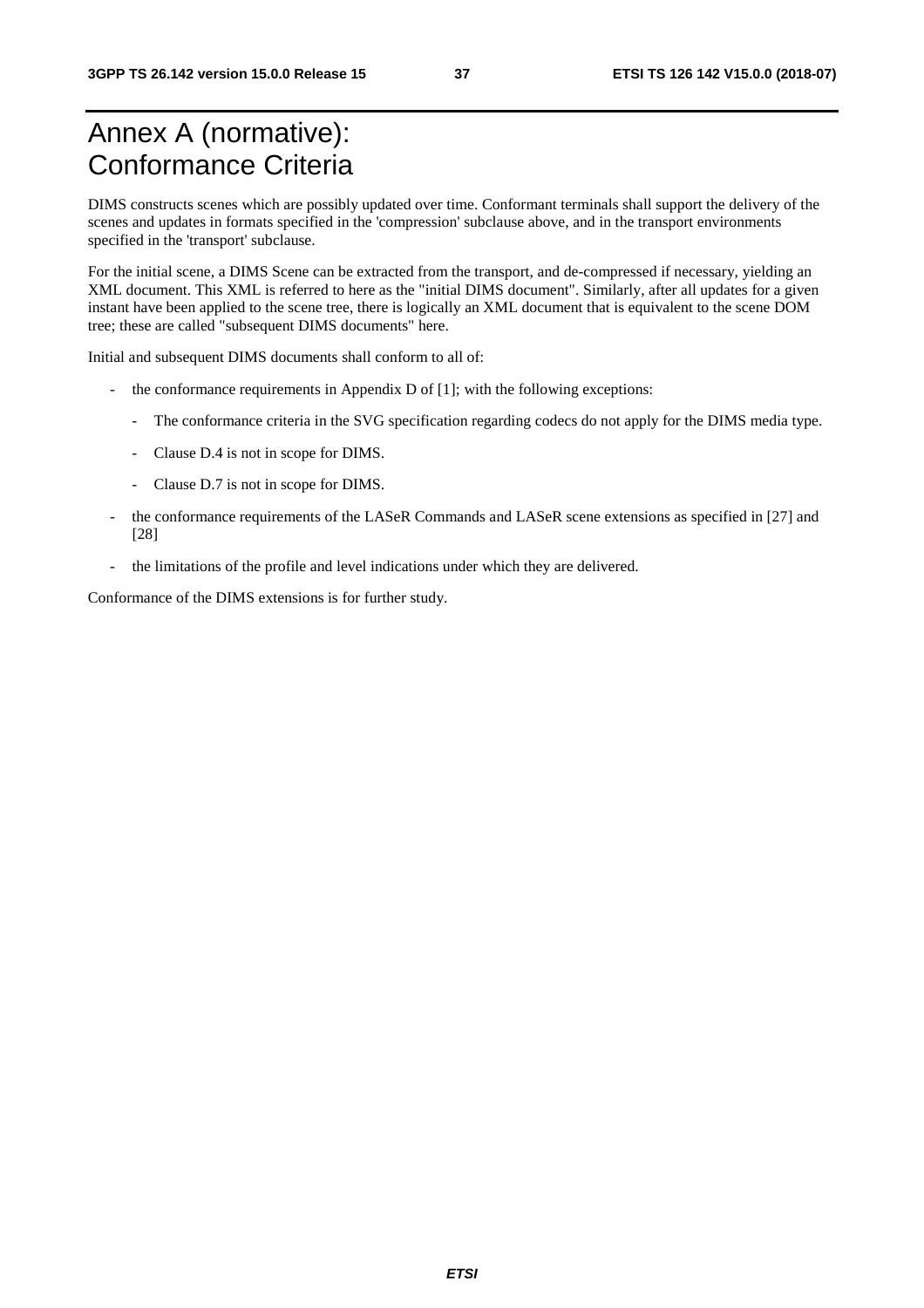## Annex B (informative): Change history

| <b>Change history</b> |      |                 |           |                |                                                       |            |            |  |  |
|-----------------------|------|-----------------|-----------|----------------|-------------------------------------------------------|------------|------------|--|--|
| Date                  | TSG# | <b>TSG Doc.</b> | <b>CR</b> | <b>Rev</b>     | <b>Subject/Comment</b>                                | Old        | <b>New</b> |  |  |
| 2007-06               | 36   | SP-070312       |           |                | Approved at SA#36 Plenary                             |            | 7.0.0      |  |  |
| 2007-09               | 37   | SP-070632 0006  |           |                | Technical corrections in the DIMS specification       | 7.0.0      | 7.1.0      |  |  |
| 2007-12               | 38   | SP-070764 0007  |           |                | Reference correction in the DIMS specification        | 7.1.0      | 7.2.0      |  |  |
| 2008-12               | 42   |                 |           |                | Version for Release 8                                 | 7.2.0      | 8.0.0      |  |  |
| 2009-06               | 44   | SP-090247 0008  |           | $\overline{2}$ | DIMS Mobile profile level 10 review and clarification | 8.0.0      | 8.1.0      |  |  |
| 2009-09               | 45   | SP-090569 0011  |           |                | Clean-up corrections                                  | 8.1.0      | 8.2.0      |  |  |
| 2009-12               | 46   |                 |           |                | Version for Release 9                                 | 8.2.0      | 9.0.0      |  |  |
| 2011-03               | 51   |                 |           |                | Version for Release 10                                | 9.0.0      | 10.0.0     |  |  |
| 2012-09               | 57   |                 |           |                | Version for Release 11                                | 10.0.0     | 11.0.0     |  |  |
| 2014-09               | 65   |                 |           |                | Version for Release 12                                | 11.0.0     | 12.0.0     |  |  |
| 2015-12               | 70   |                 |           |                | Version for Release 13                                | $12.0.0$ I | 13.0.0     |  |  |

| <b>Change history</b> |                |             |            |             |  |                        |                |  |  |
|-----------------------|----------------|-------------|------------|-------------|--|------------------------|----------------|--|--|
| <b>Date</b>           | <b>Meeting</b> | <b>TDoc</b> | <b>ICR</b> | <b>IRev</b> |  | Cat Subject/Comment    | <b>New</b>     |  |  |
|                       |                |             |            |             |  |                        | <b>version</b> |  |  |
| 2017-03               | 75             |             |            |             |  | Version for Release 14 | 14.0.0         |  |  |
| 2018-06               | 80             |             |            |             |  | Version for Release 15 | 15.0.0         |  |  |